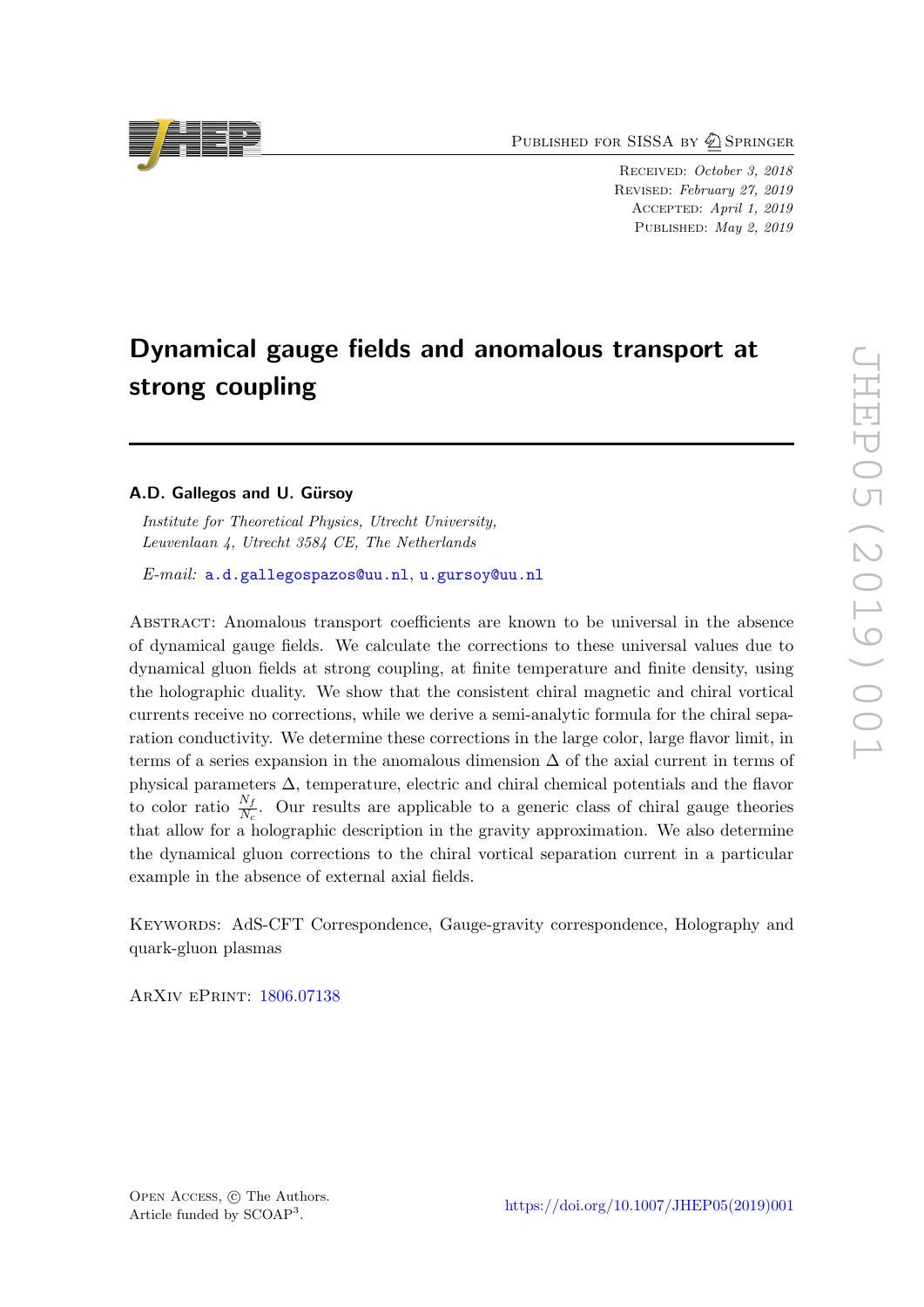# Contents

|                | 1 Introduction and summary                                           | $\mathbf{1}$ |
|----------------|----------------------------------------------------------------------|--------------|
| $\bf{2}$       | Construction of the holographic action                               | $\mathbf{5}$ |
| 3              | Background ansatz                                                    | 8            |
|                | Background at equilibrium<br>3.1                                     | 8            |
|                | Fluctuations<br>3.2                                                  | 10           |
| $\overline{4}$ | Solution to fluctuations at small $\Delta$                           | 11           |
|                | The dilaton<br>4.1                                                   | 12           |
|                | The axion<br>4.2                                                     | 12           |
|                | The vector field<br>4.3                                              | 13           |
|                | The axial field<br>4.4                                               | 14           |
|                | 4.5<br>Einstein equations                                            | 15           |
|                | The $A - V$ subsystem<br>4.6                                         | 15           |
| 5              | Results                                                              | <b>16</b>    |
|                | General results<br>5.1                                               | 16           |
| 6              | Examples: chiral charge separation                                   | 17           |
|                | 6.1<br>Reissner-Nordstrom blackhole background                       | 17           |
|                | Full analytic solution in the probe limit<br>6.2                     | 19           |
|                | 6.3<br>Chiral vortical separation effect in neutral conformal plasma | 20           |
| $\overline{7}$ | <b>Discussion</b>                                                    | 22           |
|                | A Geometrical data at $\mathcal{O}(\partial^0)$                      | 23           |
|                | <b>B</b> Gravitational conserved charge                              | 24           |
|                |                                                                      |              |

JHEP05(2019)001

JHEP05 (2019) 001

## <span id="page-1-0"></span>1 Introduction and summary

In spite of a long history, dating back to [\[1\]](#page-25-0), study of unusual transport phenomena induced by chiral anomalies flourished only recently with the hope of discovering such phenomena in real systems such as the quark gluon plasma produced in the heavy ion collisions at RHIC and LHC  $[2-4]$  $[2-4]$ <sup>[1](#page-1-1)</sup>. The canonical examples of anomalous transport are the chiral magnetic and vortical effects (CME and CVE), that refer to generation of a macroscopic electric current as a result of an axial anomaly in the presence of magnetic field B or

<span id="page-1-1"></span><sup>&</sup>lt;sup>1</sup>See the review  $[5]$  for a recent account.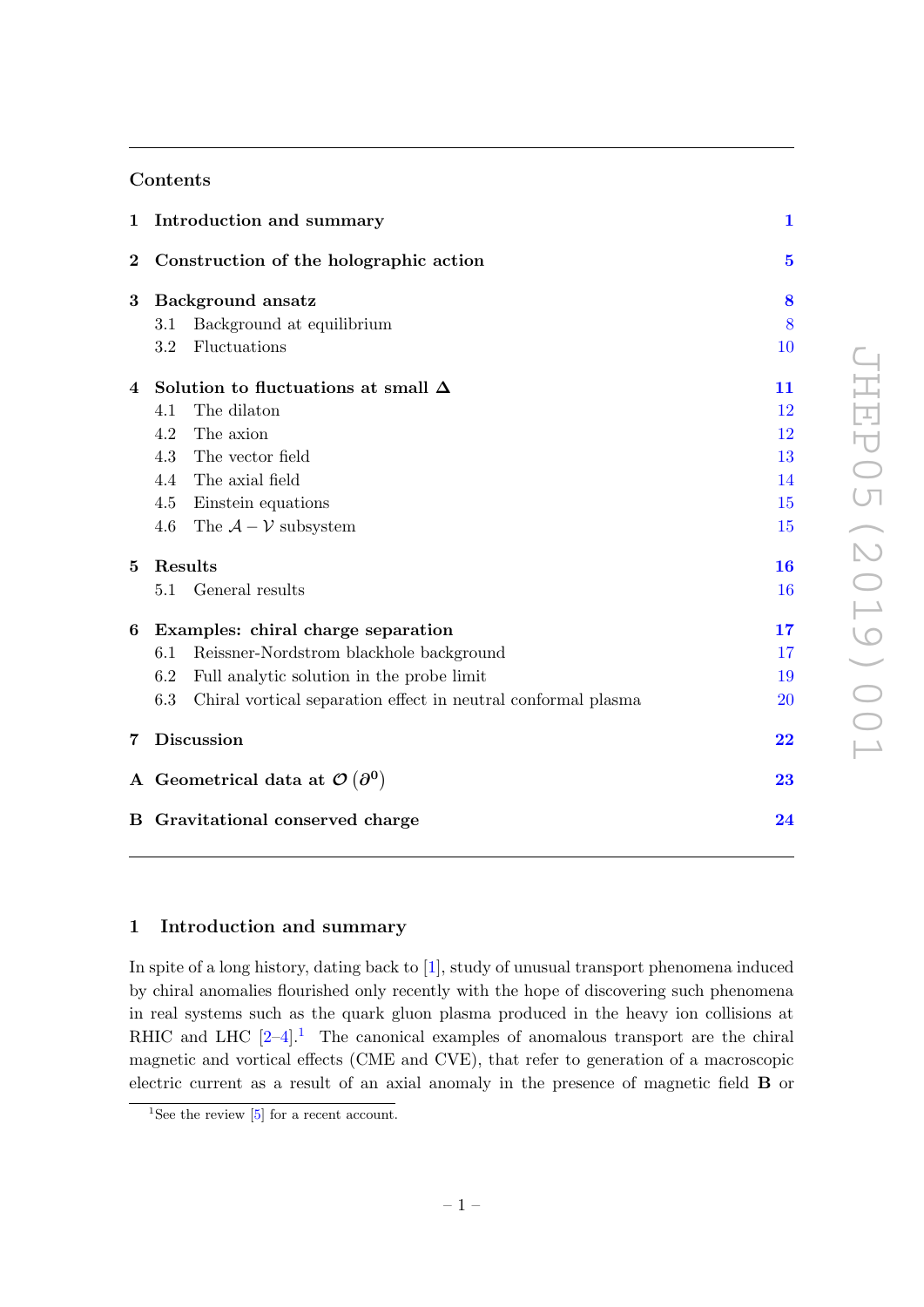vorticity  $\omega$  respectively. Whether evidence for the CME and CVE can indeed be found in the heavy ion collisions is still an open issue  $[6-9]$  but there exists strong evidence that anomalous transport finds experimental realization in Dirac and Weyl semimetals [\[10–](#page-26-0)[15\]](#page-26-1). More theoretically, such anomalous transport phenomena can also be confirmed by lattice QCD studies [\[16,](#page-26-2) [17\]](#page-26-3).

One should distinguish between the two different types of anomalies that contribute to anomalous transport in a chiral gauge theory: i) anomalies caused by external fields, and ii) anomalies caused by dynamical gauge fields. Both appear in the conservation equation for an abelian axial current  $J_A$  as follows,

<span id="page-2-1"></span>
$$
\nabla_{\mu}J_{A}^{\mu} = \frac{\epsilon^{\mu\nu\rho\sigma}}{4} \left[ a_1 F_{\mu\nu}^V F_{\rho\sigma}^V + a_2 F_{\mu\nu}^A F_{\rho\sigma}^A + a_3 \text{Tr} \left( G_{\mu\nu} G_{\rho\sigma} \right) + a_4 R^{\alpha}{}_{\beta\mu\nu} R^{\beta}{}_{\alpha\rho\sigma} \right],\tag{1.1}
$$

where  $F^V = dV$  and  $F^A = dA$  are the field strengths of external vector and axial gauge fields, G is the field strength of the dynamical gauge fields in the theory, e.g. gluons, and  $R^{\alpha}{}_{\beta\mu\nu}$  is the Riemann tensor of the background geometry. The anomaly coefficients  $a_1, a_2$ and  $a_4$  are examples of the first type whereas  $a_3$  is of the second type. All are known to be one loop exact [\[18\]](#page-26-4).

The purpose of our paper is to explore the contribution of the second, *dynamical*, type of anomalies to anomalous transport in strongly coupled chiral gauge theories. We study the problem using the  $AdS/CFT$  correspondence  $[19-21]$ . In particular we calculate, using AdS/CFT, the transport coefficients that characterize the anomalous transport properties of the system, including the contribution from the dynamical type anomalies.

Anomaly induced axial and vector currents are given in the following Ohm form:

$$
\mathbf{J}_{V} = \sigma_{VV} \mathbf{B} + \sigma_{VA} \mathbf{B}_{5} + \sigma_{V\Omega} \boldsymbol{\omega},
$$
  
\n
$$
\mathbf{J}_{A} = \sigma_{AV} \mathbf{B} + \sigma_{AA} \mathbf{B}_{5} + \sigma_{A\Omega} \boldsymbol{\omega},
$$
\n(1.2)

where **B**,  $B_5$  and  $\omega$  are the external vector and axial magnetic fields and vorticity re-spectively.<sup>[2](#page-2-0)</sup> Non-vanishing values of the conductivities  $\{\sigma_{VV}, \sigma_{AV}, \sigma_{V\Omega}, \sigma_{A\Omega}\}\$  lead to the Chiral Magnetic Effect (CME), the Chiral Separation Effect (CSE), the Chiral Vortical Effect (CVE) and the Chiral Vortical Separation Effect (CVSE) respectively. In equilibrium these conductivities can be calculated from first principles via a Kubo type formula [\[22\]](#page-26-7)

$$
\sigma_{MN} = \lim_{k \to 0} \tilde{\epsilon}_{ijk} \frac{ik^j}{2k^2} \left\langle J_M^i J_N^k \right\rangle_{\omega=0}, \qquad \sigma_{M\Omega} = \lim_{k \to 0} \tilde{\epsilon}_{ijk} \frac{ik^j}{2k^2} \left\langle J_M^i T^{tk} \right\rangle_{\omega=0}, \qquad (1.3)
$$

where the latin indices indicate spatial components, the indices  $\{M, N\} = \{A, V\}$  indicate the type. The two point functions are evaluated at exactly zero frequency. This condition allow us to equate  $\sigma_{AV}$  and  $\sigma_{VA}$ , thus the vector one point function carries all the information regarding the CME, CSE and CVE conductivities. Alternatively one can obtain the conductivities from the linear response of the one-point functions to the magnetic like

<span id="page-2-0"></span><sup>&</sup>lt;sup>2</sup>Even though there are no *fundamental* axial magnetic fields in Nature, including them as sources is instrumental in calculation of the  $\sigma_{AV}$  conductivity. Furthermore, they appear in the effective description of Weyl semimetals.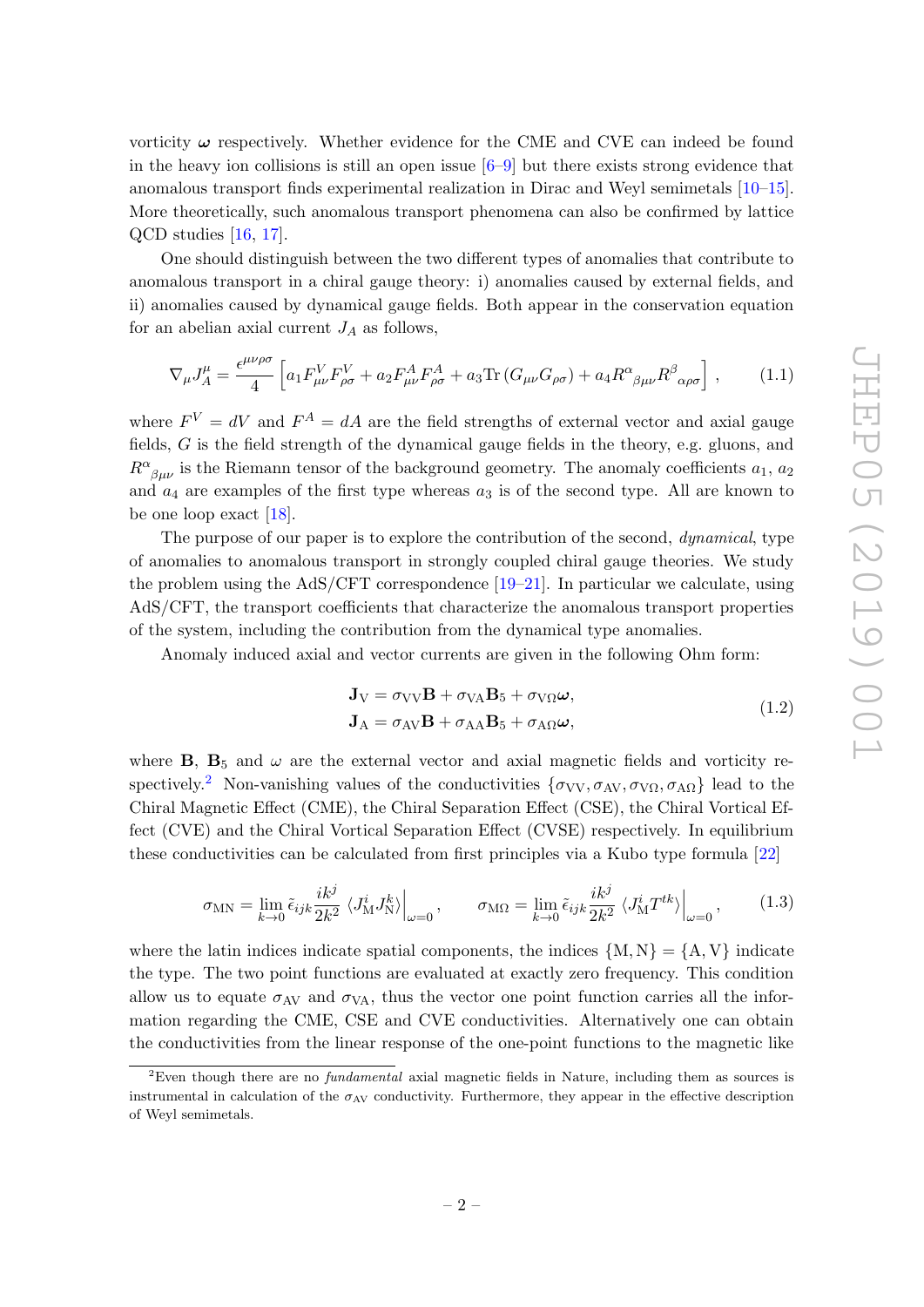sources [\[23,](#page-26-8) [24\]](#page-26-9), which is the route we take in this work. In particular we read off the vector like conductivities from the linear response of the one-point function  $\langle J_V \rangle$ ,

<span id="page-3-0"></span>
$$
\langle \delta J_V^{\nu} \rangle = \sigma_{\text{VV}} B^{\nu} + \sigma_{\text{VA}} B_5^{\nu} + \sigma_{\text{V}\Omega} \omega^{\nu}.
$$
 (1.4)

In the absence of dynamical contribution to the anomaly equation  $(1.1)$ , i.e. when  $a_3 = 0$ , the anomalous transport coefficients in  $(1.4)$  are universally determined by the values of  $a_1$ ,  $a_2$  and  $a_4$  in a given QFT. For example in QCD coupled to external vector and axial gauge fields one finds for the chiral magnetic, chiral separation and chiral vortical conductivities for the *covariant current*:<sup>[3](#page-3-1)</sup>

<span id="page-3-5"></span>
$$
\sigma_{\text{VV}} = \frac{\mu_5}{2\pi^2}, \qquad \sigma_{\text{AV}} = \sigma_{\text{VA}} = \frac{\mu}{2\pi^2}, \qquad \sigma_{\text{V}\Omega} = \frac{\mu\mu_5}{2\pi^2},
$$
\n(1.5)

where  $\mu_5$  and  $\mu$  are the axial and electric chemical potentials and we set the electric charge  $e = 1$ . By "universality" we mean a) the same form (with only the coefficients vary depending on anomaly coeffcients) in any chiral gauge theory and b) non-renormalization of these values by radiative corrections. Universality is suggested by several field theoretic arguments, such as the energy balance [\[29\]](#page-27-0), Dirac index [\[30\]](#page-27-1), thermodynamic potential [\[3\]](#page-25-6) and derivative expansion of the effective action [\[31\]](#page-27-2) that are all nicely summarized in [\[3\]](#page-25-6).

Same expressions follow from non-field theoretic approaches, such as the hydrodynamics [\[32,](#page-27-3) [33\]](#page-27-4), holography [\[34](#page-27-5)[–37\]](#page-27-6) and effective field theory [\[38](#page-27-7)[–40\]](#page-27-8). In particular, Son and Surowka [\[32\]](#page-27-3) obtained the same results in the hydrodynamic regime with the additional assumption of a local entropy current with non-negative divergence. Eventually the universality of the CME, CVE and CSE coefficients in holography based on two-derivative gravity was established in [\[23\]](#page-26-8) where they are linked to smooth near-horizon geometry of the cor-responding black hole solutions.<sup>[4](#page-3-2)</sup> This holographic demonstration was later extended to higher derivative gravity theories in [\[24\]](#page-26-9).

In passing, we note that the actual values of anomalous conductivities depend on the choice of covariant current (BRST invariant) versus consistent current (satisfying the Wess-Zumino consistency conditions [\[41\]](#page-27-9)). The two differ by the Chern-Simons current.<sup>[5](#page-3-3)</sup> We calculate the one-point function of the *consistent* current in  $(1.4)$  in this paper, while most of the early literature on the subject, which we review above, involved the covariant currents. We present the *consistent* current version of the universal values<sup>[6](#page-3-4)</sup> for the CME, CSE and CVE conductivities in [\(1.5\)](#page-3-5)

<span id="page-3-6"></span>
$$
\sigma_{\text{VV}} = 0, \qquad \sigma_{\text{AV}} = \sigma_{\text{VA}} = \frac{\mu}{2\pi^2}, \qquad \sigma_{\text{V}\Omega} = 0, \tag{1.6}
$$

which follow from  $(1.5)$  upon addition of the Chern-Simons current contribution.

<span id="page-3-1"></span> $3$ The story of the *chiral vortical separation* conductivity is more involved. It involves a term quadratic in temperature, whose coefficient is only very recently understood to be protected by the *global gravitational* anomaly [\[25–](#page-26-10)[28\]](#page-26-11).

<span id="page-3-2"></span><sup>&</sup>lt;sup>4</sup>We will make use of this smoothness condition in this paper as well.

<span id="page-3-4"></span><span id="page-3-3"></span> $5$ See [\[5\]](#page-25-3) for a careful recent presentation in the context of holography.

 ${}^{6}$ The CME conductivity should vanish in accordance to Bloch's theorem [\[42\]](#page-27-10) for a system at equilibrium. The CVE conductivity, in fact, escapes this theorem because a rotating system cannot be in equilibrium in a relativistic theory. The apparent vanishing of the consistent CVE conductivity might just be a choice of fluid frame. To check this one can calculate the energy current  $T^{tk}$ . This is beyond the scope of our paper. We thank Karl Landsteiner for pointing this out.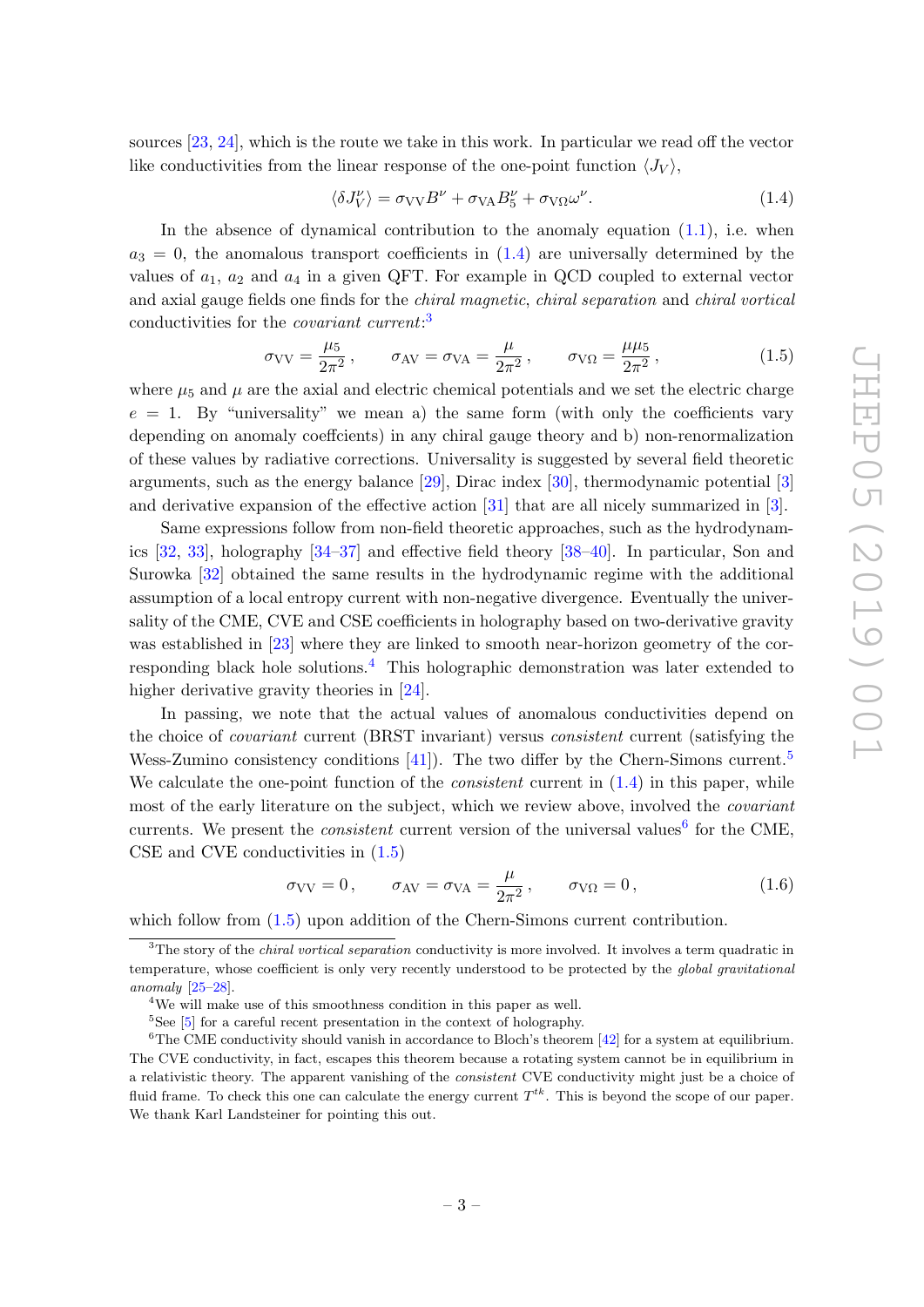These values are modified when dynamical gauge fields are included, i.e. when  $a_3$  in the anomaly equation [\(1.1\)](#page-2-1) is non-vanishing. Indeed it is known that once  $a_3 \neq 0$  the anomalous conductivities will receive radiative corrections [\[25,](#page-26-10) [43](#page-27-11)[–49\]](#page-28-0). This is also clear from the fact that the universal values [\(1.5\)](#page-3-5) one finds in the absence of dynamical gluons disagree with lattice QCD calculations, which clearly include such contributions [\[16,](#page-26-2) [17\]](#page-26-3). Contribution of dynamical gauge fields to anomaly induced transport recently have been studied in thermal field theory [\[25,](#page-26-10) [48\]](#page-28-1), effective field theory [\[49\]](#page-28-0), and holography [\[50,](#page-28-2) [51\]](#page-28-3). In [\[25\]](#page-26-10) a two loop correction to the CVSE conductivity was found while in [\[49\]](#page-28-0) it was argued that all conductivities should receive corrections once the gluons are turned on. In [\[50\]](#page-28-2), the holographic dual of dynamical gauge field contribution is shown to be a bulk axion with a Stuckelberg coupling to the bulk gauge field corresponding to the axial current on the boundary. This idea was utilized in [\[51\]](#page-28-3) to estimate such corrections to CME and CSE conductivities in the case of the conformal plasma.

In general the hydrodynamic approach becomes ambiguous in the presence of dynamical gauge fields since it is based on conservation of charge and the  $a_3$  term in equation [\(1.1\)](#page-2-1) violates this inherently.<sup>[7](#page-4-0)</sup>

However, there is no obstruction in 't Hooft's large color limit — which is the limit of interest in holography. In this limit, the thermal average of the topological charge  $\langle G \wedge G \rangle$  in the (deconfined) plasma phase vanish exponentially as exp( $-N_c \times \text{const.}$ ) as the only possible contribution from instantons are suppressed as such. This is established both in the lattice studies [\[52\]](#page-28-4) and in holography [\[53\]](#page-28-5). It is important to note that, the exponential suppression of topological charge does not imply exponential suppression of the associated corrections to anomalous transport; akin to the famous result of Witten [\[54\]](#page-28-6) and Veneziano [\[55\]](#page-28-7) that the two-point function of topological charge is suppressed only by  $1/N_c$ , rather than exponentially, giving an  $\mathcal{O}(N_f/N_c)$  mass to  $\eta'$ , where  $N_c$  and  $N_f$  refer to the ranks of the gauge and flavor groups  $SU(N_c)$  and  $U(N_f)$ .

However, as noted in [\[50\]](#page-28-2) that the dynamical corrections should, in fact, be suppressed as  $N_f/N_c$  in the 't Hooft large color limit, just as the mass of the  $\eta'$  meson. Thus we are forced to consider the Veneziano limit instead:

<span id="page-4-1"></span>
$$
N_c \to \infty, \qquad N_f \to \infty, \qquad x \equiv \frac{N_f}{N_c} = \text{const.} \tag{1.7}
$$

In the holographic bulk picture, sending  $N_f$  to infinity necessitates backreaction of the flavor branes to the background geometry, that complicates the gravitational system substantially [\[56–](#page-28-8)[58\]](#page-28-9).

In this paper, assuming such a gravitational background at finite  $x$ , we calculate the chiral magnetic, separation and vortical conductivities, including corrections from dynamical gauge fields, following the holographic prescription developed in [\[50,](#page-28-2) [51\]](#page-28-3). In particular, we organize the holographic calculation in a series expansion in the anomalous dimension of the axial current  $\Delta$  and obtain generic formulas — which can be applied to a generic background — for corrections to the consistent currents at first order in  $\Delta$ . Our main

<span id="page-4-0"></span><sup>&</sup>lt;sup>7</sup>Unlike the other terms in  $(1.1)$  that can be turned off by turning off external sources.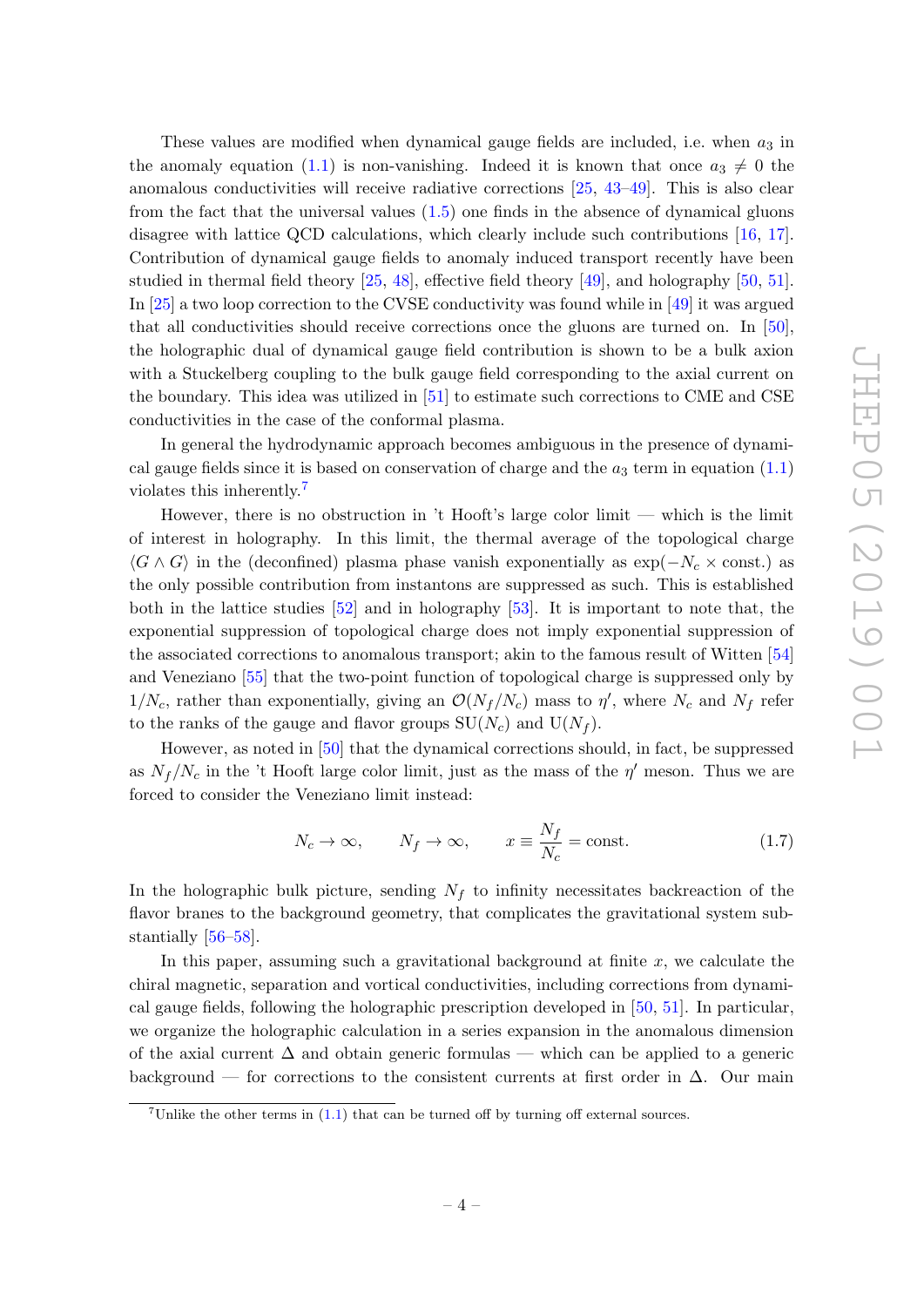results are that, at this order in  $\Delta$  the CME and CVE conductivities remain the same as in  $(1.6)$  and  $(1.5)$  whereas the CSE conductivity is modified, given by equation  $(5.5)$ .

The structure of the paper is as follows. In the next two sections we set the stage for the holographic calculation of the anomaly induced conductivities in the presence of dynamical gauge fields. In particular, in section [2](#page-5-0) we explain how the bulk axion is related to the dynamical gluons in the dual field theory, and in section [3](#page-8-0) we determine the ansatz fo the background using fluid-gravity correspondence [\[59\]](#page-28-10). In section [4](#page-11-0) we develop the small  $\Delta$  expansion and solve the fluctuation equations to first order in  $\Delta$  to determine the anomalous conductivities in this order. Results of this section are applicable to a generic class of holographic theories. In section [6](#page-17-0) we provide three non-trivial examples and we discuss the restrictions of our results and give an outlook in section [7.](#page-22-0)

#### <span id="page-5-0"></span>2 Construction of the holographic action

To study anomaly induced transport we consider a plasma at finite temperature, electric and axial chemical potentials, and sourced by external axial and chemical magnetic fields. To include the chiral vortical effect we also need to put the theory on a slightly curved metric that we denote by  $h_{\mu\nu}$ . We want a plasma as close as possible to the deconfined phase of QCD. This necessitates, in the two-derivative holographic description, to include the following bulk fields corresponding to the marginal or relevant operators: the bulk metric  $g_{\mu\nu}$  dual to the conserved energy-momentum tensor  $T^{\mu\nu}$ , a bulk gauge field V dual to the vector current  $J_V$ , an axial gauge field A the dual to the axial current  $J_A$ , and a bulk dilaton field  $\phi$  dual to the scalar glueball operator Tr  $(G^2)$ . The latter breaks the scale invariance as its VeV generates a renormalization group invariant energy scale  $\Lambda_{\text{QCD}}$ .

In addition to these fields, as explained in the Introduction, the dynamical gauge field contribution to the anomaly equation, i.e. the  $a_3$  term in equation  $(1.1)$  is realized through a bulk axion field  $C_0$  that couples to the topological charge operator Tr  $(G \wedge G)$  [\[50,](#page-28-2) [51,](#page-28-3) [60,](#page-28-11) [61\]](#page-28-12). The boundary value of the bulk axion is proportional to the theta parameter:  $C_0(x,r) \to \text{const.} \times \theta + \cdots$  as  $r \to \infty$ . The precise form of the axion coupling<sup>[8](#page-5-1)</sup> can be inferred as follows. Consider a space-time dependent chiral transformation  $\Psi \to \exp(i\alpha_b(x)\gamma_5)\Psi$ ,  $A_b \to A_b + d\alpha_b(x)$  in a gauge theory with massless Dirac fermions  $\Psi$  coupled to an axial gauge field  $A_b$  through a term  $A_{b,\mu}J_A^{\mu}$  $\mu_A^{\mu}$ . Let us, for the moment, ignore the anomalies caused by external sources, i.e. set  $a_1 = a_2 = a_4 = 0$  in [\(1.1\)](#page-2-1). Then, the transformation of the QFT lagrangian (that originates from the fermion path integral measure, i.e. the  $a_3$  term) is equivalent to a shift  $\delta\theta$  in of the topological charge term  $\frac{\theta N_f}{16\pi^2} \text{Tr} (G_{\mu\nu} G_{\rho\sigma}) \epsilon^{\mu\nu\rho\sigma}$  as we would obtain

$$
\mathcal{L} \to \mathcal{L} + \frac{1}{4} \int d^4x \sqrt{-h} \left( \alpha_b \, \partial_\mu J_A^\mu - \left[ \frac{\delta \theta N_f}{4\pi^2} - a_3 \alpha_b \right] \text{Tr} \left( G_{\mu\nu} G_{\rho\sigma} \right) \epsilon^{\mu\nu\rho\sigma} \right) \,,
$$

had we also transformed the theta parameter. In the dual gravitational theory, the conservation equation follows from a bulk gauge transformation  $A \to A + d\alpha$ . As the bulk gauge field and its transformation limit to the boundary values  $A \to A_b$ ,  $\alpha \to \alpha_b$  as  $r \to \infty$ , we

<span id="page-5-1"></span> $8$ See [\[50,](#page-28-2) [60,](#page-28-11) [61\]](#page-28-12) for more general possibilities in the brane realizations.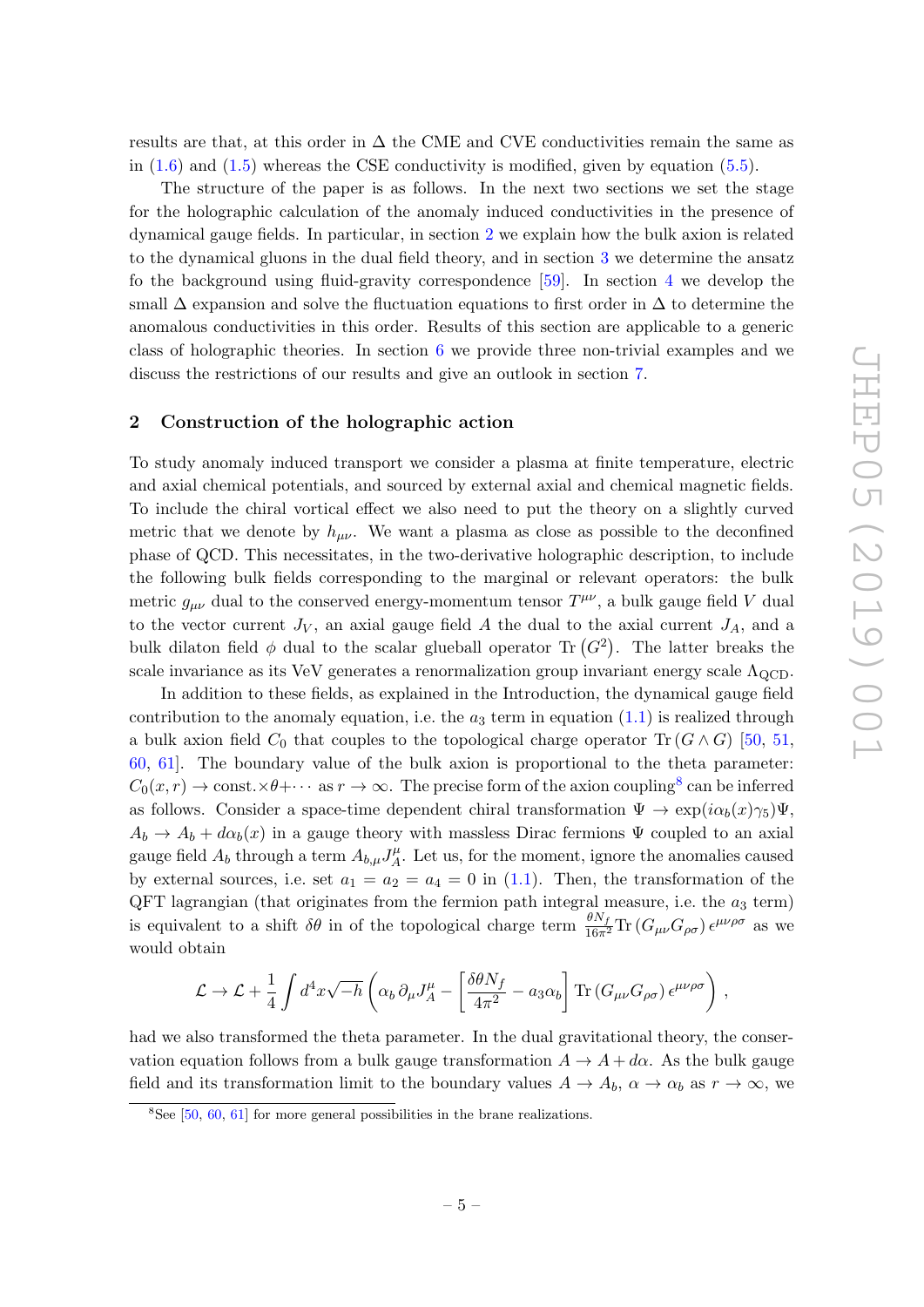then see that the correct anomaly equation [\(1.1\)](#page-2-1) (with  $a_1 = a_2 = a_4 = 0$ ) would follow, if we write the bulk theory in terms of the combination  $A - dC_0/Q_f$  and demand invariance under

<span id="page-6-6"></span><span id="page-6-4"></span>
$$
A \to A + d\alpha, \qquad C_0 \to C_0 + \alpha/Q_f. \tag{2.1}
$$

Here  $Q_f$  is a parameter characterizing the strenght of the CP odd coupling between the axial current and the gluons, and the normalization of the bulk axion  $C_0$  is such that its boundary value is equal to  $\frac{Q_f N_f \theta}{4\pi^2 a_3}$ . Finally, the external anomaly terms  $a_1$ ,  $a_2$  and  $a_4$  in [\(1.1\)](#page-2-1) is realized by including a bulk Chern-Simons term of the form  $A \wedge$  $[a_1 F^V \wedge F^V + a_2 F^V \wedge F^V + a_3 \text{Tr} R \wedge R]$  explained below.

Having explained the necessary ingredients for a generic holographic theory for a 3+1D chiral gauge theory with anomalies we can now write down the action as

$$
16\pi G_N S = S_g + S_f + S_a + S_{\text{CS}} + S_{\text{GH}} + S_{\text{ct}} ,
$$
\n(2.2)

$$
S_g = \int_{\mathcal{M}} \left[ R \star 1 - \frac{1}{2} d\phi \wedge \star d\phi - V(\phi) \star 1 \right],
$$
 (2.3)

$$
S_f = -\frac{x}{2} \int_{\mathcal{M}} \left[ Z_V(\phi) F^V \wedge \star F^V + Z_A(\phi) F^A \wedge \star F^A \right], \qquad (2.4)
$$

$$
S_a = -\frac{x^2 m^2}{2} \int_{\mathcal{M}} Z_0(\phi) \tilde{A} \wedge \star \tilde{A}, \qquad (2.5)
$$

$$
S_{\rm CS} = \int_{\mathcal{M}} A \wedge \left[ \kappa F^V \wedge F^V + \gamma F^A \wedge F^A + \lambda \text{Tr} \left( R \wedge R \right) \right] \,, \tag{2.6}
$$

where  $16\pi G_N = M_p^3 N_c^2$  with  $M_p$  the five dimension Planck scale and  $S_g$ ,  $S_f$ ,  $S_a$ ,  $S_{CS}$ denote the glue, flavor, axion and the Chern-Simons parts respectively, while  $S_{GH}$  is the Gibbons-Hawking term and  $S_{\text{ct}}$  denotes the counterterm action.<sup>[10](#page-6-1)</sup> Labels  $\{V, A\}$  stand for vector and axial bulk fields with their corresponding field strenghts  $F^{V/A}$ . We denote the metric of the 5D geometry by  $\mathcal{G}_{MN}$  which is implicit in the action.<sup>[11](#page-6-2)</sup> The axion enters the action  $S_a$  in the gauge invariant combination

<span id="page-6-7"></span><span id="page-6-5"></span><span id="page-6-3"></span>
$$
\tilde{A} \equiv A - \frac{dC_0}{Q_f} \equiv A - d\mathfrak{a} \,. \tag{2.7}
$$

Thus  $S_a$  provides both a kinetic term for the axion and a Stückelberg mass term for the axial gauge field.

We allow for arbitrary potentials  $V(\phi)$ ,  $Z_V(\phi)$  and  $Z_A(\phi)$  for the dilaton  $\phi$  and its coupling to the vector and axial gauge fields. The potentials are normalized such that

$$
\lim_{r \to \infty} Z_A(\phi) = \lim_{r \to \infty} Z_V(\phi) = \lim_{r \to \infty} Z_0(\phi) = 1,
$$
\n(2.8)

<span id="page-6-0"></span><sup>&</sup>lt;sup>9</sup>We present  $S_{\text{CS}}$  in terms of A instead of  $\tilde{A}$  to make the fixing of the coefficients transparent but it has to be noted that once  $S_{\text{CT}}$  is taken into account the whole action will be written in terms of  $\tilde{A}$  [\[51\]](#page-28-3).

<span id="page-6-2"></span><span id="page-6-1"></span> $^{10}\mathrm{See}$  [\[51\]](#page-28-3) for the explicit form of the counterterms.

<sup>&</sup>lt;sup>11</sup>We use uppercase latin letters for the 5D bulk, greek letters for the 4D boundary and latin indices for the 3D spatial boundary geometries.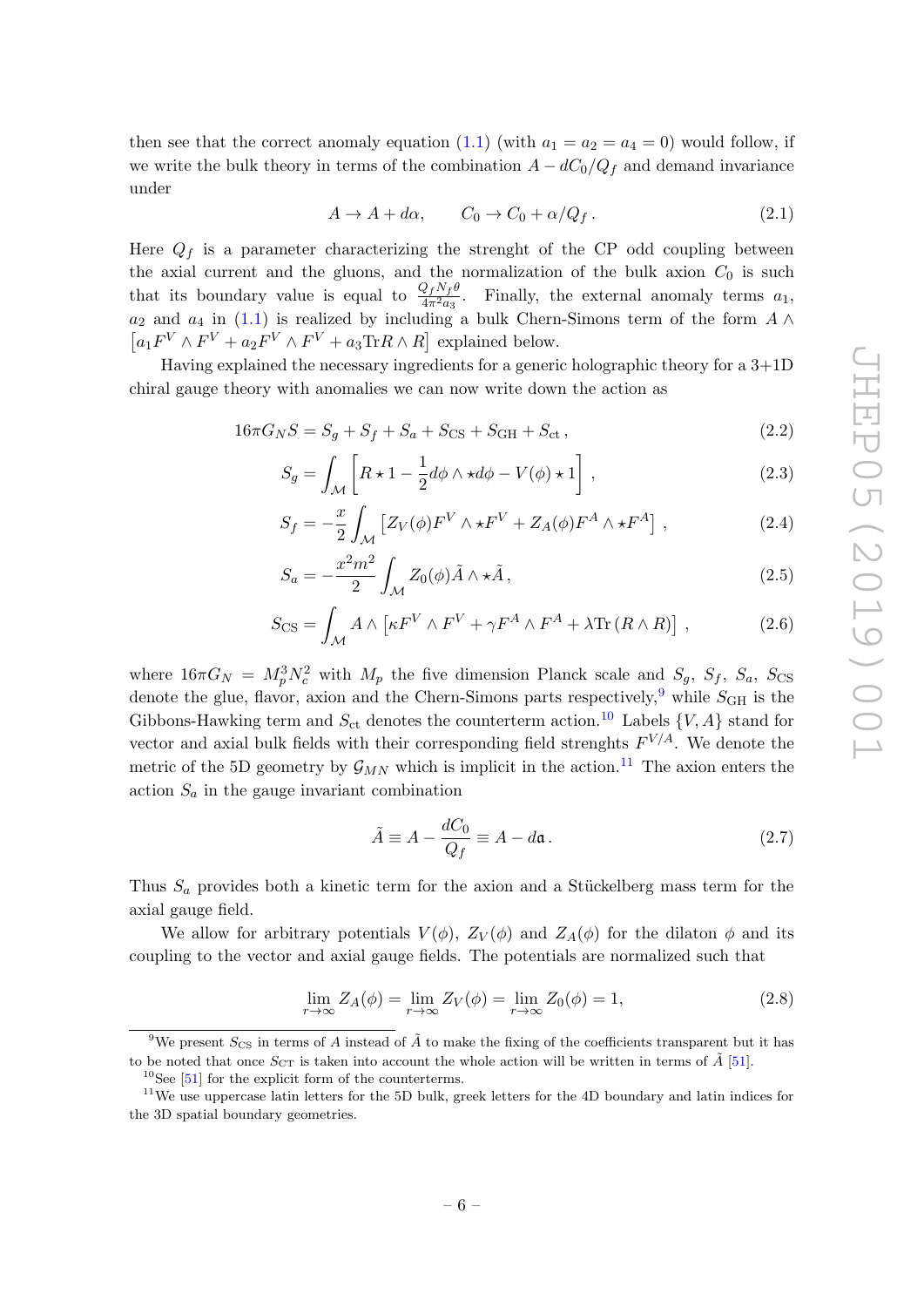where  $r$  denotes the holographic radial coordinate and the AdS like boundary is located at  $r \to \infty$ .

The coefficient  $x = \frac{N_f}{N}$  $\frac{N_f}{N_c}$  is the Veneziano parameter defined in [\(1.7\)](#page-4-1). The scaling with  $x$  of each term in the action can be deduced from the original string action as discussed in [\[62\]](#page-28-13). The coupling parameter  $Q_f$  is related to the Veneziano parameter via

$$
Q_f = mx \,,\tag{2.9}
$$

where  $m$  is a constant with mass dimension that in principle can be derived from the original string theory model. In this work we consider  $Q_f$  as a tunable parameter. We develop a series expansion in  $Q_f$ , hence assume  $Q_f$  small. In field theory this corresponds to weak CP odd coupling of the gluons to the fermion. It is important to note that small  $Q_f$  does not necessarily imply small x and we consider x to be a free parameter.

Finally, in order to fix the Chern-Simons coefficients  $\kappa$ ,  $\gamma$  and  $\lambda$  in [\(2.6\)](#page-6-3) we consider the variation of the axial gauge field  $\delta A = d\alpha$  under which

<span id="page-7-0"></span>
$$
\delta S = \frac{1}{16\pi G} \int \alpha \left[ \kappa F^V \wedge F^V + \gamma F^B \wedge F^B + \lambda \text{Tr} (R \wedge R) \right]. \tag{2.10}
$$

Comparing  $(2.10)$  with  $(1.1)$  we find

<span id="page-7-3"></span><span id="page-7-1"></span>
$$
\kappa = -16\pi G_N a_1, \qquad \gamma = -16\pi G_N a_2, \qquad \lambda = -16\pi G_N a_4. \tag{2.11}
$$

The equations of motion obtained from the variation of the action  $(2.2)$  read as follows. For the dilaton and the axion fields we obtain

$$
d \star d\phi = \partial_{\phi} V \star 1 + x \frac{\partial_{\phi} Z_V}{2} F^V \wedge \star F^V + x \frac{\partial_{\phi} Z_A}{2} F^A \wedge \star F^A + Q_f^2 \frac{\partial_{\phi} Z_0}{2} \tilde{A} \wedge \star \tilde{A}, \tag{2.12}
$$

$$
d\left(Z_0 \star \tilde{A}\right) = 0,\tag{2.13}
$$

For the gauge fields we have,

$$
d\left(xZ_V \star F^V - 2\kappa A \wedge F^V\right) = 0, \qquad (2.14)
$$

$$
d\left[xZ_A \star F^A - \kappa V \wedge F^V - 3\gamma A \wedge F^A - \lambda \text{Tr}\left(\omega \wedge d\omega + \frac{2}{3}\omega \wedge \omega \wedge \omega\right)\right] = -Q_f^2 Z_0 \star \tilde{A}.
$$
(2.15)

Finally the Einstein's equations are

<span id="page-7-2"></span>
$$
R_{MN} = \frac{1}{2} \partial_M \phi \partial_N \phi + \frac{Q_f^2 Z_0}{2} \tilde{A}_M \tilde{A}_N + \frac{V}{3} \mathcal{G}_{MN}
$$
  
+ 
$$
\frac{x Z_V}{2} \left( F_{MP}^V F_{N,P}^V - \frac{1}{6} \mathcal{G}_{MN} F_{PS}^V F_{N,P}^V S \right)
$$
  
+ 
$$
\frac{x Z_A}{2} \left( F_{MP}^A F_{N,P}^A - \frac{1}{6} \mathcal{G}_{MN} F_{PS}^A F_{N,P}^A S \right)
$$
  
+ 
$$
\frac{\lambda}{2} \left[ \nabla_L \left( \Sigma^L{}_{(NM)} - \frac{1}{3} \mathcal{G}_{MN} \Sigma^L{}_{M}{}^M \right) \right],
$$
 (2.16)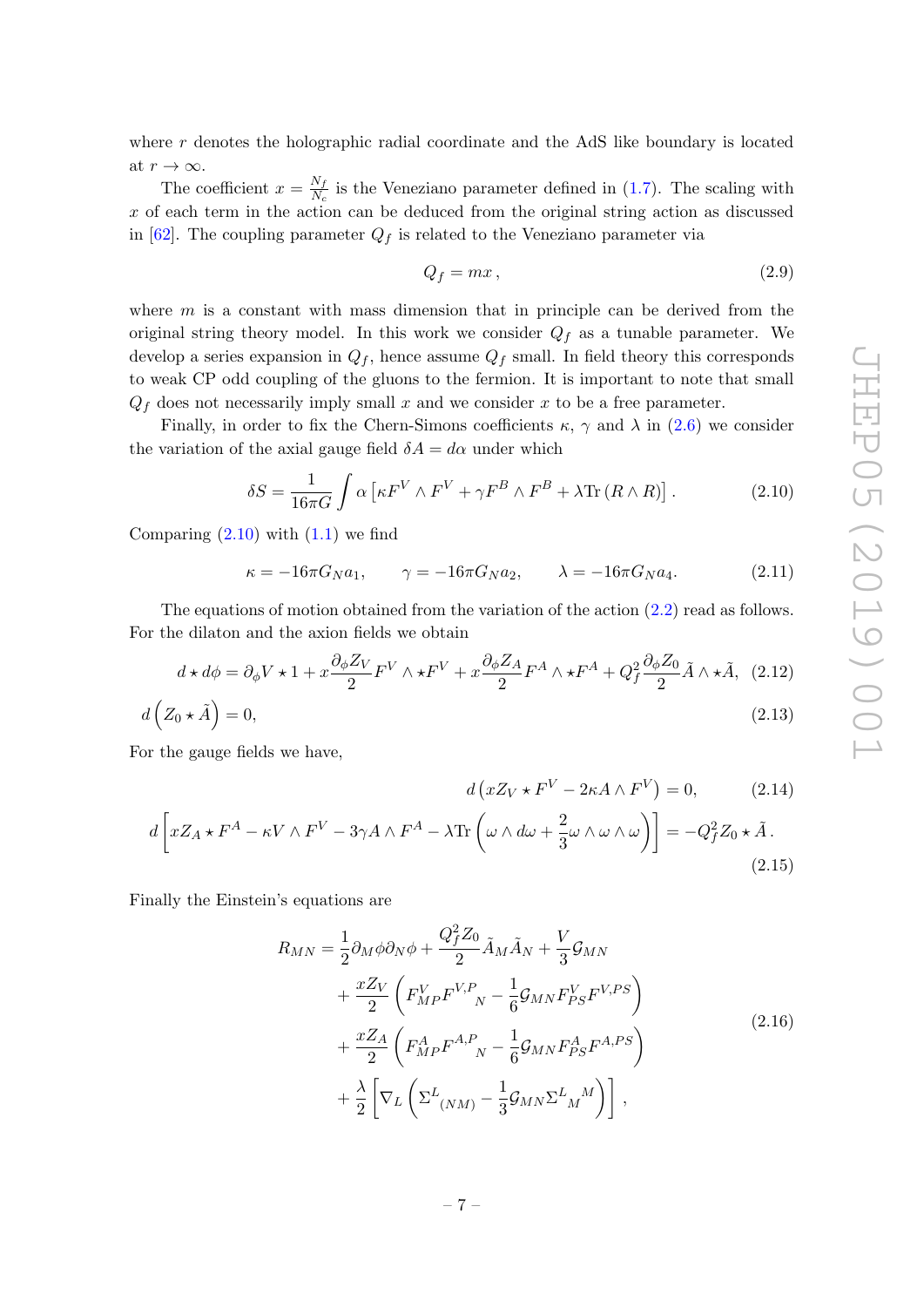where  $\omega$  is the spin connetion and  $\Sigma^L{}_{MN}$  is defined as

$$
\Sigma^{L}{}_{MN} = -\mathcal{G}_{MP_1} \epsilon^{P_1 P_2 P_3 P_4 P_5} F^{A}_{P_2 P_3} R_{P_4 P_5 N}{}^{L} \,. \tag{2.17}
$$

Here  $\epsilon^{MNPQR}$  denotes the 5D Levi-Civita tensor.

As explained in the Introduction our purpose is to calculate the one point function of the vector current and read off the anomalous conductivities. The holographic prescription for this one point function is

<span id="page-8-7"></span>
$$
\langle J_V^{\nu} \rangle = \frac{1}{16\pi G_N} \lim_{r \to \infty} \left[ -x\sqrt{-G} Z_V F^{V,r\nu} + 2\kappa \tilde{\epsilon}^{\nu\mu\rho\sigma} A_{\mu} F_{\rho\sigma}^V \right],
$$
(2.18)

where  $\tilde{\epsilon}^{\mu\nu\rho\sigma}$  is the Levi-Civita symbol. This form of the one point function includes holographic renormalization [\[51\]](#page-28-3).

#### <span id="page-8-0"></span>3 Background ansatz

#### <span id="page-8-1"></span>3.1 Background at equilibrium

We consider a general ansatz for the background obtained by the hydrodynamic setting we want to describe through the fluid-gravity correspondence [\[59\]](#page-28-10). First consider an equilibrium configuration characterized by a (boundary) background metric  $h_{\mu\nu}$ , a four velocity  $u^{\mu}$  normalized as<sup>[12](#page-8-2)</sup>  $u_{\nu}u_{\mu}h^{\mu\nu} = -1$ , a chemical potential  $\mu$ , an axial chemical potential<sup>[13](#page-8-3)</sup>  $\mu_5$ , an equilibrium temperature T, an external vector and axial sources  $\tilde{v}$  and  $\tilde{a}$ . At this point all fields are taken to be constant.

To represent magnetic interactions the vector and axial sources are taken transverse to the direction of propagation, i.e.  $u^{\mu} \tilde{v}_{\mu} = 0$  and  $u^{\mu} \tilde{a}_{\mu} = 0$ . It is possible to use the four velocity to decompose any tensor structure into a projection along the propagation and transverse to it. The transverse projector is

<span id="page-8-6"></span><span id="page-8-5"></span>
$$
\Delta_{\mu\nu} = h_{\mu\nu} + u_{\mu}u_{\nu},\tag{3.1}
$$

which satisfies  $\Delta_{\mu\nu}u^{\mu} = 0$  and  $\Delta^{\mu\rho}\Delta_{\rho\nu} = \Delta^{\mu}_{\nu}$ . We can then write down the following ansatz for the metric, the gauge fields and the scalars<sup>[14](#page-8-4)</sup>

$$
ds^{2} = \frac{dr^{2}}{g(r)r^{2}} + r^{2} \left[ -f(r)u_{\mu}u_{\nu} + \Delta_{\mu\nu} + \mathfrak{A}(r)u_{\mu}\tilde{a}_{\nu} + \mathscr{A}(r)\tilde{a}_{\mu}\tilde{a}_{\nu} \right] dx^{\mu}dx^{\nu}, \qquad (3.2)
$$

$$
V = -V_t(r)u + \mathcal{V}(r)\tilde{a} + \tilde{v},\tag{3.3}
$$

$$
A = -A_t(r)u + \mathcal{A}(r)\tilde{a},\tag{3.4}
$$

$$
\phi = \phi(r), \qquad \mathfrak{a} = \mathfrak{a}(r), \tag{3.5}
$$

<span id="page-8-3"></span><span id="page-8-2"></span><sup>12</sup>Boundary greek indices  $\{\mu, \nu, ...\}$  are raised and lowered by the metric  $h_{\mu\nu}$ .

<sup>&</sup>lt;sup>13</sup>As the axial current is non-conserved  $\mu_5$  should be thought of as a coupling in the Hamiltonian rather than a true chemical potential [\[51\]](#page-28-3).

<span id="page-8-4"></span> $14$ We do not use Eddington-Finkelstein coordinates unlike what is usually done in the fluid gravity correspondence. Our calculations will be at exactly zero frequency and regularity at the horizon is enough to determine the boundary conditions.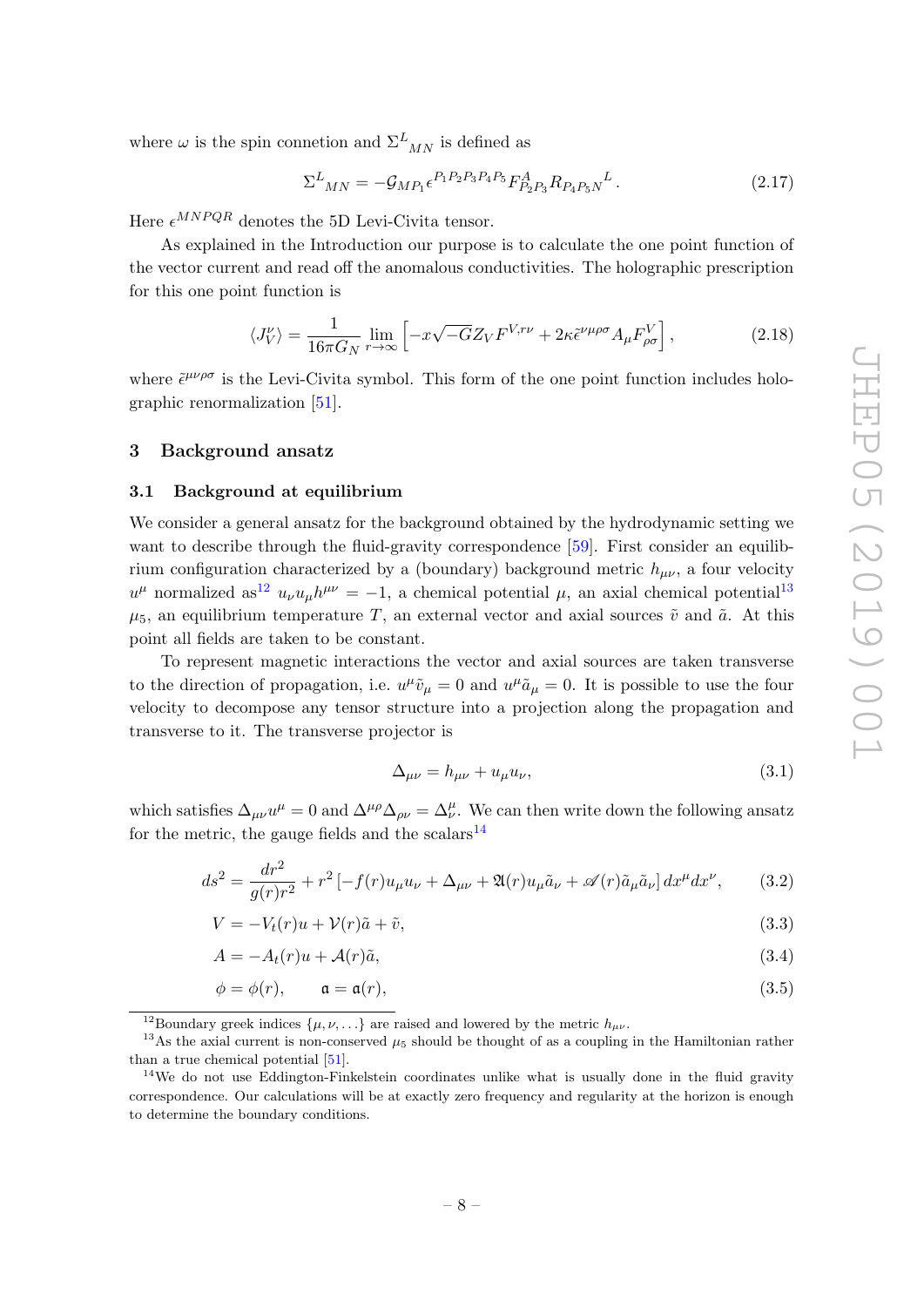where  $u = u_{\mu} dx^{\mu}$ ,  $\tilde{v} = v_{\mu} dx^{\mu}$  and  $\tilde{a} = a_{\mu} dx^{\mu}$ . The functions  $f(r)$  and  $g(r)$  are the blackening factors, the functions  $A_t(r)$  and  $V_t(r)$  determine the chemical potentials on the boundary theory as explained below and  $\mathcal{V}(r)$ ,  $\mathcal{A}(r)$ ,  $\mathcal{A}(r)$  and  $\mathfrak{A}(r)$  characterize back reaction of the axial source to the vector and axial bulk gauge fields and the metric. This can be contrasted with the massless case where a constant gauge source does back react onto the rest of the background. Although we will only be interested in the linear response to the sources we will keep the non-linear terms — that naturally appear in the Ansatz for consistency and generality, until the end of our calculations.

<span id="page-9-4"></span>For [\(3.2\)](#page-8-5) to be asymptotically AdS with the boundary metric  $h_{\mu\nu}$  we require

$$
\lim_{r \to \infty} f(r) = 1, \qquad \lim_{r \to \infty} g(r) = 1, \qquad \lim_{r \to \infty} \mathfrak{A}(r) = 0, \qquad \lim_{r \to \infty} \mathscr{A}(r) = 0. \tag{3.6}
$$

We also require a non-extremal horizon at  $r_h$ 

$$
f(r) \sim f_1(r - r_h) + f_2(r - r_h)^2 + \dots
$$
  
 
$$
g(r) \sim g_1(r - r_h) + g_2(r - r_h)^2 + \dots
$$
 (3.7)

and regularity at  $r_h$  for all the other background functions. We read off the temperature from the horizon data as

<span id="page-9-0"></span>
$$
T = \frac{r_h^2}{4\pi} \sqrt{f_1 g_1}.
$$
\n(3.8)

Boundary asymptotics of the gauge fields are (see e.g. [\[51\]](#page-28-3))

$$
\lim_{r \to \infty} V(r) \sim c_1 + \frac{c_2}{r^2},
$$
\n
$$
\lim_{r \to \infty} A(r) \sim r^{\Delta} c_3 + \frac{c_4}{r^{2-\Delta}},
$$
\n(3.9)

where  $c_i$  are constant one-forms. The power  $\Delta$  corresponds to the anomalous dimension of the axial current on the boundary, given in terms of the parameters in the action as

<span id="page-9-3"></span>
$$
\Delta = \sqrt{1 + \frac{Q_f^2}{x}} - 1 = \sqrt{1 + m^2 x} - 1.
$$
\n(3.10)

From the powers in the normalizable modes in [\(3.9\)](#page-9-0) one reada the scaling dimension of the dual vector and axial currents as  $\dim[J_V]=3$  and  $\dim[J_A]=3+\Delta$ . To avoid axial current becomes irrelevant in the IR we need to require  $\Delta < 1$ .

The chemical potentials of the boundary field are given in terms of the gauge invariant expressions below

<span id="page-9-2"></span>
$$
\int_{r_h}^{\infty} dr V'_t(r) = \mu, \qquad \lim_{R \to \infty} \left(\frac{R}{r_h}\right)^{-\Delta} \int_{r_h}^R dr A'_t(r) = \mu_5,
$$
\n(3.11)

where prime denotes a radial derivative. Using the regularity of the gauge fields at the  $horizon<sup>15</sup>$  $horizon<sup>15</sup>$  $horizon<sup>15</sup>$ 

$$
V_t(r_h) = A_t(r_h) = 0, \t\t(3.12)
$$

<span id="page-9-1"></span> $15$ See [\[5,](#page-25-3) [51\]](#page-28-3) for a careful discussion on the regularity of the gauge fields at the horizon and different ways to introduce the chemical potentials in the bulk dual.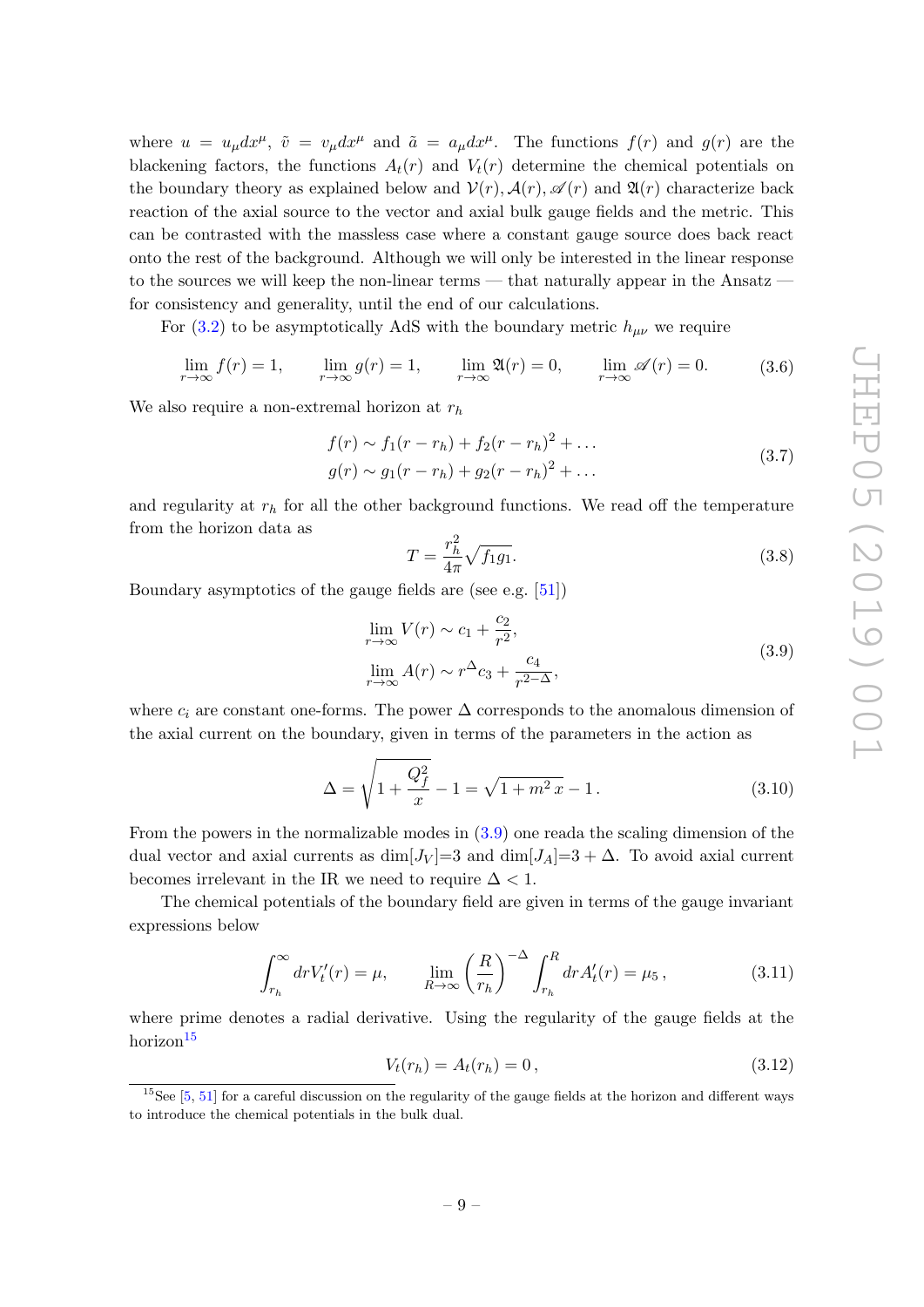equations [\(3.11\)](#page-9-2) imply

$$
\lim_{r \to \infty} V_t(r) = \mu, \qquad \lim_{r \to \infty} \left[ \frac{r}{r_h} \right]^{-\Delta} A_t(r) = \mu_5. \tag{3.13}
$$

#### <span id="page-10-0"></span>3.2 Fluctuations

To study fluctuations around the equilibrium configuration  $(3.2)$ – $(3.4)$  we promote the background fields to slowly variating functions of the coordinates  $\{x^{\mu}\}\$  that remain static with respect to a timelike Killing vector  $\xi^{\mu}$ , namely  $\mathcal{L}_{\xi}\Phi = 0$  for any field  $\Phi$ . Under these conditions the Ansatz  $(3.2)$ – $(3.4)$  will no longer be a solution to the equations of motion but it can be corrected order by order in a derivative expansion [\[59\]](#page-28-10),

$$
\Phi(x) = \sum \epsilon^n \Phi^{(n)}(x),
$$

where n denotes the number of derivatives and  $\epsilon$  is a book keeping parameter to track the order in the derivative expansion. The ansatz  $(3.2)$ – $(3.4)$ , with fields promoted to functions of the boundary coordinates  $x^{\mu}$  correspond to the zeroth order solution  $\Phi^{(0)}$ . At this order we require the four velocity  $u^{\mu}$  be proportional to the constant Killing vector  $\xi^{\mu}$ . Only the corrections up to first order in  $\epsilon$  will be relevant in our calculations below, and  $\mathcal{O}(\partial^2)$ contributions will be disregarded.

The full hydrodynamic Ansatz is then given by  $16$ 

<span id="page-10-3"></span>
$$
ds^{2} = \frac{dr^{2}}{gr^{2}} + r^{2} \left[ -fu_{\mu}u_{\nu} + \Delta_{\mu\nu} + \mathfrak{A}u_{\mu}\tilde{a}_{\nu} + \mathscr{A}\tilde{a}_{\mu}\tilde{a}_{\nu} \right] dx^{\mu} dx^{\nu}
$$

$$
+ r^{2} \left[ \gamma_{I}u_{\mu}B_{\nu}^{I} + \kappa_{I}\tilde{a}_{\mu}B_{\nu}^{I} \right] dx^{\mu} dx^{\nu} + \mathcal{O}\left(\partial^{2}\right), \tag{3.14}
$$

$$
V = -V_t u + V\tilde{a} + \tilde{v} + \beta_I B^I + \mathcal{O}(\partial^2) , \qquad (3.15)
$$

$$
A = -\tilde{A}_t u + \mathcal{A}\tilde{a} + \alpha_I B^I + \mathcal{O}\left(\partial^2\right) , \qquad (3.16)
$$

$$
\phi = \phi(r, x), \qquad \mathfrak{a} = \mathfrak{a}(x, r), \tag{3.17}
$$

where the index  $I$  runs over all the magnetic sources and we fix the thermodynamic sources to constant values. The metric and gauge field solutions are ordered such that the boundary coordinates only appear through the sources while all the dependence on the radial coor-dinate<sup>[17](#page-10-2)</sup> is in the functions  $f, g, \tilde{A}_t, \mu_t, V_t, V, A, \mathfrak{A}, \mathfrak{A}, \alpha, \beta, \kappa$  and  $\gamma$ . To ensure regularity of the Ricci scalar at the horizon the functions  $\gamma_I$  and  $\mathfrak A$  should satisfy [\[23\]](#page-26-8)

$$
\gamma_I(r_h) = \mathfrak{A}(r_h) = 0. \tag{3.18}
$$

<span id="page-10-1"></span><sup>16</sup>A more general Ansatz reads [\[34,](#page-27-5) [63\]](#page-28-14)

$$
ds^{2} = \frac{dr^{2}}{gr^{2}} + r^{2} \left[ -fu_{\mu}u_{\nu} + \Delta_{\mu\nu} + \mathfrak{A}u_{\mu}\tilde{a}_{\nu} + \mathscr{A}a_{\mu}\tilde{a}_{\nu} \right] + \Pi_{\mu\nu}dx^{\mu}dx^{\nu} + L_{\mu}u_{\nu}dx^{\mu}dx^{\nu},
$$
  
\n
$$
A = -A_{t}u_{\mu}dx^{\mu} + A_{\mu}^{\perp}dx^{\mu}, \qquad V = -V_{t}u_{\mu}dx^{\mu} + V_{\mu}^{\perp}dx^{\mu},
$$

where  $\Pi_{\mu}, L_{\mu}, V^{\perp}_{\mu}$  and  $A^{\perp}_{\mu}$  are all transverse to the fluid velocity. When these terms are evaluated on an equilibrium configuration only the terms shown in [\(3.14\)](#page-10-3) remain.

<span id="page-10-2"></span><sup>17</sup>Due to the mass term the blackening functions are corrected by  $\tilde{a}^2$ . This plays no role in the linear response regime considered in this paper but might become relevant in another holographic context.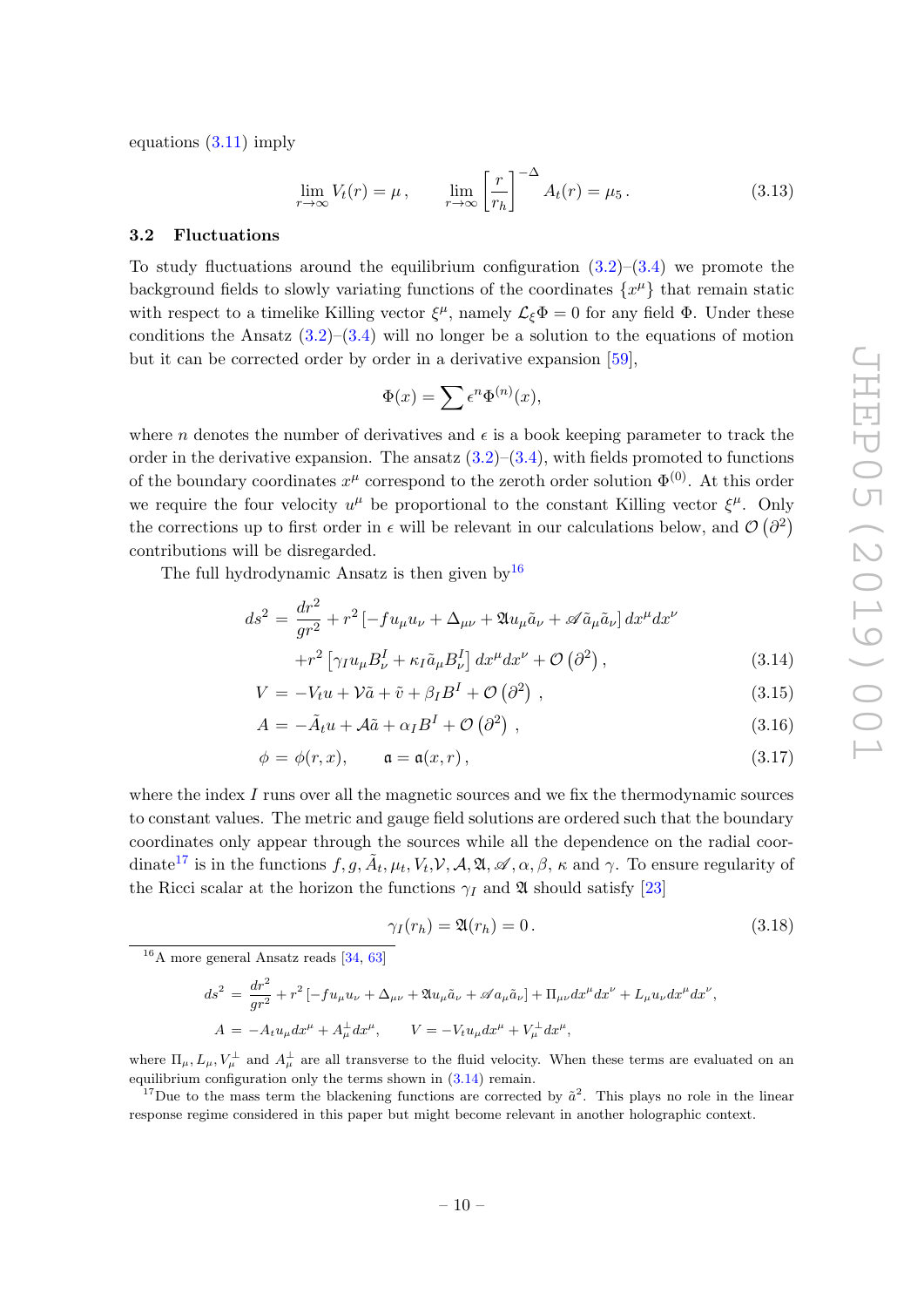Finally, the magnetic field forms  $B^{V/A} = B^{V/A}_\mu dx^\mu$  and the vorticity form  $B^\omega = \omega = \omega_\mu dx^\mu$ are defined by

$$
B^{V,\mu} = \epsilon^{\mu\nu\rho\sigma} u_{\nu} \partial_{\rho} \tilde{v}_{\sigma} \qquad B^{A,\mu} = \epsilon^{\mu\nu\rho\sigma} u_{\nu} \partial_{\rho} \tilde{a}_{\sigma} \qquad \omega^{\mu} = \epsilon^{\mu\nu\rho\sigma} u_{\nu} \partial_{\rho} u_{\sigma} \,. \tag{3.19}
$$

In above we set the axial gauge  $V_r = 0$  and  $A_r = 0.18$  $A_r = 0.18$ 

## <span id="page-11-0"></span>4 Solution to fluctuations at small ∆

In this section we solve the background equations of motion that we derived in section [2](#page-5-0) on the Ansatz of section [3.2](#page-10-0) perturbatively in the parameter  $Q_f$ . In particular we will be interested in the solution up to  $\mathcal{O}(Q_f^2)$ . Assumption of small  $Q_f$  corresponds to small anomalous dimension  $\Delta$ , cf. equation [\(3.10\)](#page-9-3), hence, a weak contribution of the mixed gaugeglobal axial anomaly in internal Feynman diagrams. Recalling the derivative expansion in the hydrodynamic picture, that we denoted by  $\epsilon$  in section [3.2,](#page-10-0) any field  $\Phi$  formally admits a double expansion of the form

$$
\Phi(x,r) = \sum_{m} \sum_{n} Q_f^{(m)} \Phi^{(n,m)} \epsilon^n.
$$
\n(4.1)

We only consider contributions up to  $n = 1$  in the hydrodynamic expansion, as this is sufficient for our purpose to compute the conductivities. Similarly, we keep only terms up to  $m = 2$  in the  $Q_f$  expansion. We note that, thi series actually start at  $m = 2$  as the mass term in [\(2.5\)](#page-6-5) first appears at this order. Furthermore, the two expansions are of different nature therefore they do not mix.

The external hydrodynamic and thermodynamic sources  $\{u, \tilde{a}, \tilde{v}, \mu, \mu_5, T\}$  are taken  $\mathcal{O}(1)$ . The axion **a** is assumed to be at least of  $\mathcal{O}(1)$  while the functions  $\{\mathcal{V}, \mathcal{A}, \mathfrak{A}, \mathfrak{A}, \kappa\}$  are

$$
\mathcal{V} \sim \mathfrak{A} \sim \mathscr{A} \sim \kappa \sim \mathcal{O}\left(Q_f^2\right), \mathcal{A} = 1 + \mathcal{O}\left(Q_f^2\right).
$$
\n(4.2)

Scaling properties of these functions then allow the  $\mathcal{O}(\partial^0)$  metric components  $\mathcal{G}_{\mu\nu}$  to split into a part  $g_{\mu\nu}$  with the lowest term  $\mathcal{O}(Q_f^0)$  and a part  $\mathfrak G$  with the lowest term  $\mathcal{O}(Q_f^2)$ 

$$
g_{\mu\nu} = r^2 \left[ -f u_{\mu} u_{\nu} + \Delta_{\mu\nu} \right], \qquad \mathfrak{G}_{\mu\nu} = r^2 \left[ \mathfrak{A} u_{(\mu} \tilde{a}_{\nu)} + \mathscr{A} \tilde{a}_{\mu} \tilde{a}_{\nu} \right]. \tag{4.3}
$$

As we keep terms only up to  $Q_f^2$ , we can write the bulk metric and its inverse as

$$
\mathcal{G}_{MN} = \begin{bmatrix} \frac{1}{r^2 g} & 0\\ 0 & g_{\mu\nu} + \mathfrak{G}_{\mu\nu} + \mathcal{O}\left(\partial^2\right) \end{bmatrix}, \quad \mathcal{G}^{MN} = \begin{bmatrix} r^2 g & 0\\ 0 & g^{\mu\nu} + \mathfrak{G}^{\mu\nu} + \mathcal{O}\left(\partial^2, Q_f^4\right) \end{bmatrix}, \quad (4.4)
$$

with  $g^{\mu\nu}$  and  $\mathfrak{G}^{\mu\nu}$  given by

$$
g^{\mu\nu} = \frac{1}{r^2} \left[ -\frac{u^{\mu} u^{\nu}}{f} + \Delta^{\mu\nu} \right], \qquad \mathfrak{G}^{\mu\nu} = -\frac{1}{r^2} \left[ \mathscr{A} \tilde{a}^{\mu} \tilde{a}^{\nu} + \frac{\mathfrak{A}}{f} u^{(\mu} \tilde{a}^{\nu)} \right]. \tag{4.5}
$$

<span id="page-11-1"></span><sup>&</sup>lt;sup>18</sup>We also moved the functional dependence of  $A_r$  is to **a**.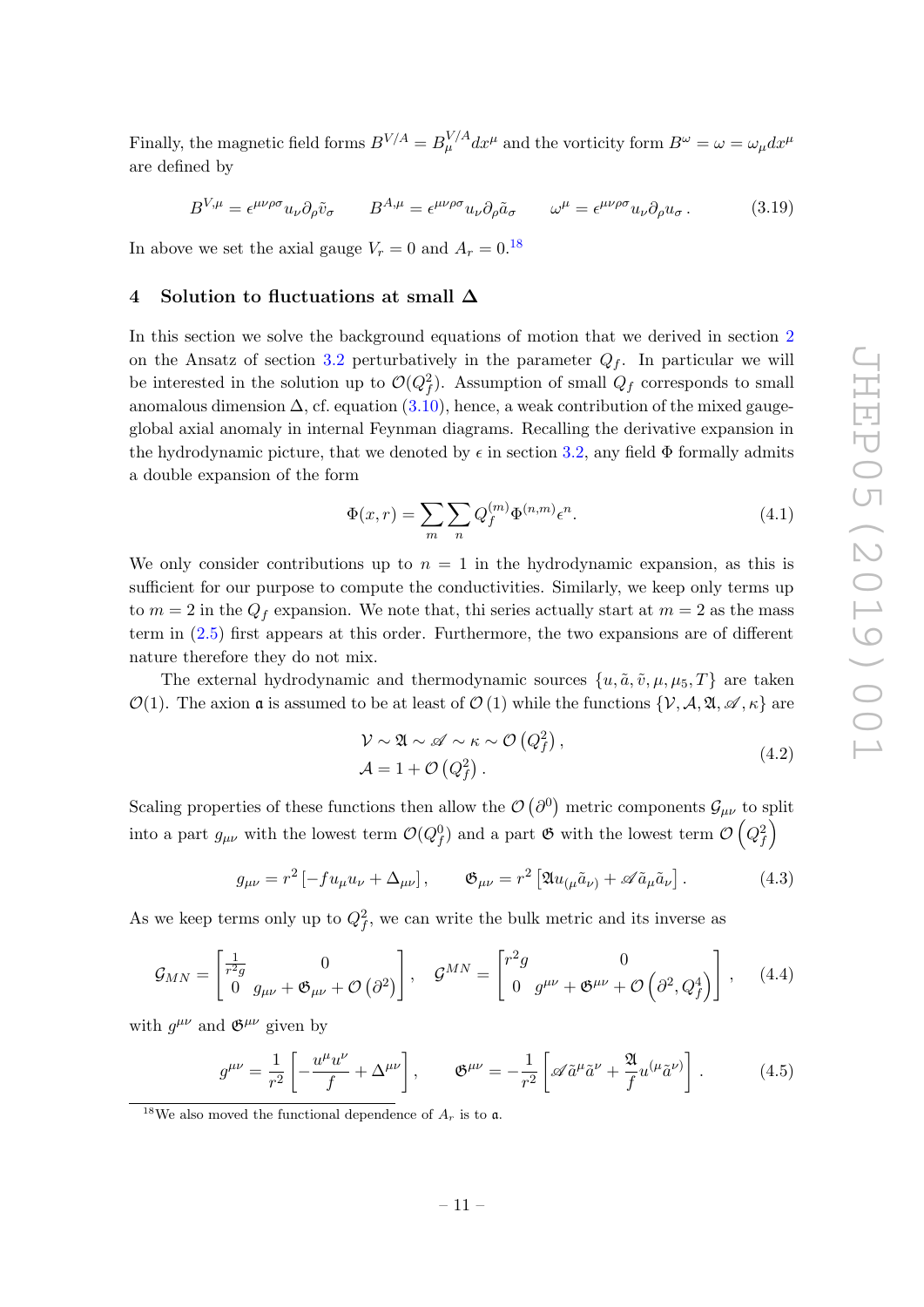Two comments are in order. The form of the inverse metric is exact at all orders in  $Q_f$  in the linear response regime. Moreover, the  $Q_f$  expansion of the anomalous dimension  $\Delta$  is given by  $\Delta = \frac{Q_f^2}{2x} + \mathcal{O}\left(Q_f^4\right)$ .

Below we discuss the equations of motion and their solutions at  $\mathcal{O}(\partial^0)$  and  $\mathcal{O}(\partial)$ , one by one.

#### <span id="page-12-0"></span>4.1 The dilaton

The schematic equation of motion of the dilaton reads

$$
\frac{1}{\sqrt{-G}}\partial_r\left[\sqrt{-G}r^2g\phi'\right] = \partial_\phi V + \Phi\left(Q_f^2\tilde{a}^2, \mathcal{A}'\partial, \mathcal{V}'\partial\right) + \mathcal{O}\left(\partial^2\right),\tag{4.6}
$$

where  $\Phi$  is some function of the indicated variables. We note that, in the linear response regime, the dilaton only couples at  $\mathcal{O}(\partial^2)$  hence its hydrodynamic corrections will play no role in what follows.

#### <span id="page-12-1"></span>4.2 The axion

The equation of motion [\(2.13\)](#page-7-1) for the axion can be expanded as

$$
\partial_r \left( \sqrt{-G} Z_0 r^2 g \mathfrak{a}' \right) = \frac{Z_0 \sqrt{-G}}{r^2} \left[ -\left( \frac{\mathfrak{A} \mathcal{A}}{2f} \right) u^\mu \partial_\mu \tilde{a}^2 - \left( \frac{2A_t + \mathfrak{A} \mathcal{A} \tilde{a}^2}{2f} \right) \partial_\mu u^\mu \right. \\
\left. + \left( \mathcal{A} - \frac{A_t \mathfrak{A}}{2f} - \mathcal{A} \mathscr{A} \tilde{a}^2 \right) \partial_\mu \tilde{a}^\mu - \mathcal{A} \mathscr{A} \tilde{a}^\mu \partial_\mu \tilde{a}^2 \right] + \mathcal{O} \left( \partial^2 \right) \,,
$$
\n(4.7)

which, in turn can easily be integrated as.

$$
\mathfrak{a} = \mathfrak{a}_0 + \int_{r_h}^r dr' \frac{(\partial_\mu \tilde{a}^\mu)}{\sqrt{-G}Z_0 r^2 g} \left[ \int_{r_h}^{r'} dy \frac{Z_0 \sqrt{-G}}{r^2} \left( \mathcal{A} - \frac{A_t \mathfrak{A}}{2f} - \mathcal{A} \mathcal{A} \right) \right] - \int_{r_h}^r dr' \frac{(\tilde{a}^\mu \partial_\mu \tilde{a}^2)}{\sqrt{-G}Z_0 r^2 g} \left[ \int_{r_h}^{r'} dy \frac{Z_0 \sqrt{-G}}{r^2} \mathcal{A} \mathcal{A} \right] + \mathcal{O} \left( \partial^2 \right).
$$
\n(4.8)

Here the non-normalizable mode  $a_0(x)$  is independent of the radial coordinate r, and it corresponds to a space-time dependent  $\theta$ -term in QCD. More precisely, from equation  $(2.1)$ ,  $(2.7)$  and the discussion in between, we have the constant (x-independent) part of  $a_0$  equals  $N_f \theta / 4\pi^2 a_3$ . To derive [\(4.8\)](#page-12-2) from [\(4.7\)](#page-12-3) we used  $g(r_h) = 0$ , and

<span id="page-12-3"></span><span id="page-12-2"></span>
$$
\partial_{\mu}u^{\mu} = \mathcal{O}\left(\partial^{2}\right), \qquad u^{\mu}\partial_{\mu}\tilde{a} = 0. \qquad (4.9)
$$

The first one is just incompressibility of the fluid at linear order and the second one is best understood in the rest frame where it means that there are no electric components in the external gauge field  $\tilde{a}$ .

The normalizable mode given by the integral expression in  $(4.8)$  is identified with the expectation value  $\langle \text{Tr} (G \wedge G) \rangle$ . This implies that  $\langle \text{Tr} (G \wedge G) \rangle \sim \mathcal{O}(\partial)$ . However, as dis-cussed in [\[64\]](#page-28-15), validity of the hydrodynamic expansion requires that the  $\mathcal{O}(\partial)$  contribution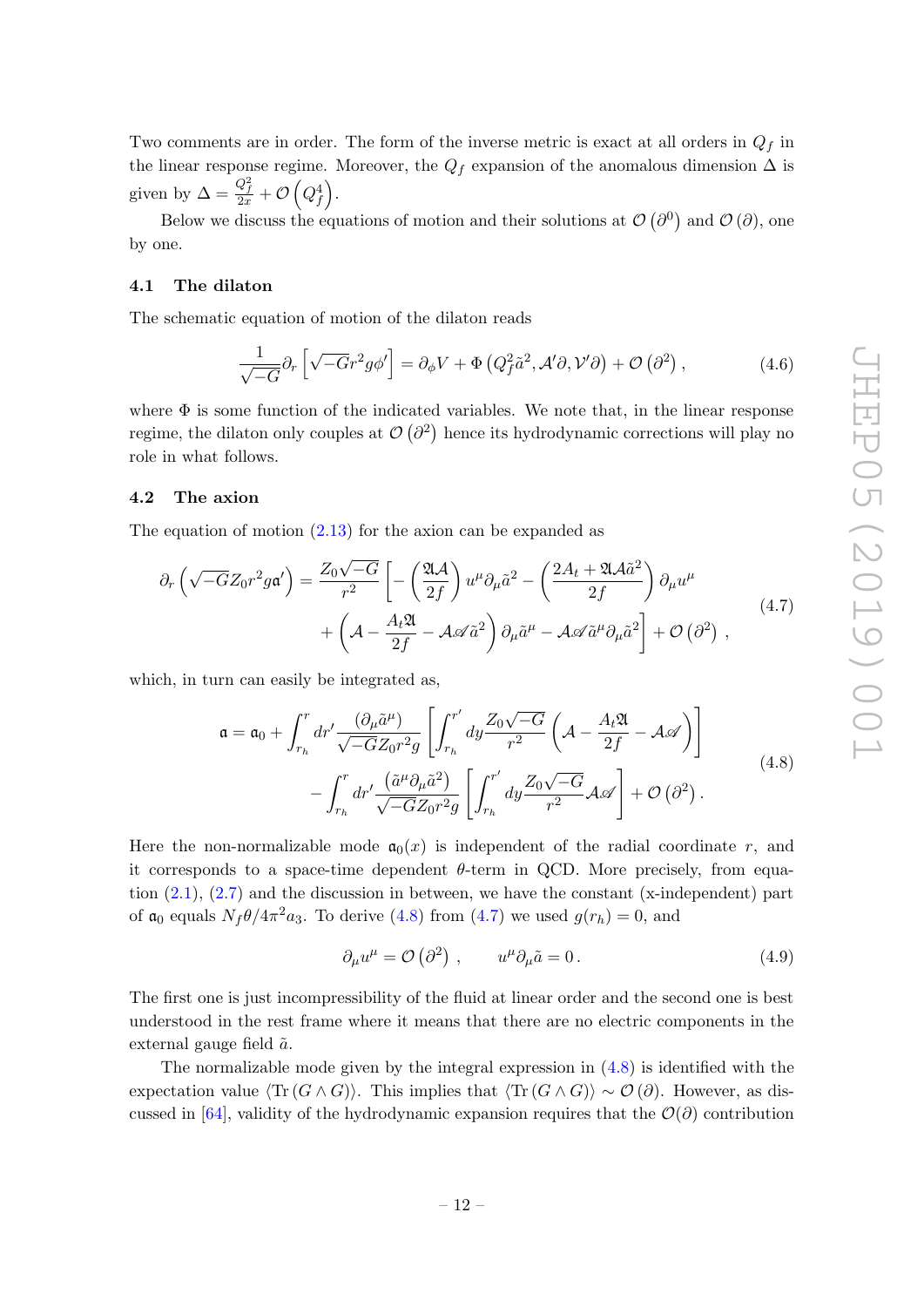to  $\langle \text{Tr} (G \wedge G) \rangle$  vanish, to prevent any contribution of gluons to entropy production. This means that we should require

$$
\partial_{\mu}\tilde{a}^{\mu} = 0, \qquad \tilde{a}^{\mu}\partial_{\mu}\tilde{a}^{2} = 0.
$$
 (4.10)

While the first condition is again natural since we require the source  $\tilde{a}$  be magneticlike hence divergenceless, the second one imposes a non-trivial restriction on the external sources we consider in this paper.<sup>[19](#page-13-1)</sup> This means,

$$
\mathfrak{a} = \mathfrak{a}_0 + \mathcal{O}(\partial^2) \tag{4.11}
$$

That is, consistency with positive local entropy production requires axion to be constant up to second order in derivatives.

#### <span id="page-13-0"></span>4.3 The vector field

The vector field equation of motion [\(2.14\)](#page-7-2) at the zeroth order in the derivative expansion reads

$$
\partial_r \left[ \frac{\sqrt{-G} Z_V g V_t'}{f} \left( u^\nu + \left( \frac{\mathfrak{A}}{2} - \frac{\mathfrak{V}' f}{V_t'} \right) a^\nu \right) \right] = \mathcal{O} \left( Q_f^4 \right), \tag{4.12}
$$

which results in translating in an expression for the conserved charge  $Q$ , and a relationship between the background functions  $\mathfrak A$  and  $\mathcal V$ 

$$
Q = \frac{\sqrt{-G}Z_V gV'_t}{f}, \qquad Q' = 0, \qquad \mathcal{V}' = \frac{V'_t \mathfrak{A}}{2f}.
$$
 (4.13)

<span id="page-13-4"></span>To study the vector equation at  $\mathcal{O}(\partial)$  we need the CS form  $F^V \wedge F^A$  and the membrane current  $\bar{J}^{\nu} = \sqrt{3}$  $-\overline{G}xZ_VF^{V,r\nu}$  up to this order in the derivative expansion. We find

<span id="page-13-2"></span>
$$
F^{V} = -V_t du + V d\tilde{a} + d\tilde{v} + \left(-V_t' u + V' a\right) \wedge dr + \mathcal{O}\left(\partial^2\right),\tag{4.14}
$$

$$
F^{A} = -A_{t}du + \mathcal{A}d\tilde{a} + \left(-A_{t}'u + \mathcal{A}'\tilde{a}\right) \wedge dr + \mathcal{O}\left(\partial^{2}\right). \tag{4.15}
$$

The membrane current can schematically be expressed as

<span id="page-13-3"></span>
$$
\bar{J}^{\nu} = xQu^{\nu} + \sqrt{-\mathcal{G}}xZ_{V}g\left[\bar{J}_{1I}(r)\left(B^{I}\cdot\tilde{a}\right)u^{\nu} + \bar{J}_{2I}(r)\left(B_{I}\cdot\tilde{a}\right)\tilde{a}^{\nu} + \bar{J}_{3I}(r)B^{I\nu}\right] + \mathcal{O}\left(\partial^{2}\right),\tag{4.16}
$$

where we defined the functions  $\bar{J}_{1I}$ ,  $\bar{J}_{2I}$  and  $\bar{J}_{3I}$ 

$$
\bar{J}_{1I}(r) = \frac{V'_t \gamma_I \mathfrak{A}}{2f^2} - \frac{\mathcal{V}' \gamma_I}{2f} - \frac{\beta'_I \mathfrak{A}}{f} + \mathcal{O}\left(Q_f^4\right),\tag{4.17}
$$

$$
\bar{J}_{2I}(r) = \frac{V'_t \gamma_I \mathscr{A}}{2f} - \beta'_I \mathscr{A} + \mathcal{O}\left(Q_f^4\right),\tag{4.18}
$$

$$
\bar{J}_{3I}(r) = -\frac{V_t'\gamma_I}{2f} + \beta_I' + \mathcal{O}\left(Q_f^4\right). \tag{4.19}
$$

<span id="page-13-1"></span><sup>&</sup>lt;sup>19</sup>Note that a canonical example of a constant (axial) magnetic field e.g.  $\tilde{a}^{\mu} = (0, -yB^5/2, xB^5/2, 0)$ satisfies it.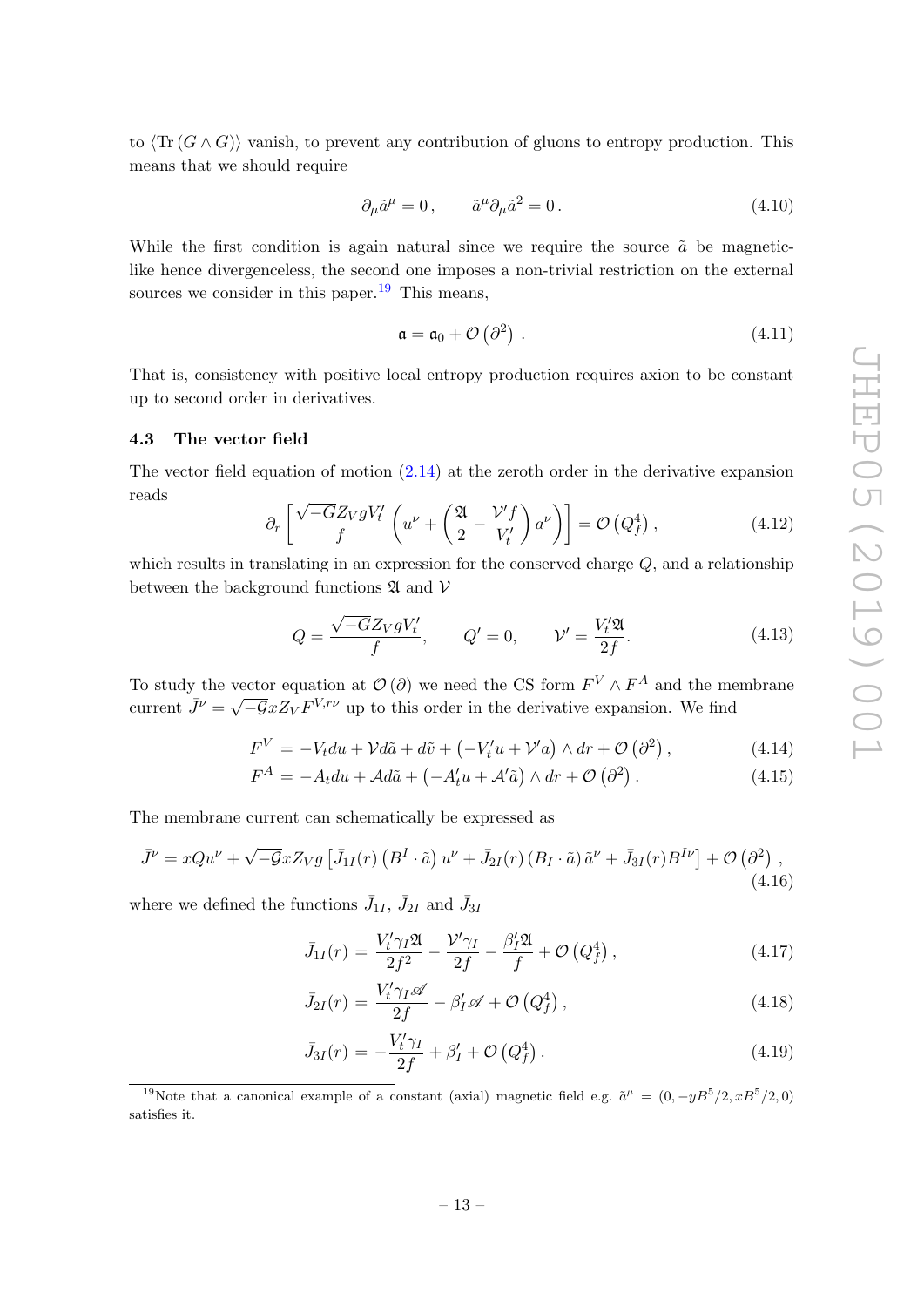What is relevant for our calculation below is that  $\bar{J}^{\nu}(r_h) = xQu^{\nu}$  which follows from the boundary conditions  $\gamma_I(r_h) = \mathfrak{A}(r_h) = g(r_h) = f(r_h) = 0$ . Using [\(4.14\)](#page-13-2), [\(4.15\)](#page-13-2) and [\(4.16\)](#page-13-3) the vector equation up to  $\mathcal{O}(\partial)$  can be integrated out into

$$
\bar{J}^{\nu} = 2\kappa \tilde{\epsilon}^{\nu\mu\rho\sigma} \left[ A_t V_t u_{\mu} \partial_{\rho} u_{\sigma} - A_t u_{\mu} \partial_{\rho} \tilde{v}_{\sigma} + A \tilde{a}_{\mu} \partial_{\rho} \tilde{v}_{\sigma} + A V \tilde{a}_{\mu} \partial_{\rho} \tilde{a}_{\sigma} \right]
$$
  
\n
$$
- 2\kappa \tilde{\epsilon}^{\nu\mu\rho\sigma} \int_{r_h}^r dr \left[ \left( A_t V' + A' V_t \right) \tilde{a}_{\mu} \partial_{\rho} u_{\sigma} + \left( A_t' V + A V_t' \right) u_{\mu} \partial_{\rho} \tilde{a}_{\sigma} \right]
$$
  
\n
$$
- 2\kappa A(r_h) \tilde{\epsilon}^{\nu\mu\rho\sigma} \tilde{a}_{\mu} \partial_{\rho} \tilde{v}_{\sigma} + x Q u^{\nu} + \mathcal{O} \left( \partial^2 \right) . \tag{4.20}
$$

where  $\tilde{\epsilon}^{\mu\nu\alpha\beta}$  denotes the Levi-Civita symbol. The bulk version of the consistent vector current [\(2.18\)](#page-8-7) is obtained by shifting  $\bar{J}$  with the Chern-Simons current as<sup>[20](#page-14-1)</sup>

<span id="page-14-2"></span>
$$
\tilde{J}_V^{\nu} \equiv -\tilde{J}^{\nu} + 2\kappa \epsilon^{\nu\mu\rho\sigma} A_{\mu} F_{\rho\sigma}^V,\tag{4.21}
$$

and extracting its boundary value

<span id="page-14-6"></span><span id="page-14-3"></span>
$$
\lim_{r \to \infty} \tilde{J}_V^{\nu} = 16\pi G_N \langle J_V^{\nu} \rangle.
$$
\n(4.22)

From [\(4.20\)](#page-14-2) the holographic vector current is found to be given by

$$
\tilde{J}_V^{\nu} = -Qx u^{\nu} + 2\kappa \mathcal{A}(r_h) \tilde{\epsilon}^{\nu\mu\rho\sigma} \tilde{a}_{\mu} \partial_{\rho} \tilde{v}_{\sigma} \n- 2\kappa \tilde{\epsilon}^{\nu\mu\rho\sigma} \int_{r_h}^r dr \left[ A_t \mathcal{V}' - A V_t' \right] \left[ u_{\mu} \partial_{\rho} \tilde{a}_{\sigma} - \tilde{a}_{\mu} \partial_{\rho} u_{\sigma} \right] + \mathcal{O} \left( \partial^2 \right).
$$
\n(4.23)

The holographic current [\(4.23\)](#page-14-3) contrary to the membrane current in [\(4.20\)](#page-14-2) has a well defined  $r \to \infty$  limit. Equation [\(4.23\)](#page-14-3) together with [\(4.13\)](#page-13-4) constitute the main results of this section.

## <span id="page-14-0"></span>4.4 The axial field

The Maxwell equation for the axial gauge field at  $\mathcal{O}(\partial^0)$  reads

$$
\partial_r \left[ \frac{\sqrt{-\mathcal{G}} Z_A g A'_t}{f} \left[ u^\nu + \left( \frac{\mathfrak{A}}{2} - \frac{\mathcal{A}' f}{A'_t} \right) a^\nu \right] \right] = \frac{Q_f^2}{x} \frac{\sqrt{-\mathcal{G}} Z_0}{r^2} \left[ \frac{A_t u^\nu}{f} - \mathcal{A} \tilde{a}^\nu \right] + \mathcal{O} \left( Q_f^4 \right). \tag{4.24}
$$

This equation decouples into the equations for the background

<span id="page-14-4"></span>
$$
Q_5 = \frac{\sqrt{-\mathcal{G}}Z_A g A'_t}{f}, \qquad Q'_5 = \frac{Q_f^2}{x} \frac{\sqrt{-\mathcal{G}}Z_0 A_t}{r^2 f}, \tag{4.25}
$$

and a coupled equation for  $\mathcal A$  and  $\mathfrak A$  that can, alternatively, be written in terms of  $\mathcal V$  as

<span id="page-14-5"></span>
$$
\partial_r \left[ Q_5 f \left( \frac{\mathcal{A}'}{A'_t} - \frac{\mathcal{V}'}{V'_t} \right) \right] = \frac{Q'_5 f \mathcal{A}}{A_t} + \mathcal{O} \left( Q_f^4 \right). \tag{4.26}
$$

Equations [\(4.25\)](#page-14-4) and [\(4.26\)](#page-14-5) are the main results that is used below.

<span id="page-14-1"></span> $^{20}\tilde{J}^{\nu}$  itself gives the covariant current.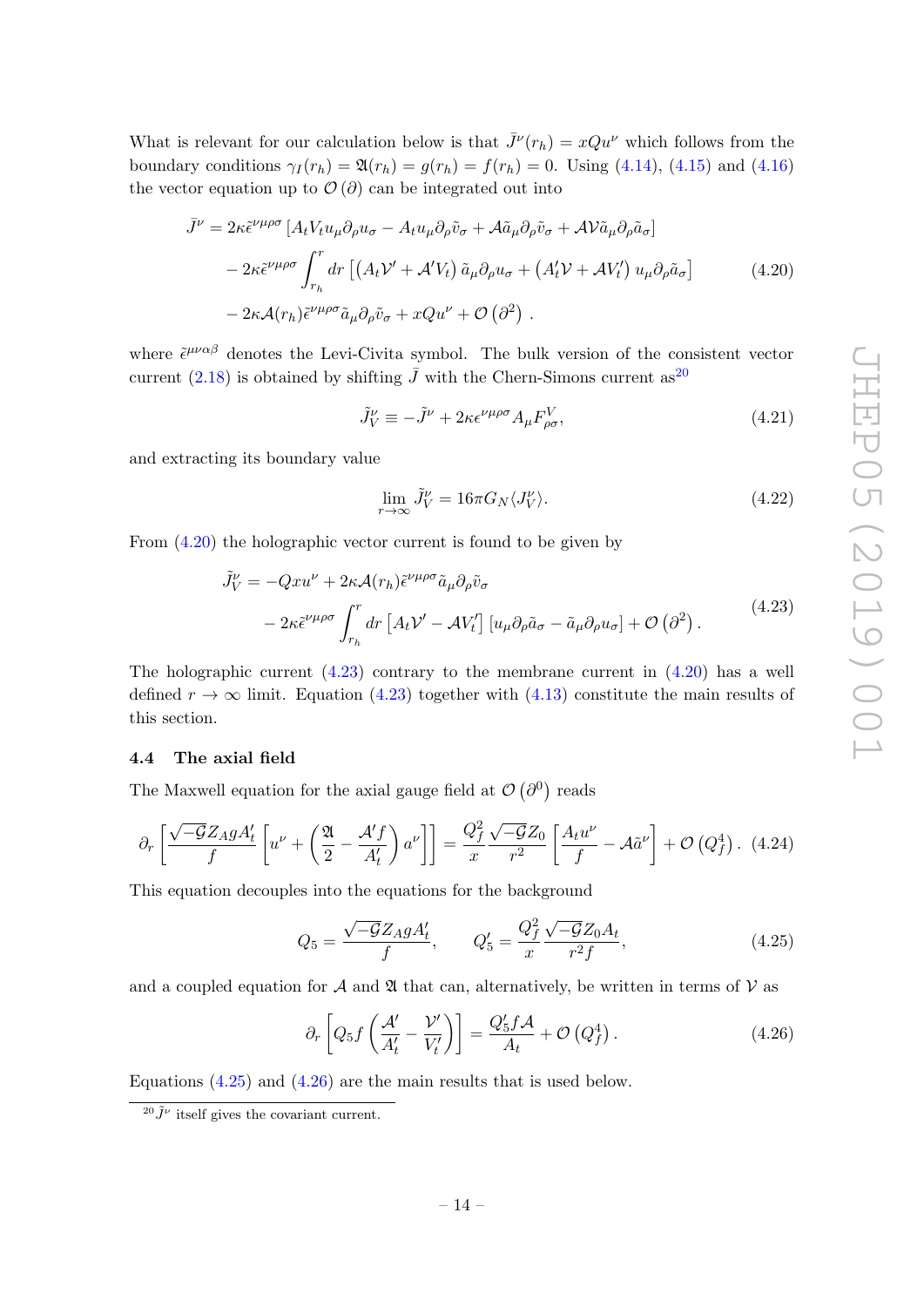#### <span id="page-15-0"></span>4.5 Einstein equations

At zeroth order in the derivative expansion Einstein equations can be projected into the radial direction, in a direction along the velocity, and a direction orthogonal to the velocity. By combining three of the four independent equations, as shown in appendix [B,](#page-24-0) the following relation is found

<span id="page-15-2"></span>
$$
\left[r^5f'\sqrt{\frac{g}{f}} - x\left(A_tQ_5 + QV_t\right)\right]' = \hat{\rho}\left(\tilde{a}^2Q_f^2, \partial\right),\tag{4.27}
$$

where  $\hat{\rho}$  is some function. Equation [\(4.27\)](#page-15-2) implies that up to  $\mathcal{O}(Q_f)$ , or alternatively in the linear response regime, there exists a conserved gravitational charge. We note that for the set of equations [\(B.3\)](#page-24-1)–[\(B.5\)](#page-25-7) to be consistent, both f and g should receive an  $\mathcal{O}\left(\tilde{a}^2Q_f^2\right)$ correction. This will have no consequence in the analysis of this paper as we are only interested in linear response.

<span id="page-15-3"></span>A similar analysis for the projection along  $u^{\mu} \tilde{a}^{\nu}$  also yields a total derivative

$$
\left[r^5\sqrt{\frac{g}{f}}\frac{\mathfrak{A}'}{2} - x\left(Q_5\mathcal{A} + Q\mathcal{V}\right)\right]' = \mathcal{O}\left(Q_f^4, \partial\right). \tag{4.28}
$$

It is possible to integrate equation [\(4.28\)](#page-15-3) twice by making use of equations [\(4.27\)](#page-15-2) and [\(4.26\)](#page-14-5) together with their universal near horizon behavior, all in all, resulting in the following simpler formula

<span id="page-15-4"></span>
$$
\partial_r \left( \frac{\mathcal{V}'}{V_t'} \right) = \frac{x Q_5 A_t}{r^5 \sqrt{fg}} \left( \frac{\mathcal{A}'}{A_t'} - \frac{\mathcal{V}'}{V_t'} \right) + \mathcal{O} \left( Q_f^4 \right) . \tag{4.29}
$$

which is the main result of this analysis. This equation, together with  $(4.26)$  yields a solution to A and V up to  $\mathcal{O}(Q_f^2)$ . We emphasize that both [\(4.29\)](#page-15-4) and [\(4.26\)](#page-14-5) become exact in the linear response regime.

#### <span id="page-15-1"></span>4.6 The  $A - V$  subsystem

The back reaction functions  $\mathcal A$  and  $\mathcal V$ , or equivalently  $\mathfrak A$ , satisfy a closed system of second order differential equations given by  $(4.26)$  and  $(4.29)$ . This system can be solved by noting that the right hand side of  $(4.26)$  has no dependence on the back reaction functions.<sup>[21](#page-15-5)</sup> Combining  $(4.26)$  and  $(4.29)$  we find the solutions as

<span id="page-15-6"></span>
$$
\mathcal{V}'(r) = Q_f^2 V_t'(r) H(r) + \mathcal{O}\left(Q_f^4\right) ,\qquad (4.30)
$$

$$
\mathcal{A}(r) = \mathcal{A}(r_h) + \frac{Q_f^2}{x} \left[ L(r) + x \int_{r_h}^r dr' A_t'(r') H(r') \right] + \mathcal{O}\left(Q_f^4\right) ,\qquad (4.31)
$$

<span id="page-15-5"></span><sup>&</sup>lt;sup>21</sup>In general it is possible to write the right hand side of  $(4.26)$  in terms of functions lower order in a  $Q_f$ than the ones appearing on the left hand side.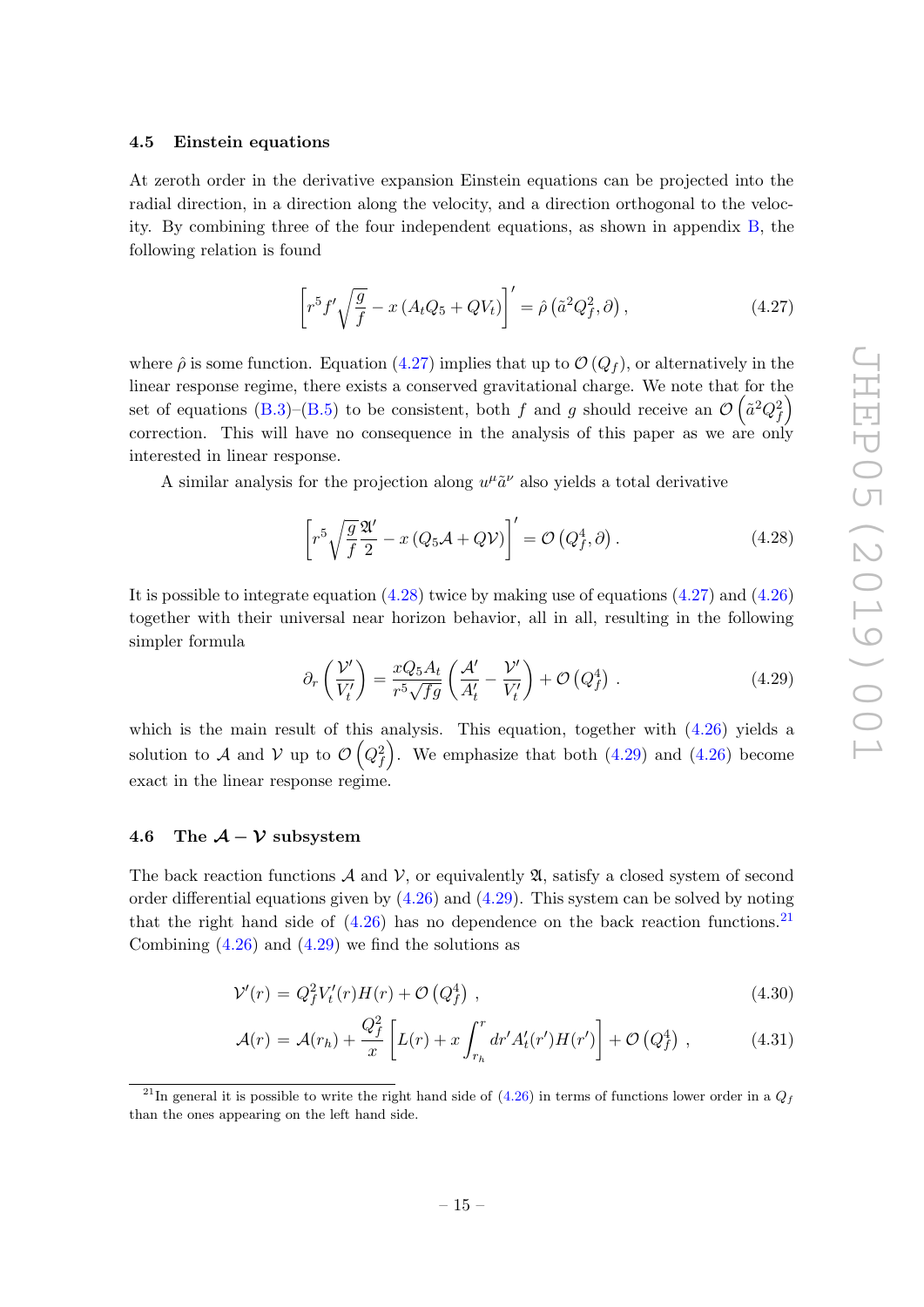where we used the boundary conditions  $(3.6)$  and introduced the following functions

$$
H(r) = \int_{\infty}^{r} \frac{dr' A_t(r') D(r')}{r'^5 f(r') \sqrt{f(r')g(r')}} ,
$$
  
\n
$$
L(r) = \int_{r_h}^{r} \frac{dr' D(r')}{r'^3 \sqrt{f(r')g(r')} Z_A(\phi(r'))},
$$
  
\n
$$
D(r) = \int_{r_h}^{r} dr' Z_0(\phi(r'))r' \sqrt{\frac{f(r')}{g(r')}}.
$$
\n(4.32)

To evaluate  $\mathcal{A}(r_h)$  we use the boundary condition

$$
\lim_{r \to \infty} \left[ \frac{r}{r_h} \right]^{-\Delta} \mathcal{A} = 1, \qquad \lim_{r \to \infty} \left[ \mathcal{A} - \frac{Q_f^2}{2x} \ln \left[ \frac{r}{r_h} \right] + \mathcal{O} \left( Q_f^4 \right) \right] = 1. \tag{4.33}
$$

and obtain

$$
\mathcal{A}(r_h) = 1 + \frac{Q_f^2}{2x} \lim_{r \to \infty} \left[ \ln \left( \frac{r}{r_h} \right) - 2L(r) - 2x \int_{r_h}^r dr' A_t'(r') H(r') \right] + \mathcal{O}\left(Q_f^4\right). \tag{4.34}
$$

Note that the limit is finite as the apparent log divergence is exactly cancelled by the divergent part of  $L(r)$ .

## <span id="page-16-0"></span>5 Results

#### <span id="page-16-1"></span>5.1 General results

To find the linear response of the one point function it will be convenient to rewrite [\(4.23\)](#page-14-3) in the reference frame of the solution at equilibrium:

$$
u = -dt + h_{ti}dx^{i} + \mathcal{O}(\partial), \qquad \tilde{a} = \tilde{a}_{i}dx^{i}, +\mathcal{O}(\partial) \qquad \tilde{v} = \tilde{v}_{i}dx^{i} + \mathcal{O}(\partial).
$$
 (5.1)

<span id="page-16-2"></span>We are interested in calculating the vector current

<span id="page-16-3"></span>
$$
\tilde{J}^{i} = 2\kappa \tilde{\epsilon}^{\nu\mu\rho\sigma} \int_{r_{h}}^{r} dr \left[ A_{t} \mathcal{V}^{\prime} - \mathcal{A} V_{t}^{\prime} \right] \epsilon^{ijk} \partial_{j} \tilde{a}_{k}.
$$
\n(5.2)

Using  $(5.2)$ ,  $(4.22)$ ,  $(4.30)$ , and  $(4.31)$  we find the linear response in the one point function of the vector current as

$$
\langle J_V^i \rangle = \frac{-\kappa \mu}{8\pi G} \left[ \mathcal{A}(r_h) + \frac{Q_f^2}{x} \int_{r_h}^{\infty} dr V_t' \left( L(r) - x A_t H(r) \right) \right. \left. + x \int_{r_h}^r dr' A_t'(r') H(r') \right) \left[ B^{V,i} + \mathcal{O} \left( Q_f^4 \right) . \right. \tag{5.3}
$$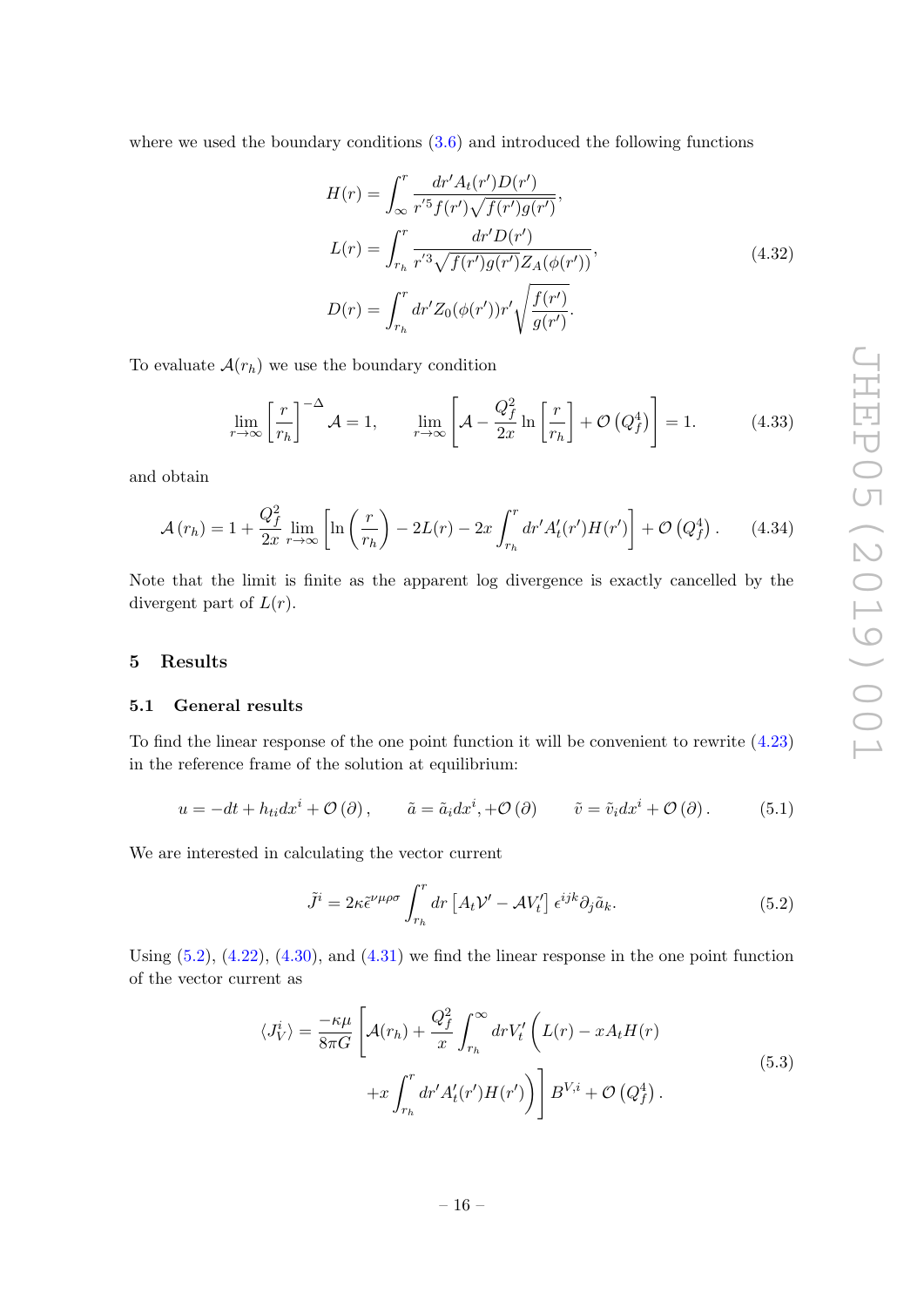We now read off the anomalous conductivities from  $(5.3)$  as using

<span id="page-17-2"></span>
$$
\sigma_{\text{CME}} = \sigma_{\text{CVE}} = 0, \qquad (5.4)
$$
\n
$$
\sigma_{\text{CSE}} = 2a_1 \left[ \mu \mathcal{A}(r_h) + \frac{Q_f^2}{x} \int_{r_h}^{\infty} dr V'_t \left( L(r) - x A_t H(r) \right) \right. \\
\left. + x \int_{r_h}^r dr' A'_t(r') H(r') \right) \Bigg] + \mathcal{O}\left(Q_f^4\right) \,, \qquad (5.5)
$$

where we used  $(2.11)$ . Equations  $(5.4)$  and  $(5.5)$  constitute the main results of our paper. As a consistency check, we find that our expressions yield the known results [\(1.6\)](#page-3-6) in the limit  $Q_f \rightarrow 0$ . We emphasize that to arrive at this result only universal expressions at the horizon were used. As such, these results are valid in a generic class of gravitational theories described by the generic action [\(2.2\)](#page-6-4). Finally, we note that the higher order corrections in  $Q_f$  can be computed by solving  $(4.29)$  and  $(4.26)$  iteratively in a series expansion. The physical content of equation [\(5.5\)](#page-17-2) depends on the choice of the background field, thus it will become more clear when we present the examples in the next section. Nevertheless, we should note that the correction is of the expected universal form, namely proportional to  $\mu$ , and that it is present even in the absence of an axial gauge field background.

## <span id="page-17-0"></span>6 Examples: chiral charge separation

In this section we provide three examples, two of which concern the chiral separation effect using our master formula [\(5.5\)](#page-17-2) and one calculating the chiral vortical separation effect which we did not discuss in detail above  $\frac{1}{2}$  in a specific simple setting.

#### <span id="page-17-1"></span>6.1 Reissner-Nordstrom blackhole background

The double charged Reissner-Nordstrom blackhole solution, with vanishing dilaton  $\phi = 0$ — hence dilaton potential equals the cosmological constant  $V = -12$  (with AdS lenght  $\ell = 1$  — can easily be found by using the constants of motion [\(4.13\)](#page-13-4), [\(4.25\)](#page-14-4) and [\(4.27\)](#page-15-2) with  $Q_f = 0$ :

$$
f(r) = g(r) = 1 - \frac{M}{r^4} + \frac{\tilde{Q}^2}{r^6} = \frac{\left(r^2 - r_h^2\right)\left(r^2 - r_+^2\right)\left(r^2 - r_-^2\right)}{r^6},\tag{6.1}
$$

$$
V_t = \mu \left[ 1 - \frac{r_h^2}{r^2} \right], \qquad A_t = \mu_5 \left[ 1 - \frac{r_h^2}{r^2} \right], \tag{6.2}
$$

where the mass M, the effective charge square  $\tilde{Q}^2$ , and the horizon radius  $r_{\pm}$  are given by

$$
\tilde{Q}^2 = \frac{x r_h^4 \left(\mu^2 + \mu_5^2\right)}{3}, \qquad M = r_h^4 + \frac{\tilde{Q}^2}{r_h^2},\tag{6.3}
$$

$$
r_{\pm}^{2} = -\frac{r_{h}^{2}[1 \pm q]}{2}, \qquad q = \sqrt{1 + \frac{4\tilde{Q}^{2}}{r_{h}^{6}}}.
$$
 (6.4)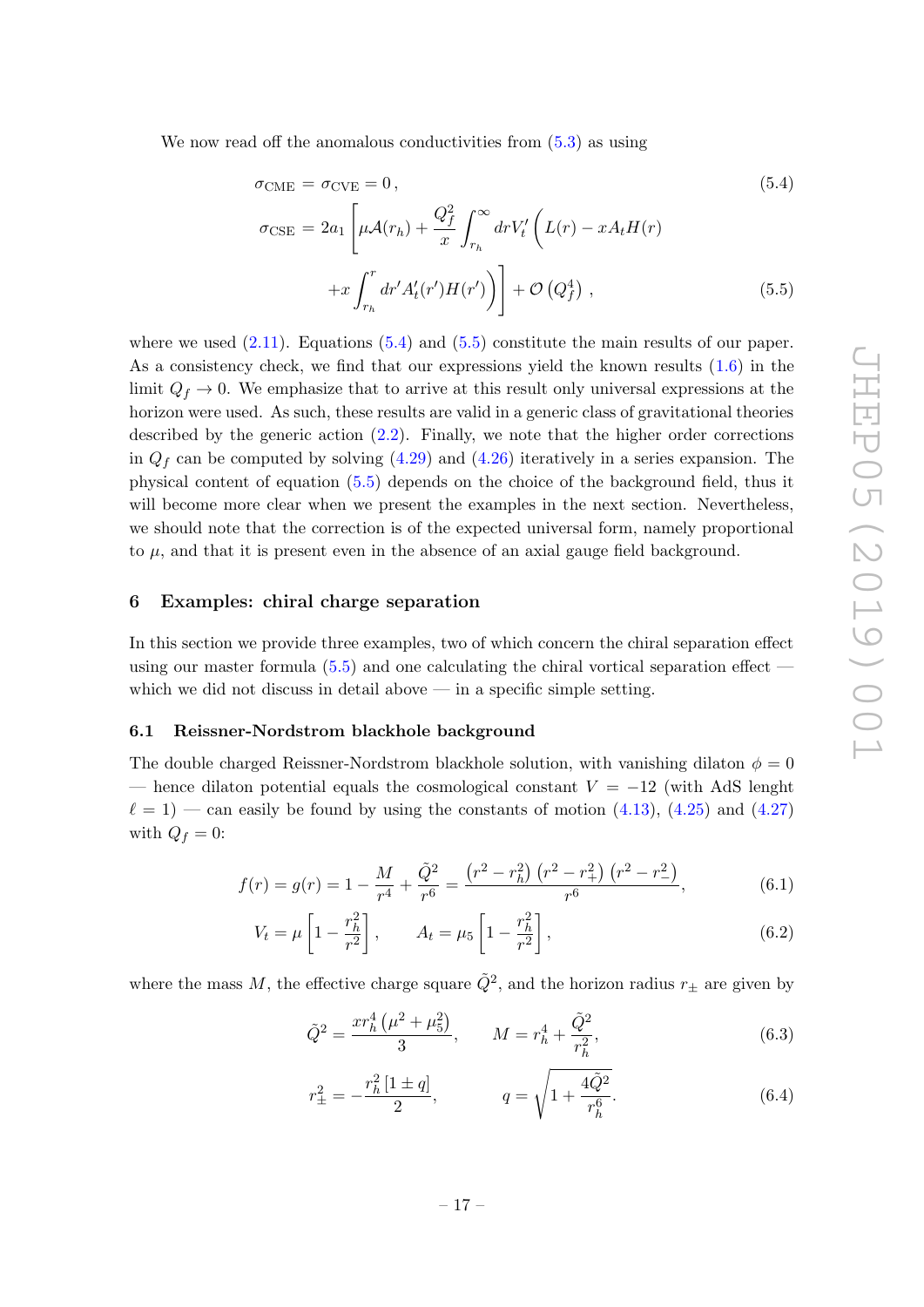The temperature of this solution is

<span id="page-18-1"></span><span id="page-18-0"></span>
$$
T = \frac{2r_h^2 M - 3\tilde{Q}^2}{2\pi r_h^5} = \frac{2r_h^6 - \tilde{Q}^2}{2\pi r_h^5}.
$$
\n(6.5)

For this background the functions  $D(r)$ ,  $L(r)$  and  $H(r)$  defined in section [4.6](#page-15-1) read

$$
D(r) = \frac{r^2 - r_h^2}{2},\tag{6.6}
$$

$$
L(r) = \frac{1}{4q} \left[ \left( \frac{r_{-}^{2}}{r_{h}^{2}} \right) \ln \left( \frac{r_{-}^{2} - r_{-}^{2}}{r_{h}^{2} - r_{-}^{2}} \right) - \left( \frac{r_{+}^{2}}{r_{h}^{2}} \right) \ln \left( \frac{r_{-}^{2} - r_{+}^{2}}{r_{h}^{2} - r_{+}^{2}} \right) \right],
$$
\n(6.7)

$$
H(r) = \frac{\mu_5}{4q^2} \left[ \left( \frac{r_+^4}{r_h^4} \right) \frac{1}{r_+^2 - r^2} + \left( \frac{r_-^4}{r_h^4} \right) \frac{1}{r_-^2 - r^2} + \frac{1 - q^2}{2qr_h^2} \ln \left[ \frac{r^2 - r_+^2}{r^2 - r_-^2} \right] \right],\tag{6.8}
$$

$$
\int_{r_h}^{r} A_t' H = \frac{\mu_5^2}{4q^3 r_h^2} \left[ q \left( \frac{r_h^2}{r^2} - 1 \right) + \frac{q^2 - 3}{2} \ln \left( \frac{3 - q}{3 + q} \right) \right]
$$

$$
\left( 1 - \frac{r_h^2 (q^2 - 1)}{2r^2} \right) \ln \left( \frac{r^2 - r_{-}^2}{r^2 - r_{+}^2} \right) \right].
$$
(6.9)

The functions A and V can be written down in terms of functions  $(6.7)$ – $(6.9)$  and for the sake of clarity their relevant contribution to the CSE conductivity can be calculated separately

$$
\int_{r_h}^{\infty} \mathcal{A}V'_t = \mu + \frac{Q_f^2 \mu}{x} \left\{ \frac{1}{8q} \left[ 3\ln\left(\frac{3+q}{3-q}\right) + q\ln\left(\frac{9-q^2}{4}\right) \right] \right. \\ \left. + \frac{1}{8q^3} \left( \frac{x\mu_5^2}{r_h^2} \right) \left[ 3q + \frac{9-q^2}{2}\ln\left(\frac{3-q}{3+q}\right) \right] \right\}, \tag{6.10}
$$

$$
\int_{r_h}^{\infty} \mathcal{V}' A_t = -\frac{Q_f^2 \mu}{x} \left( \frac{\mu_5^2 x}{r_h^2} \right) \frac{1}{8q^3} \left[ 3q + \frac{9 - q^2}{2} \ln \left( \frac{3 - q}{3 + q} \right) \right].
$$
 (6.11)

We obtain the chiral separation conductivity as

$$
\sigma_{\text{CSE}} = 2a_1\mu \left\{ 1 + \frac{Q_f^2}{2x} \left( \frac{1}{4q} \right) \left[ 3\ln\left(\frac{3+q}{3-q}\right) + q\ln\left(\frac{9-q^2}{4}\right) \right. \right.\left. + \frac{1}{q^2} \left( \frac{x\mu_5^2}{r_h^2} \right) \left[ 6q + (9-q^2)\ln\left(\frac{3+q}{3-q}\right) \right] \right] + \mathcal{O}\left(Q_f^3\right) \right\}.
$$
\n(6.12)

We express  $(6.12)$  in terms of physical parameters

<span id="page-18-2"></span>
$$
\mu \equiv \frac{x\mu}{T}, \qquad \tilde{\mu}_5 \equiv \frac{x\mu_5}{T}, \qquad (6.13)
$$

as

$$
r_h = \frac{\pi T}{2} \left[ 1 + \sqrt{1 + \frac{2\left(\tilde{\mu}^2 + \tilde{\mu}_5^2\right)}{3\pi^2}} \right],\tag{6.14}
$$

$$
q = \sqrt{1 + \frac{16x \left(\tilde{\mu}^2 + \tilde{\mu}_5^2\right)}{3\pi^2 \left(1 + \sqrt{1 + \frac{2\left(\tilde{\mu}^2 + \tilde{\mu}_5^2\right)}{3}}\right)^2}}.
$$
(6.15)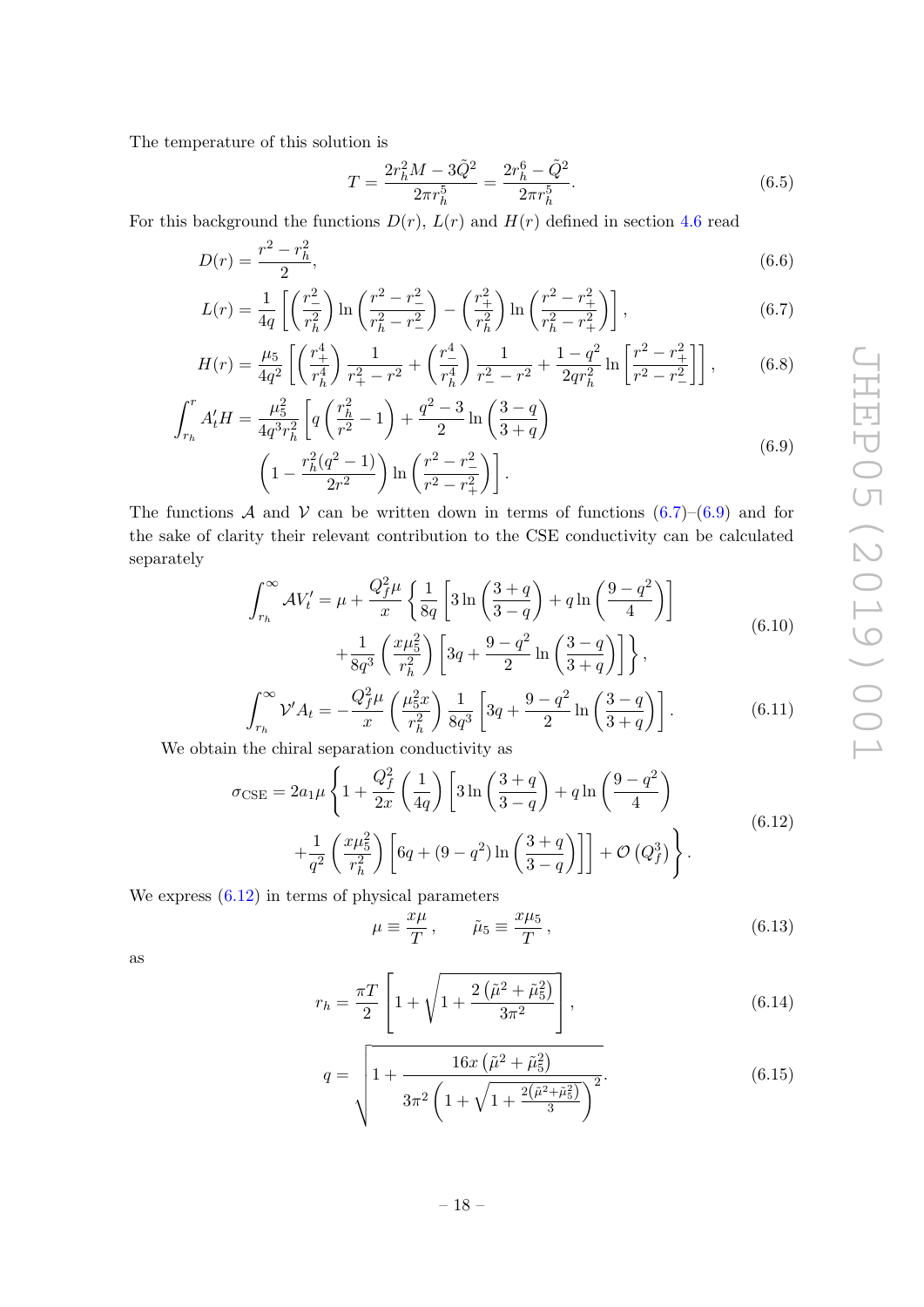We observe that the CSE conductivity can be schematically rewritten as

$$
\sigma_{\text{CSE}} = \sigma_{\text{CSE}}^{U} \left[ 1 + \Delta \hat{\sigma} \left( \tilde{\mu}, \tilde{\mu}_{5} \right) + \mathcal{O} \left( Q_{f}^{3} \right) \right], \tag{6.16}
$$

where  $\sigma_{\text{CSE}}^{U}$  is the universal value of the chiral separation conductivity in the absence of dynamical gauge fields  $(1.6)$  and we replaced the gluon-axial current coupling  $Q_f$  by the anomalous dimension  $\Delta$ .

We plot the correction  $\hat{\sigma}$  in figure [1](#page-20-1) as a function of  $\tilde{\mu}$  for fixed  $\tilde{\mu}_5$  and as a function of  $\tilde{\mu}_5$  for fixed  $\tilde{\mu}$ .

We observe in figure [1](#page-20-1) that  $\hat{\sigma}$  is symmetric, positive definite, and bounded from both above and below. It is also a decreasingly monotonic function of  $\tilde{\mu}^2$ , i.e. for fixed  $\tilde{\mu}_5$  it converges to a global minimum at  $\tilde{\mu} \to \pm \infty$  and a global maximum at  $\tilde{\mu} = 0$ . As a function of  $\tilde{\mu}_5$  for fixed  $\tilde{\mu}$  it attains a global maximum at some value  $\tilde{\pm}\mu_{5c}$ , a global minimum at  $\mu_5 = 0$  and a local minimum at  $\mu_5 \to \infty$ . All in all we find that  $\hat{\sigma}$  is bounded as

$$
\hat{\sigma}(\pm \infty, 0) = \frac{\ln(3)}{2} \le \hat{\sigma}(\tilde{\mu}, \tilde{\mu}_5) \le 14.3765 = \tilde{\sigma}(0, \pm 26.271). \tag{6.17}
$$

As the upper bound is substantial, in order to obey our assumption of a perturbative expansion in  $\Delta$  we see that  $\Delta$  may have to be very small. Otherwise the calculation is invalid for certain values of  $\mu$  and  $\mu_5$  that yield large  $\hat{\sigma}$ . For larger  $\mathcal{O}(1)$  values of  $\Delta$ , a non-perturbative solution of the  $A - V$  system of equations in section [4.6](#page-15-1) will be needed, which can be obtained numerically for a given background.

#### <span id="page-19-0"></span>6.2 Full analytic solution in the probe limit

A non perturbative solution of the  $\mathcal{A}-\mathcal{V}$  system can be obtained in the probe limit, that is, ignoring the metric fluctuations. This amounts to considering [\(4.26\)](#page-14-5) as the only relevant equation in the system, i.e. setting  $\mathcal{V} = 0$  and disregarding Einstein's equations, namely ignoring equation [\(4.29\)](#page-15-4). We consider the AdS-RN blackhole as the fixed background:

<span id="page-19-1"></span>
$$
Z_A = Z_V = Z_0 = 1,
$$
  
\n
$$
f(r) = g(r) = 1 - \frac{r_h^4}{r^4}.
$$
  
\n
$$
V_t = \mu \left[ 1 - \frac{rh^2}{r^2} \right].
$$
\n(6.18)

In this limit the CSE conductivity becomes

$$
\sigma_{\text{CSE}} = 2a_1 \int_1^\infty dr \mathcal{A} V_t',\tag{6.19}
$$

where the position of the horizon can be set to  $r_h = 1$ . A satisfies

$$
\partial_r \left[ \sqrt{-\mathcal{G}} Z_A g \mathcal{A}' \right] = \frac{Q_f^2}{x} \frac{\sqrt{-\mathcal{G}} Z_0 \mathcal{A}}{r^2}.
$$
 (6.20)

Regularity at the horizon together with the asymptotic behavior  $\lim_{r\to\infty} A = \left(\frac{r}{r}\right)$  $\overline{r_h}$  $\int_{0}^{\Delta}$  fixes the solution as

$$
\mathcal{A} = D_1(\Delta) \left[ F_1(\Delta, r) + D(\Delta) r^2 F_2(\Delta, r) \right],\tag{6.21}
$$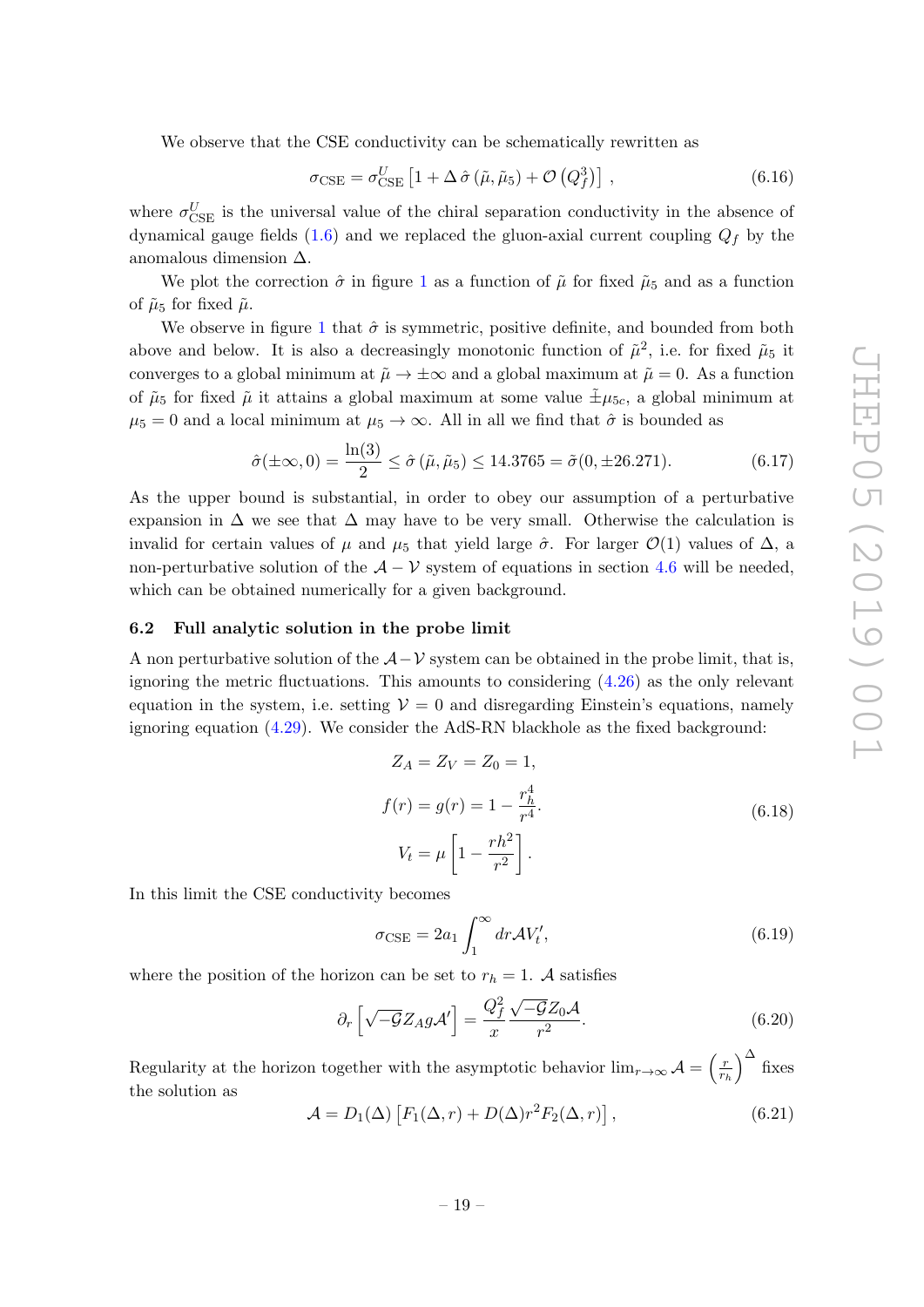<span id="page-20-1"></span>

Figure 1. Left: correction to the CSE conductivity due to dynamical gauge fields in the doubly charged  $\mathcal{N}=4$  sYM plasma as a function of  $\tilde{\mu}$  for:  $\tilde{\mu}_5=0$  (blue),  $\tilde{\mu}_5=\frac{1}{2}$  (red),  $\tilde{\mu}_5=2$ . Right: same as a function of  $\tilde{\mu}_5$  for:  $\tilde{\mu} = 0$  (blue),  $\tilde{\mu} = 10$  (red),  $\tilde{\mu} = 20$  (green).

where functions  $F_1$  and  $F_2$  are defined as

$$
F_1 \equiv {}_2F_1\left(-\frac{\Delta}{4}, \frac{2+\Delta}{4}, \frac{1}{2}, r^4\right) \qquad F_2 \equiv {}_2F_1\left(-\frac{\Delta-2}{4}, \frac{4+\Delta}{4}, \frac{3}{2}, r^4\right),\tag{6.22}
$$

and the functions  $D(\Delta)$  and  $D_1(\Delta)$  read

$$
D_1(\Delta) = \frac{(-1)^{-\Delta/4}}{\sqrt{\pi}\Gamma\left(\frac{\Delta+1}{2}\right)} \left[ \frac{1}{\left[\Gamma\left(\frac{\Delta+2}{4}\right)\right]^2} - \frac{iD(\Delta)}{2\left[\Gamma\left(\frac{\Delta+4}{4}\right)\right]^2} \right]^{-1} \tag{6.23}
$$

$$
D(\Delta) = \frac{\Delta}{2} \frac{\Gamma\left(\frac{2-\Delta}{4}\right) \Gamma\left(\frac{4+\Delta}{4}\right)}{\Gamma\left(\frac{2+\Delta}{4}\right) \Gamma\left(\frac{4-D}{4}\right)}.
$$
\n(6.24)

The CSE conductivity is then given by

<span id="page-20-2"></span>
$$
\sigma_{\text{CSE}} = 2a_1 \mu D_1(\Delta) \int_1^{\infty} \left[ \frac{F_1(\Delta, r)}{r^3} + D(\Delta) \frac{F_2(\Delta, r)}{r} \right]. \tag{6.25}
$$

The integrals in  $(6.25)$  can be done analytically and the final result for the conductivity can be expressed in terms of hypergeometric and Meijer-G functions. Nevertheless it is more informative to plot it as a function of  $\Delta$ . This is shown in figure [2.](#page-21-0)

The result is consistent with the numerical calculation of the CSE conductivity done in [\[51\]](#page-28-3). It should be noted that the solution starts to deviate from the linear approximation  $\sigma_{\text{CSE}} = 2a_1\mu\left[1 + \Delta\ln(2)\right]$  at around  $\Delta \sim 0.35$ .

### <span id="page-20-0"></span>6.3 Chiral vortical separation effect in neutral conformal plasma

Calculation of the CVSE conductivity, that is the chiral separation effect due to vortices, is generically harder as it requires solving the axial perturbation equations fully. There is a specific example where this can be done analytically at first order in  $Q_f$ , that is for  $\mu = \mu_5 = 0$  in the background studied in [\(6.18\)](#page-19-1). Considering  $\tilde{v} = \tilde{a} = 0$ , the  $\mathcal{O}(Q_f^2)$ correction to the CVSE conductivity can be calculated. In this limit the relevant  $\mathcal{O}(\partial)$ equation becomes

<span id="page-20-3"></span>
$$
\partial_r \left( \sqrt{-\mathcal{G}} Z_A g \alpha'_{\omega} \right) = -\lambda \partial_r \left( \frac{r^4 g f'^2}{2f} \right) + \frac{Q_f^2}{x} \frac{\sqrt{-\mathcal{G}} Z_0 \alpha_{\omega}}{r^2} \,. \tag{6.26}
$$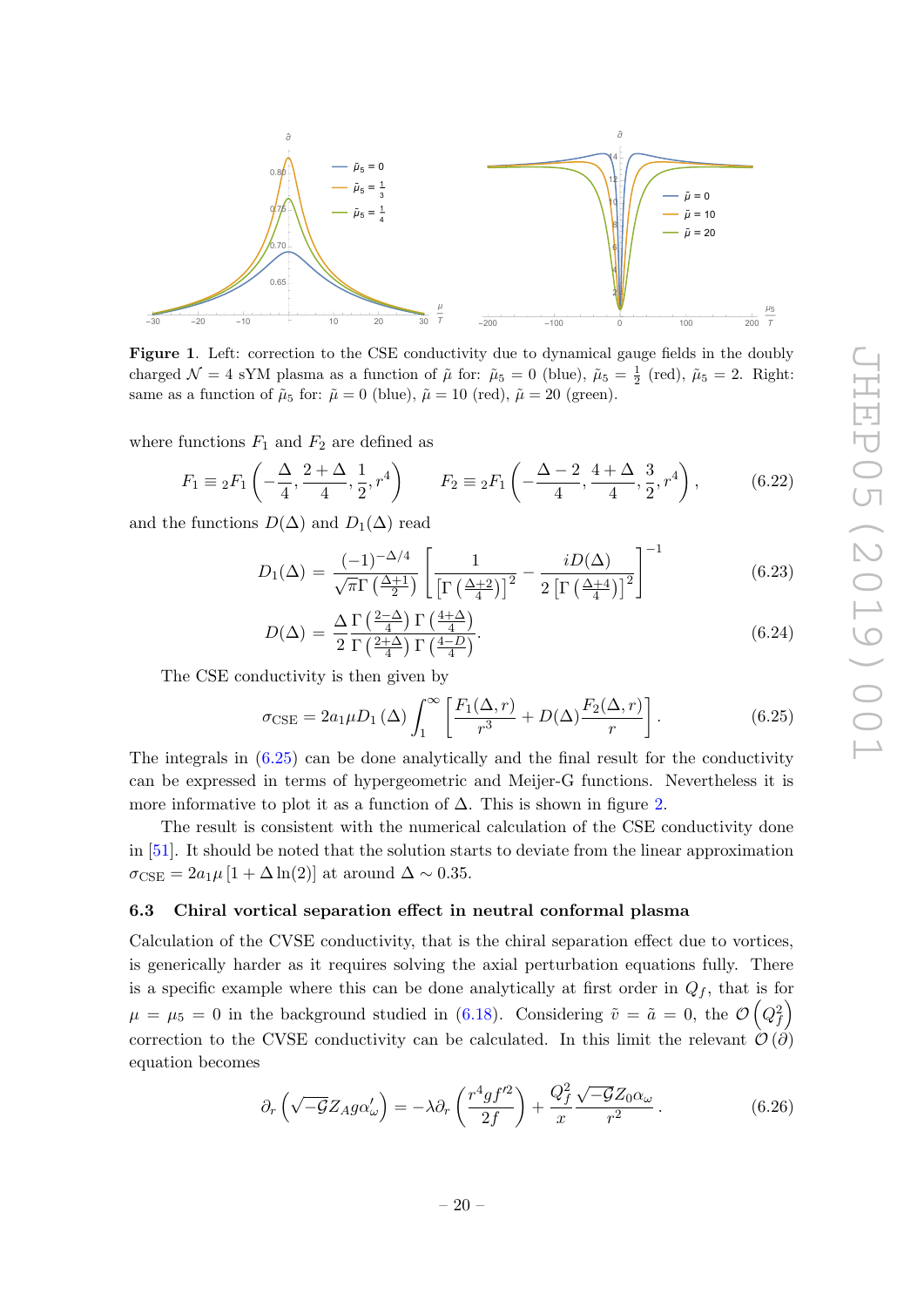<span id="page-21-0"></span>

Figure 2. Plot of the correction to the CSE conductivity as a function of the anomalous dimension ∆ in a fixed AdS blackhole background.

We define a covariant bulk axial current  $\tilde{J}^{\nu}_A$  as

$$
\tilde{J}_A^{\nu} = \sqrt{-\mathcal{G}} x Z_A F^{A,r\nu} = \sqrt{-\mathcal{G}} x Z_A g \alpha_{\omega}^{\prime} \omega^{\nu}
$$
\n(6.27)

from which we obtain the renormalized axial one point function [\[51\]](#page-28-3)

<span id="page-21-2"></span>
$$
16\pi G_N \langle J_A^\nu \rangle = \lim_{r \to \infty} \left[ -\tilde{J}_A^\nu + r \Delta \alpha \omega^\nu \right]. \tag{6.28}
$$

The solution to  $(6.26)$  in a  $Q_f$  expansion is given by

<span id="page-21-1"></span>
$$
\alpha_{\omega} = \alpha_1(r) + \alpha_2(r)Q_f^2 + \mathcal{O}\left(Q_f^3\right),\tag{6.29}
$$

with

$$
\alpha_1 = -\frac{\lambda 8\pi T}{r_h} \left[ \frac{r_h^4}{4r^4} + \frac{1}{2} \ln\left(1 + \frac{r_h^2}{r^2}\right) \right]
$$
  
\n
$$
\alpha_2 = (16\pi T r_h) \lambda \left[ \frac{1}{8} \left(1 - \frac{r_h^2}{r^2}\right) + \frac{r^2}{4r_h^2} \ln\left(\frac{r_h^2}{r^2} + 1\right) + \frac{1}{2} \ln\left(\frac{r}{r_h}\right) \right]
$$
  
\n
$$
+ \frac{1}{4} \ln\left(1 + \frac{r_h^2}{r^2}\right) - \frac{\ln 2}{2} \right].
$$
 (6.30)

Using the solution  $(6.29)$  together with  $(6.28)$  we finally obtain the CVSE conductivity as

$$
\sigma_{\text{CVSE}} = 8\pi^2 a_4 T^2 \left[ 1 + \frac{\Delta(\Delta + 2)}{2} \left( \ln 2 - \frac{1}{4} \right) + \mathcal{O}\left(Q_f^3\right) \right]. \tag{6.31}
$$

We observe that the  $T^2$  contribution to the CVSE conductivity also receives correction from dynamical gluons in strongly coupled  $\mathcal{N} = 4$  sYM. Just like the CSE, this correction is positive.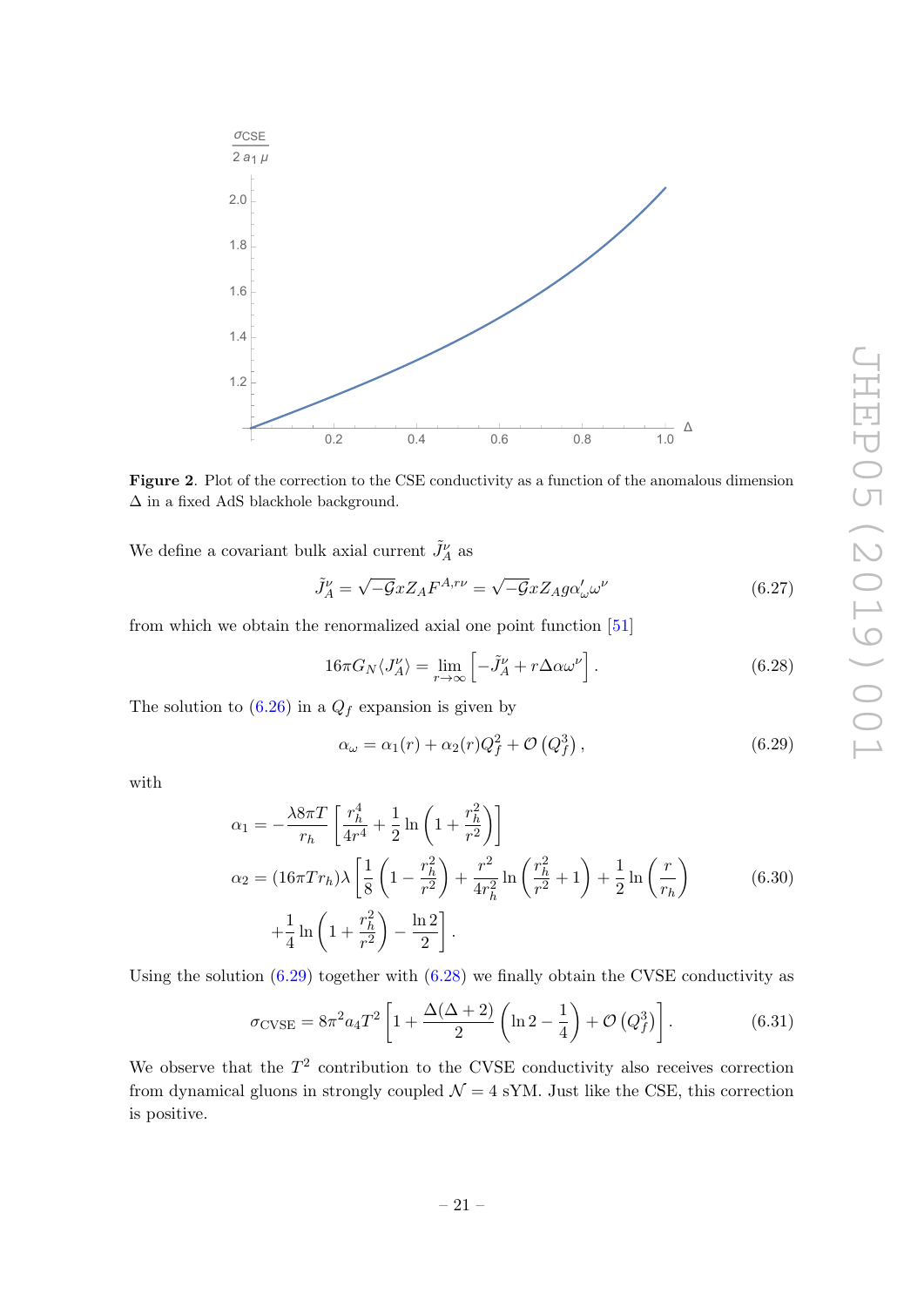#### <span id="page-22-0"></span>7 Discussion

We developed a semi-analytic procedure to calculate the chiral magnetic, chiral separation, and chiral vortical conductivities in the presence of dynamical gauge fields in strongly interacting chiral gauge theories in the Veneziano large color, large flavor limit using the holographic correspondence. We find that, while the CME and CVE conductivities do not receive corrections, the CSE conductivity does, and it is given by two background functions  $\{\mathcal{A}, \mathcal{V}\}\$  that satisfy a closed and coupled system of differential equations. We solved this system of equations in a perturbative expansion in the anomalous dimension of the axial current  $\Delta$  and obtained an analytic expression at first order.

Quite generally — for theories that can be described by two-derivative gravity  $$ we find that the correction to the CSE conductivity due to the dynamical gauge fields are positive definite. This is to be contrasted with negative corrections obtained in some lattice calculations [\[16,](#page-26-2) [17\]](#page-26-3). There is no clash in these results however, since our calculation is strictly valid in the Veneziano limit, at large 't Hooft coupling  $\lambda$  and in a class of gauge theories that are related to but not the same as QCD. It will be interesting to extend our results beyond these limitations, in particular to determine the  $1/\lambda$  corrections. Whereas existing holographic studies [\[23,](#page-26-8) [24\]](#page-26-9) indicate no deviation from the universal values, i.e. no  $1/\lambda$  corrections in the absence of dynamical gauge fields, there is no analogous result when such dynamical gauge fields are taken into account. This is an open problem.

The example we provide in section [6.1](#page-17-1) show that the validity of the small  $\Delta$  expansion should be checked carefully. There is a range of parameters  $\mu$  and  $\mu_5$  where the perturbative expansion makes sense only for very small choices of  $\Delta$ . This prompts us to look for alternatives to the small  $\Delta$ , or equivalently small  $Q_f$  expansion. One such powerful approach would solving the  $A - V$  system of differential equations. This provides a straightforward way to obtain, at least numerically, the non perturbative solutions. We provided an example of such a calculation in the case of AdS blackhole with no backreaction in section [6.2.](#page-19-0) This particular example was first discussed in [\[51\]](#page-28-3) our analytic results are consistent with the numerical results in this paper. We should stress that the method we use is very different than the method of  $[51]$ . Whereas  $[51]$  solves the second order fluctuation equations numerically and obtain the conductivity from the Kubo formula, we solve the second order  $\mathcal{A} - \mathcal{V}$  ODE system, which seems to provide a simpler way to obtain the conductivity with full back reaction either numerically or analytically.

Finally, we should remark that we treated the anomalous dimension of the axial current  $\Delta$  as a (small) tuneable parameter in our model. In reality,  $\Delta$  itself should be determined in terms of the anomaly coefficients [\[65\]](#page-28-16). Whereas, this can be achieved in perturbative QFT, it is not at all clear how to proceed at strong coupling. We suspect however a holographic relation between  $\Delta$  and the anomaly coefficients might exist. We plan to return this problem in the future.

#### Acknowledgments

We thank Aron Jansen, Karl Landsteiner, David Mateos and Fran Pena-Benitez for useful discussions and especially Javier Tarrio who has participated at the early stages. UG's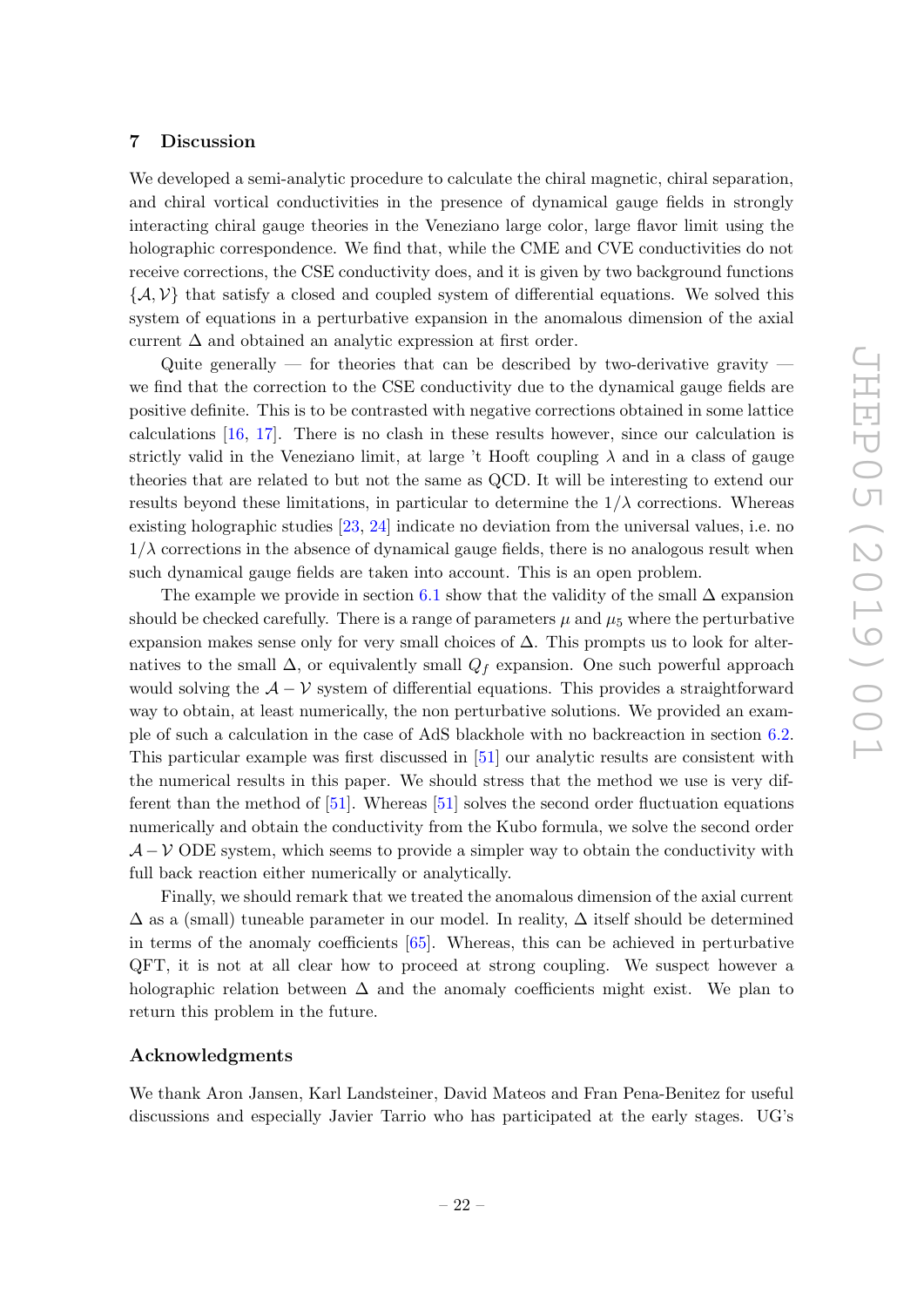work is supported in part by the Netherlands Organisation for Scientific Research (NWO) under VIDI grant 680-47-518, the Delta Institute for Theoretical Physics (D-ITP) funded by the Dutch Ministry of Education, Culture and Science (OCW), the Scientific and Technological Research Council of Turkey (TUBITAK). UG is grateful for the hospitality of the Boğaziçi University and the Mimar Sinan University in Istanbul. DG is supported in part by CONACyT through the program Fomento, Desarrollo y Vinculacion de Recursos Humanos de Alto Nivel.

# <span id="page-23-0"></span>A Geometrical data at  $\mathcal{O}(\partial^0)$

The Christoffel symbols for an Ansatz of the form  $ds^2 = \mathcal{G}_{rr}(r)dr^2 + \mathcal{G}_{\mu\nu}(r, x)dx^{\mu}dx^{\nu}$  are schematically given by

$$
\Gamma_{rr}^r = \frac{1}{2} G^{rr} G'_{rr} + \mathcal{O}(\partial) \quad \Gamma_{r\nu}^r = \mathcal{O}(\partial) \qquad \qquad \Gamma_{\mu\nu}^r = -\frac{1}{2} G^{rr} G'_{\mu\nu} + \mathcal{O}(\partial) \n\Gamma_{rr}^\mu = \mathcal{O}(\partial) \qquad \qquad \Gamma_{r\nu}^\mu = \frac{1}{2} G^{\mu\rho} G'_{\rho\nu} + \mathcal{O}(\partial) \quad \Gamma_{\rho\sigma}^\mu = \mathcal{O}(\partial).
$$
\n(A.1)

It follows that only  $\{\Gamma^r_{rr},\Gamma^r_{\mu\nu},\Gamma^{\mu}_{r\nu}\}$  contribute at the zeroth order. Therefore the only independent non-vanishing components of the Riemann tensor at this order are  $\{R^r_{\mu r\nu}, R^\mu_{\nu\rho\sigma}\}.$ Then the following schematic expressions for the components of the Ricci tensor are obtained,

$$
R_{rr} = -(\Gamma_{r\rho}^{\rho})' + \Gamma_{rr}^r \Gamma_{\rho r}^{\rho} - \Gamma_{r\rho}^{\sigma} \Gamma_{r\sigma}^{\rho} + \mathcal{O}(\partial)
$$
  
\n
$$
R_{r\mu} = \mathcal{O}(\partial)
$$
  
\n
$$
R_{\mu\nu} = (\Gamma_{\mu\nu}^r)' + \Gamma_{\mu\nu}^r (\Gamma_{rr}^r + \Gamma_{\rho r}^{\rho}) - 2\Gamma_{\rho(\mu}^r \Gamma_{\nu)r}^{\rho} + \mathcal{O}(\partial).
$$
\n(A.2)

The particular ansatz  $(3.14)$  leads to the following the non-vanishing Christofell symbols

$$
\Gamma_{rr}^r = -\left(\ln\left[r\sqrt{g}\right]\right)'
$$
\n
$$
\Gamma_{\mu\nu}^r = \frac{r^2 g}{2} \left[ \left(r^2 f\right)' u_{\mu} u_{\nu} - \left(r^2\right)' \Delta_{\mu\nu} - \left(r^2 \mathfrak{A}\right)' u_{(\mu} \tilde{a}_{\nu)} - \left(r^2 \mathfrak{A}\right)' \tilde{a}_{\mu} \tilde{a}_{\nu} \right]
$$
\n
$$
\Gamma_{rr}^{\mu} = -\left(\ln\left[r\sqrt{f}\right]\right)' u^{\mu} u_{\nu} + \left(\ln[r]\right)' \Delta_{\nu}^{\mu} + \left(\frac{\mathcal{A}'}{2}\right) \tilde{a}^{\mu} \tilde{a}_{\nu}
$$
\n
$$
+ \frac{1}{2} \left(\frac{\left(r^2 \mathfrak{A}\right)'}{fr^2} - \frac{\left(r^2\right)' \mathfrak{A}}{fr^2}\right) u^{\mu} \tilde{a}_{\nu} + \frac{1}{2} \left(\frac{\left(r^2 \mathfrak{A}\right)'}{r^2} - \frac{\left(fr^2\right)' \mathfrak{A}}{fr^2}\right) \tilde{a}^{\nu} u_{\mu} + \mathcal{O}\left(Q_f^4\right) ,
$$
\n(4.3)

which lead to the following useful identities

$$
\Gamma_{r\rho}^{\rho} = \left(\ln\left[r^{D-1}\sqrt{f}\right] + \frac{\mathscr{A}\tilde{a}^{2}}{2}\right)' + \mathcal{O}\left(Q_{f}^{4}\right)
$$
\n
$$
\Gamma_{r\rho}^{\sigma}\Gamma_{r\sigma}^{\rho} = \left[\left(\ln\left[r\sqrt{f}\right]\right)'\right]^{2} + \frac{D-2}{r^{2}} + \frac{\mathscr{A}'\tilde{a}^{2}}{r} + \mathcal{O}\left(Q_{f}^{4}\right)
$$
\n
$$
\Gamma_{\rho(\mu}^{r}\Gamma_{\nu)r}^{\rho} = \frac{r^{2}g}{2}\left\{(r^{2}f)'\left(\ln\left[r\sqrt{f}\right]\right)'u_{\mu}u_{\nu} - (r^{2})'\left(\ln[r]\right)'\Delta_{\mu\nu}\right\}
$$
\n
$$
\left[\frac{(r^{2}f)'(r^{2})'\mathfrak{A}}{2r^{2}f} - (r^{2}\mathfrak{A})'\left(\ln\left[r^{2}\sqrt{f}\right]\right)'\right]\tilde{a}_{(\mu}u_{\nu)} - [2r\mathscr{A}']'a_{\mu}\tilde{a}_{\nu}\right\} + \mathcal{O}\left(Q_{f}^{4}\right).
$$
\n(A.4)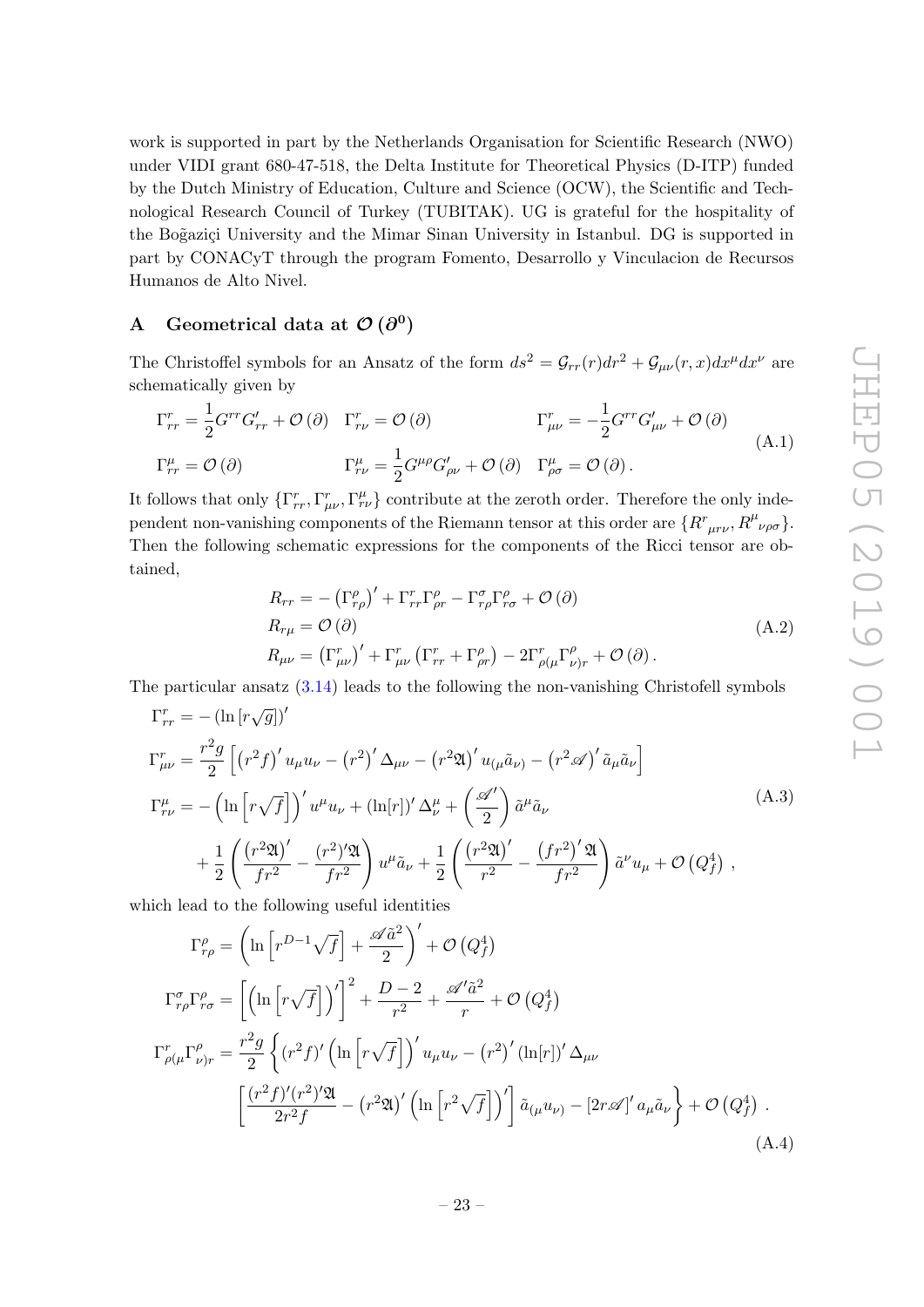with  $D$  being the dimension of the bulk geometry. Using these identities the only nonvanishing Ricci tensor components are found as

<span id="page-24-2"></span>
$$
R_{rr} = -\left(\ln\left[r^{D-1}\sqrt{f}\right] + \frac{\mathscr{A}\tilde{a}^{2}}{2}\right)^{''} - \left(\ln\left[r^{D-1}\sqrt{f}\right] + \frac{\mathscr{A}\tilde{a}^{2}}{2}\right)^{'}\left(\ln\left[r\sqrt{g}\right]\right)^{'} - \left[\left(\ln\left[r\sqrt{f}\right]\right)^{'}\right]^{2} - \frac{D-2}{r^{2}} - \frac{\mathscr{A}'\tilde{a}^{2}}{r} + \mathcal{O}\left(Q_{f}^{4}\right).
$$
\n
$$
R_{\mu\nu} = \left\{\left[\frac{r^{2}g}{2}\left(r^{2}f\right)'\right]'\right\} + \left[\ln\left(\frac{r^{D-4}}{\sqrt{fg}}\right) + \frac{\mathscr{A}\tilde{a}^{2}}{2}\right]'\left[\frac{r^{2}g}{2}\left(r^{2}f\right)'\right]\right\}u_{\mu}u_{\nu}
$$
\n
$$
-\left\{\left[\frac{r^{2}g}{2}\left(r^{2}\right)'\right]'\right\} + \left[\ln\left(r^{D-4}\sqrt{\frac{f}{g}}\right) + \frac{\mathscr{A}\tilde{a}^{2}}{2}\right]'\left[\frac{r^{2}g}{2}\left(r^{2}\right)'\right]\right\}\Delta_{\mu\nu}
$$
\n
$$
-\left\{\left[\frac{r^{2}g}{2}\left(r^{2}g\right)'\right]'\right\} + \left[\ln\left(\frac{r^{D-6}}{\sqrt{fg}}\right)\right]'\left[\frac{r^{2}g}{2}\left(r^{2}g\right)'\right] + \frac{(r^{2}f)'(r^{2})'g\mathfrak{A}}{2f}\right\}u_{(\mu}\tilde{a}_{\nu)}
$$
\n
$$
-\left\{\left[\frac{r^{2}g}{2}\left(r^{2}\mathscr{A}\right)'\right]'\right\} + \left[\ln\left(r^{D-1}\sqrt{\frac{f}{g}}\right)\right]'\left[\frac{r^{2}g}{2}\left(r^{2}\mathscr{A}\right)'\right] - 2r^{2}g\left[r\mathscr{A}\right]'\right\}\tilde{a}_{\mu}\tilde{a}_{\nu}.
$$
\n(A.6)

## <span id="page-24-0"></span>B Gravitational conserved charge

At the zeroth order the radial and spatial parts of Einstein's equations do no mix, giving rise to four sets of independent equations. As detailed in appendix [A,](#page-23-0) the radial projection yields

$$
R_{rr} = \frac{\phi'^2}{2} + \frac{\rho}{2r^2g} - \frac{x}{2f} \left[ Z_V V_t^{'2} + Z_A A_t^{'2} \right] + \mathcal{O}\left(\partial\right),\tag{B.1}
$$

where  $R_{rr}$  is shown in [\(A.5\)](#page-24-2) and  $\rho$  is defined as

<span id="page-24-1"></span>
$$
\rho \equiv \left[ \frac{2V}{3} + \frac{xg\left(Z_V V_t^{'2} + Z_A A_t^{'2}\right)}{3f} \right].
$$
\n(B.2)

On the other hand, the projection along  $\Delta^{\mu\nu}$  reads

$$
-3\left[\frac{1}{r}\sqrt{\frac{g}{f}}\left[r^4\sqrt{fg}\right]'+\frac{\rho r^2}{2}\right] = \tilde{a}^2 \left\{\frac{3\left[r^3g\mathscr{A}'+\rho\mathscr{A}\right]}{2} + \left[\frac{r^2g}{2}\left(r^2\mathscr{A}\right)'\right]'+\left[\ln\left(r^4\sqrt{\frac{f}{g}}\right)\right]'\left[\frac{r^2g}{2}\left(r^2\mathscr{A}\right)'\right] \tag{B.3}
$$

$$
-2r^2g\left[r\mathscr{A}\right]'+\frac{Q_f^2Z_0}{2} + \mathcal{O}\left(\partial,\mathcal{Q}_f^4\right),
$$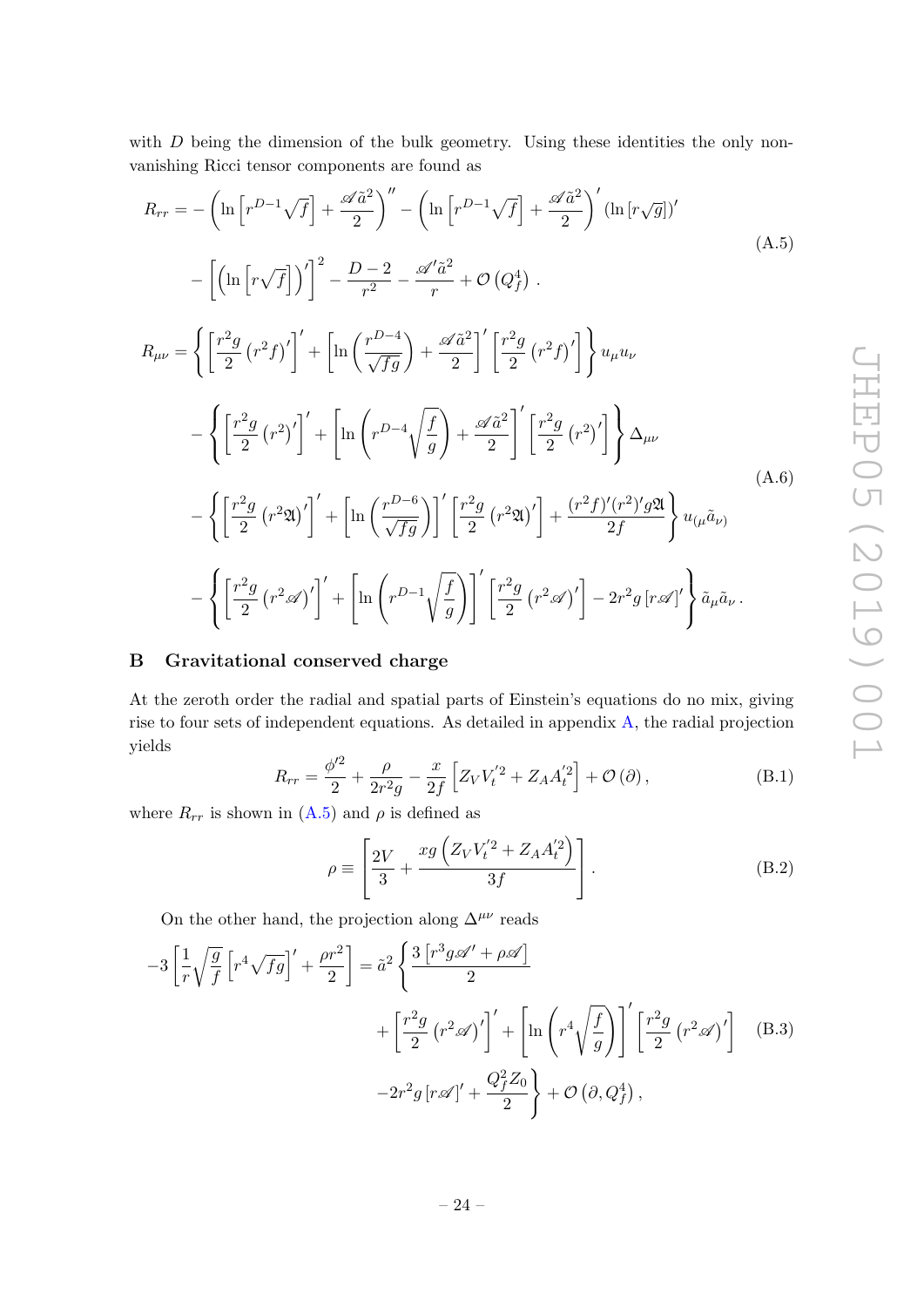From this equation it follows that

<span id="page-25-7"></span>
$$
\rho = -\frac{2}{r^3} \sqrt{\frac{g}{f}} \left[ r^4 \sqrt{fg} \right]' + \tilde{\rho} (\tilde{a}^2 Q_f^2, \partial), \tag{B.4}
$$

where  $\tilde{\rho}$  is some function. Similarly, the projection along  $u^{\mu}u^{\nu}$  is given by

$$
\frac{\sqrt{fg}}{r} \left[ \frac{r^3 (r^2 f)'}{2} \sqrt{\frac{g}{f}} \right]' + \frac{\mathscr{A}'}{2} \left[ \frac{r^2 g}{2} (r^2 f)' \right] \tilde{a}^2 = \frac{Q_f^2 Z_0}{2} A_t^2 - \frac{r^2 f \rho}{2} + \frac{x Z_V V_t^{'2}}{2} + \frac{x Z_A A_t^{'2}}{2} + \mathcal{O} \left( Q_f^4, \partial \right). \tag{B.5}
$$

Equations  $(B.3)$  and  $(B.5)$  can be combined as

$$
\left[r^5f'\sqrt{\frac{g}{f}} - x\left(A_tQ_5 + QV_t\right)\right]' = \hat{\rho}\left(\tilde{a}^2Q_f^2, \partial\right),\tag{B.6}
$$

where  $\hat{\rho}$  is some function.

Open Access. This article is distributed under the terms of the Creative Commons Attribution License [\(CC-BY 4.0\)](https://creativecommons.org/licenses/by/4.0/), which permits any use, distribution and reproduction in any medium, provided the original author(s) and source are credited.

### References

- <span id="page-25-0"></span>[1] A. Vilenkin, Equilibrium parity violating current in a magnetic field, [Phys. Rev.](https://doi.org/10.1103/PhysRevD.22.3080) D 22 (1980) [3080](https://doi.org/10.1103/PhysRevD.22.3080) [IN[SPIRE](https://inspirehep.net/search?p=find+J+%22Phys.Rev.,D22,3080%22)].
- <span id="page-25-1"></span>[2] G.M. Newman and D.T. Son, Response of strongly-interacting matter to magnetic field: Some exact results, Phys. Rev. D 73 [\(2006\) 045006](https://doi.org/10.1103/PhysRevD.73.045006) [[hep-ph/0510049](https://arxiv.org/abs/hep-ph/0510049)] [IN[SPIRE](https://inspirehep.net/search?p=find+J+%22Phys.Rev.,D73,045006%22)].
- <span id="page-25-6"></span>[3] K. Fukushima, D.E. Kharzeev and H.J. Warringa, The Chiral Magnetic Effect, [Phys. Rev.](https://doi.org/10.1103/PhysRevD.78.074033) D 78 [\(2008\) 074033](https://doi.org/10.1103/PhysRevD.78.074033) [[arXiv:0808.3382](https://arxiv.org/abs/0808.3382)] [IN[SPIRE](https://inspirehep.net/search?p=find+J+%22Phys.Rev.,D78,074033%22)].
- <span id="page-25-2"></span>[4] D.E. Kharzeev, L.D. McLerran and H.J. Warringa, The Effects of topological charge change in heavy ion collisions: 'Event by event P and CP-violation', [Nucl. Phys.](https://doi.org/10.1016/j.nuclphysa.2008.02.298)  $\bf{A} 803$  (2008) 227 [[arXiv:0711.0950](https://arxiv.org/abs/0711.0950)] [IN[SPIRE](https://inspirehep.net/search?p=find+J+%22Nucl.Phys.,A803,227%22)].
- <span id="page-25-3"></span>[5] K. Landsteiner, Notes on Anomaly Induced Transport, [Acta Phys. Polon.](https://doi.org/10.5506/APhysPolB.47.2617) B 47 (2016) 2617 [[arXiv:1610.04413](https://arxiv.org/abs/1610.04413)] [IN[SPIRE](https://inspirehep.net/search?p=find+EPRINT+arXiv:1610.04413)].
- <span id="page-25-4"></span>[6] J. Liao, Chiral Magnetic Effect in Heavy Ion Collisions, [Nucl. Phys.](https://doi.org/10.1016/j.nuclphysa.2016.02.027) A 956 (2016) 99 [[arXiv:1601.00381](https://arxiv.org/abs/1601.00381)] [IN[SPIRE](https://inspirehep.net/search?p=find+J+%22Nucl.Phys.,A956,99%22)].
- [7] D.E. Kharzeev, J. Liao, S.A. Voloshin and G. Wang, Chiral magnetic and vortical effects in high-energy nuclear collisions  $- A$  status report, [Prog. Part. Nucl. Phys.](https://doi.org/10.1016/j.ppnp.2016.01.001) 88 (2016) 1 [[arXiv:1511.04050](https://arxiv.org/abs/1511.04050)] [IN[SPIRE](https://inspirehep.net/search?p=find+J+%22Prog.Part.Nucl.Phys.,88,1%22)].
- [8] STAR collaboration, Observation of charge asymmetry dependence of pion elliptic flow and the possible chiral magnetic wave in heavy-ion collisions, [Phys. Rev. Lett.](https://doi.org/10.1103/PhysRevLett.114.252302) 114 (2015) 252302 [[arXiv:1504.02175](https://arxiv.org/abs/1504.02175)] [IN[SPIRE](https://inspirehep.net/search?p=find+J+%22Phys.Rev.Lett.,114,252302%22)].
- <span id="page-25-5"></span>[9] ALICE collaboration, Charge-dependent anisotropic flow studies and the search for the Chiral Magnetic Wave in ALICE, [Nucl. Phys.](https://doi.org/10.1016/j.nuclphysa.2014.09.070) A 931 (2014) 981 [[arXiv:1408.1043](https://arxiv.org/abs/1408.1043)] [IN[SPIRE](https://inspirehep.net/search?p=find+J+%22Nucl.Phys.,A931,981%22)].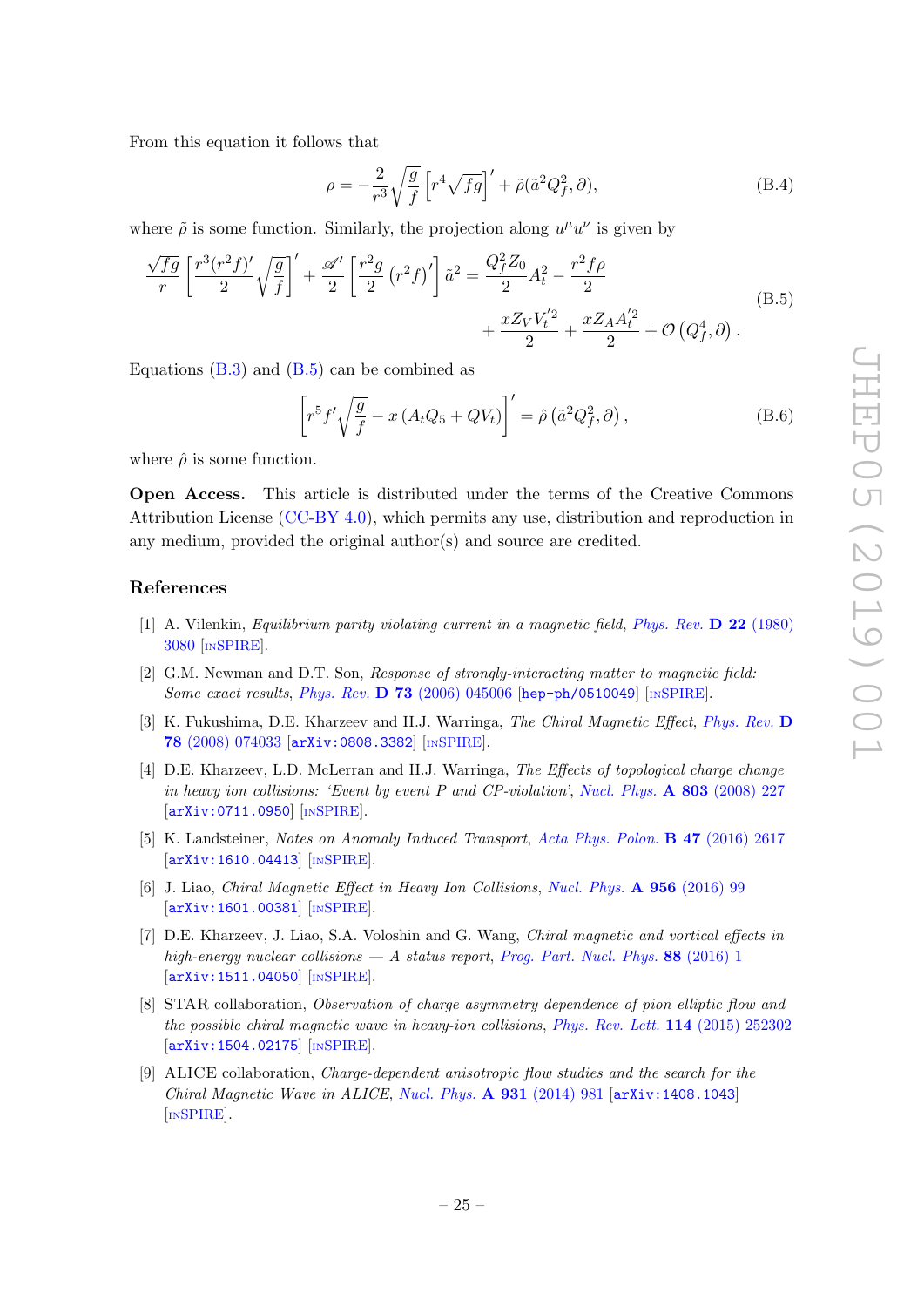- <span id="page-26-0"></span>[10] Q. Li et al., *Observation of the chiral magnetic effect in ZrTe<sub>5</sub>*, *[Nature Phys.](https://doi.org/10.1038/nphys3648)* **12** (2016) 550 [[arXiv:1412.6543](https://arxiv.org/abs/1412.6543)] [IN[SPIRE](https://inspirehep.net/search?p=find+EPRINT+arXiv:1412.6543)].
- [11] C. Zhang et al., Signatures of the Adler-Bell-Jackiw chiral anomaly in a Weyl Fermion semimetal, [Nature Commun.](https://doi.org/10.1038/ncomms10735) 7 (2016) 10735 [[arXiv:1601.04208](https://arxiv.org/abs/1601.04208)] [IN[SPIRE](https://inspirehep.net/search?p=find+EPRINT+arXiv:1601.04208)].
- [12] F. Arnold et al., Negative magnetoresistance without well-defined chirality in the Weyl semimetal TaP, [Nature Commun.](https://doi.org/10.1038/ncomms11615) 7 (2016) 11615 [[arXiv:1506.06577](https://arxiv.org/abs/1506.06577)] [IN[SPIRE](https://inspirehep.net/search?p=find+EPRINT+arXiv:1506.06577)].
- [13] C. Zhang et al., Detection of chiral anomaly and valley transport in Dirac semimetals, [Nature Commun.](https://doi.org/10.1038/ncomms13741) 8 (2017) 13741 [[arXiv:1504.07698](https://arxiv.org/abs/1504.07698)] [IN[SPIRE](https://inspirehep.net/search?p=find+EPRINT+arXiv:1504.07698)].
- [14] H.-J. Kim et al., Dirac versus Weyl Fermions in Topological Insulators: Adler-Bell-Jackiw Anomaly in Transport Phenomena, [Phys. Rev. Lett.](https://doi.org/10.1103/PhysRevLett.111.246603) 111 (2013) 246603 [[arXiv:1307.6990](https://arxiv.org/abs/1307.6990)] [IN[SPIRE](https://inspirehep.net/search?p=find+J+%22Phys.Rev.Lett.,111,246603%22)].
- <span id="page-26-1"></span>[15] A. Cortijo, D. Kharzeev, K. Landsteiner and M.A.H. Vozmediano, Strain induced Chiral Magnetic Effect in Weyl semimetals, Phys. Rev. B 94 [\(2016\) 241405](https://doi.org/10.1103/PhysRevB.94.241405) [[arXiv:1607.03491](https://arxiv.org/abs/1607.03491)] [IN[SPIRE](https://inspirehep.net/search?p=find+J+%22Phys.Rev.,B94,241405%22)].
- <span id="page-26-2"></span>[16] A. Yamamoto, Chiral magnetic effect in lattice QCD with a chiral chemical potential, [Phys.](https://doi.org/10.1103/PhysRevLett.107.031601) Rev. Lett. 107 [\(2011\) 031601](https://doi.org/10.1103/PhysRevLett.107.031601) [[arXiv:1105.0385](https://arxiv.org/abs/1105.0385)] [IN[SPIRE](https://inspirehep.net/search?p=find+J+%22Phys.Rev.Lett.,107,031601%22)].
- <span id="page-26-3"></span>[17] V. Braguta, M.N. Chernodub, K. Landsteiner, M.I. Polikarpov and M.V. Ulybyshev, Numerical evidence of the axial magnetic effect, Phys. Rev. D 88 [\(2013\) 071501](https://doi.org/10.1103/PhysRevD.88.071501) [[arXiv:1303.6266](https://arxiv.org/abs/1303.6266)] [IN[SPIRE](https://inspirehep.net/search?p=find+J+%22Phys.Rev.,D88,071501%22)].
- <span id="page-26-4"></span>[18] S.L. Adler and W.A. Bardeen, Absence of higher order corrections in the anomalous axial vector divergence equation, *Phys. Rev.*  $182$  [\(1969\) 1517](https://doi.org/10.1103/PhysRev.182.1517) [IN[SPIRE](https://inspirehep.net/search?p=find+J+%22Phys.Rev.,182,1517%22)].
- <span id="page-26-5"></span>[19] J.M. Maldacena, The Large N limit of superconformal field theories and supergravity, [Int. J.](https://doi.org/10.1023/A:1026654312961) [Theor. Phys.](https://doi.org/10.1023/A:1026654312961) 38 (1999) 1113 [Adv. Theor. Math. Phys. 2 (1998) 231] [[hep-th/9711200](https://arxiv.org/abs/hep-th/9711200)] [IN[SPIRE](https://inspirehep.net/search?p=find+J+%22Adv.Theor.Math.Phys.,2,231%22)].
- [20] S.S. Gubser, I.R. Klebanov and A.M. Polyakov, Gauge theory correlators from noncritical string theory, [Phys. Lett.](https://doi.org/10.1016/S0370-2693(98)00377-3) **B 428** (1998) 105 [[hep-th/9802109](https://arxiv.org/abs/hep-th/9802109)] [IN[SPIRE](https://inspirehep.net/search?p=find+J+%22Phys.Lett.,B428,105%22)].
- <span id="page-26-6"></span>[21] E. Witten, Anti-de Sitter space and holography, [Adv. Theor. Math. Phys.](https://doi.org/10.4310/ATMP.1998.v2.n2.a2) 2 (1998) 253 [[hep-th/9802150](https://arxiv.org/abs/hep-th/9802150)] [IN[SPIRE](https://inspirehep.net/search?p=find+J+%22Adv.Theor.Math.Phys.,2,253%22)].
- <span id="page-26-7"></span>[22] K. Landsteiner, E. Megías and F. Peña-Benitez, Anomalous Transport from Kubo Formulae, Springer (2013), pp. 433–468.
- <span id="page-26-8"></span>[23] U. Gürsoy and J. Tarrío, *Horizon universality and anomalous conductivities*, *[JHEP](https://doi.org/10.1007/JHEP10(2015)058)* 10 [\(2015\) 058](https://doi.org/10.1007/JHEP10(2015)058) [[arXiv:1410.1306](https://arxiv.org/abs/1410.1306)] [IN[SPIRE](https://inspirehep.net/search?p=find+J+%22JHEP,1510,058%22)].
- <span id="page-26-9"></span>[24] S. Grozdanov and N. Poovuttikul, Universality of anomalous conductivities in theories with higher-derivative holographic duals, JHEP 09 [\(2016\) 046](https://doi.org/10.1007/JHEP09(2016)046) [[arXiv:1603.08770](https://arxiv.org/abs/1603.08770)] [IN[SPIRE](https://inspirehep.net/search?p=find+J+%22JHEP,1609,046%22)].
- <span id="page-26-10"></span>[25] S. Golkar and D.T. Son, (Non)-renormalization of the chiral vortical effect coefficient, [JHEP](https://doi.org/10.1007/JHEP02(2015)169) 02 [\(2015\) 169](https://doi.org/10.1007/JHEP02(2015)169) [[arXiv:1207.5806](https://arxiv.org/abs/1207.5806)] [IN[SPIRE](https://inspirehep.net/search?p=find+J+%22JHEP,1502,169%22)].
- [26] S.D. Chowdhury and J.R. David, Global gravitational anomalies and transport, [JHEP](https://doi.org/10.1007/JHEP12(2016)116) 12 [\(2016\) 116](https://doi.org/10.1007/JHEP12(2016)116) [[arXiv:1604.05003](https://arxiv.org/abs/1604.05003)] [IN[SPIRE](https://inspirehep.net/search?p=find+J+%22JHEP,1612,116%22)].
- [27] S. Golkar and S. Sethi, *Global Anomalies and Effective Field Theory, JHEP* 05 [\(2016\) 105](https://doi.org/10.1007/JHEP05(2016)105) [[arXiv:1512.02607](https://arxiv.org/abs/1512.02607)] [IN[SPIRE](https://inspirehep.net/search?p=find+J+%22JHEP,1605,105%22)].
- <span id="page-26-11"></span>[28] P. Glorioso, H. Liu and S. Rajagopal, Global Anomalies, Discrete Symmetries and Hydrodynamic Effective Actions, JHEP  $01$  [\(2019\) 043](https://doi.org/10.1007/JHEP01(2019)043) [[arXiv:1710.03768](https://arxiv.org/abs/1710.03768)] [IN[SPIRE](https://inspirehep.net/search?p=find+EPRINT+arXiv:1710.03768)].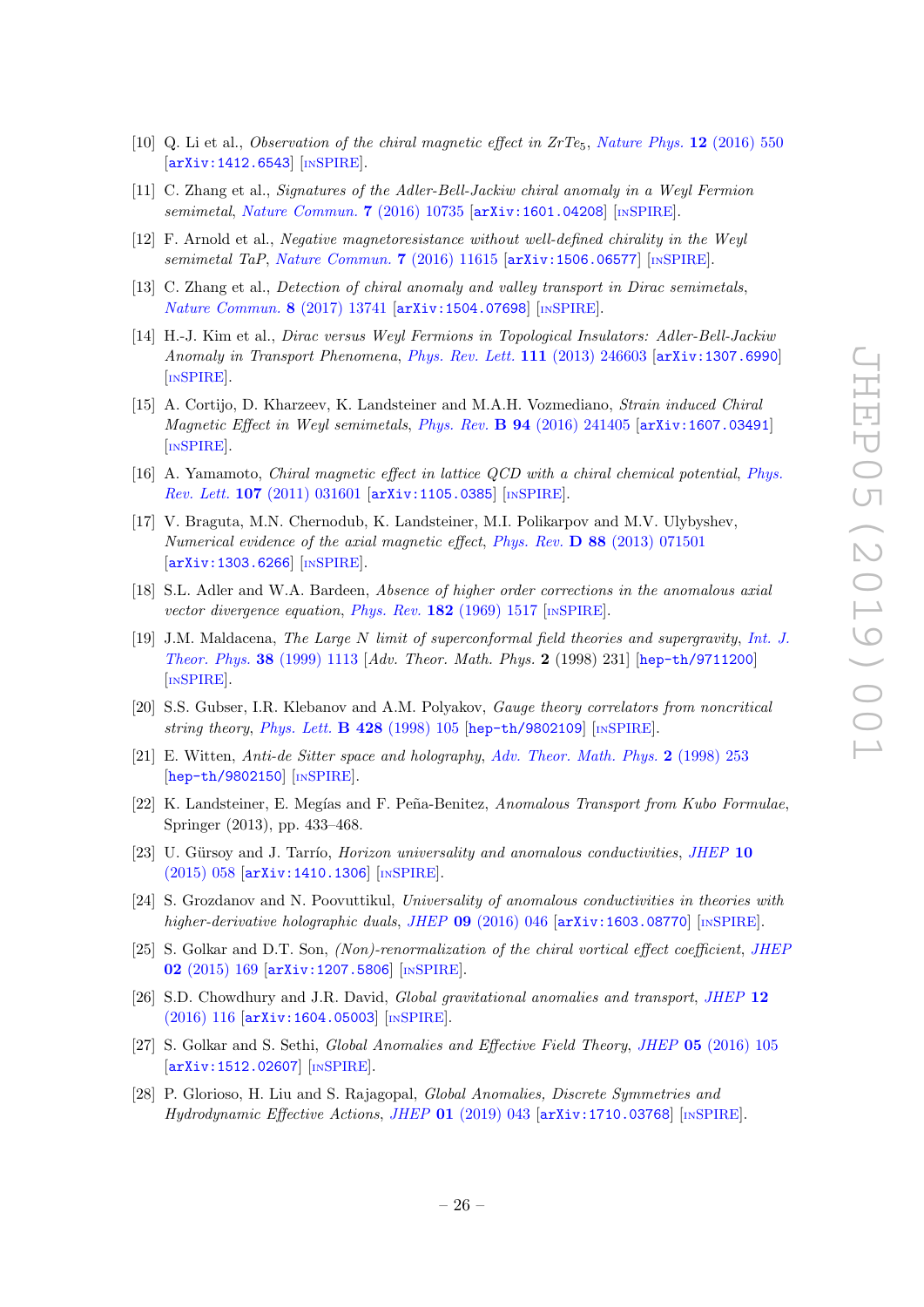- <span id="page-27-0"></span>[29] H.B. Nielsen and M. Ninomiya, Adler-Bell-Jackiw anomaly and Weyl fermions in crystal, [Phys. Lett.](https://doi.org/10.1016/0370-2693(83)91529-0) B 130 (1983) 389 [IN[SPIRE](https://inspirehep.net/search?p=find+J+%22Phys.Lett.,B130,389%22)].
- <span id="page-27-1"></span>[30] M.A. Metlitski and A.R. Zhitnitsky, Anomalous axion interactions and topological currents in dense matter, Phys. Rev.  $\bf{D}$  72 [\(2005\) 045011](https://doi.org/10.1103/PhysRevD.72.045011) [[hep-ph/0505072](https://arxiv.org/abs/hep-ph/0505072)] [IN[SPIRE](https://inspirehep.net/search?p=find+J+%22Phys.Rev.,D72,045011%22)].
- <span id="page-27-2"></span>[31] E. D'Hoker and J. Goldstone, Derivative Expansion of the Fermion Number Current, [Phys.](https://doi.org/10.1016/0370-2693(85)90446-0) Lett. **B 158** [\(1985\) 429](https://doi.org/10.1016/0370-2693(85)90446-0) [IN[SPIRE](https://inspirehep.net/search?p=find+J+%22Phys.Lett.,B158,429%22)].
- <span id="page-27-3"></span>[32] D.T. Son and P. Surowka, *Hydrodynamics with Triangle Anomalies, [Phys. Rev. Lett.](https://doi.org/10.1103/PhysRevLett.103.191601)* 103 [\(2009\) 191601](https://doi.org/10.1103/PhysRevLett.103.191601) [[arXiv:0906.5044](https://arxiv.org/abs/0906.5044)] [IN[SPIRE](https://inspirehep.net/search?p=find+J+%22Phys.Rev.Lett.,103,191601%22)].
- <span id="page-27-4"></span>[33] Y. Neiman and Y. Oz, Relativistic Hydrodynamics with General Anomalous Charges, [JHEP](https://doi.org/10.1007/JHEP03(2011)023) 03 [\(2011\) 023](https://doi.org/10.1007/JHEP03(2011)023) [[arXiv:1011.5107](https://arxiv.org/abs/1011.5107)] [IN[SPIRE](https://inspirehep.net/search?p=find+J+%22JHEP,1103,023%22)].
- <span id="page-27-5"></span>[34] J. Erdmenger, M. Haack, M. Kaminski and A. Yarom, *Fluid dynamics of R-charged black* holes, JHEP 01 [\(2009\) 055](https://doi.org/10.1088/1126-6708/2009/01/055) [[arXiv:0809.2488](https://arxiv.org/abs/0809.2488)] [IN[SPIRE](https://inspirehep.net/search?p=find+J+%22JHEP,0901,055%22)].
- [35] A. Gynther, K. Landsteiner, F. Pena-Benitez and A. Rebhan, Holographic Anomalous Conductivities and the Chiral Magnetic Effect, JHEP 02 [\(2011\) 110](https://doi.org/10.1007/JHEP02(2011)110) [[arXiv:1005.2587](https://arxiv.org/abs/1005.2587)] [IN[SPIRE](https://inspirehep.net/search?p=find+J+%22JHEP,1102,110%22)].
- [36] I. Amado, K. Landsteiner and F. Pena-Benitez, Anomalous transport coefficients from Kubo formulas in Holography, JHEP  $05$  [\(2011\) 081](https://doi.org/10.1007/JHEP05(2011)081)  $\left[$ [arXiv:1102.4577](https://arxiv.org/abs/1102.4577) $\right]$   $\left[$ IN[SPIRE](https://inspirehep.net/search?p=find+J+%22JHEP,1105,081%22) $\right]$ .
- <span id="page-27-6"></span>[37] K. Landsteiner, E. Megias and F. Pena-Benitez, *Gravitational Anomaly and Transport, [Phys.](https://doi.org/10.1103/PhysRevLett.107.021601)* Rev. Lett. 107 [\(2011\) 021601](https://doi.org/10.1103/PhysRevLett.107.021601) [[arXiv:1103.5006](https://arxiv.org/abs/1103.5006)] [IN[SPIRE](https://inspirehep.net/search?p=find+J+%22Phys.Rev.Lett.,107,021601%22)].
- <span id="page-27-7"></span>[38] K. Jensen, R. Loganayagam and A. Yarom, Thermodynamics, gravitational anomalies and cones, JHEP 02 [\(2013\) 088](https://doi.org/10.1007/JHEP02(2013)088) [[arXiv:1207.5824](https://arxiv.org/abs/1207.5824)] [IN[SPIRE](https://inspirehep.net/search?p=find+J+%22JHEP,1302,088%22)].
- [39] K. Jensen, P. Kovtun and A. Ritz, Chiral conductivities and effective field theory, [JHEP](https://doi.org/10.1007/JHEP10(2013)186) 10 [\(2013\) 186](https://doi.org/10.1007/JHEP10(2013)186) [[arXiv:1307.3234](https://arxiv.org/abs/1307.3234)] [IN[SPIRE](https://inspirehep.net/search?p=find+J+%22JHEP,1310,186%22)].
- <span id="page-27-8"></span>[40] K. Jensen, R. Loganayagam and A. Yarom, Chern-Simons terms from thermal circles and anomalies, JHEP 05 [\(2014\) 110](https://doi.org/10.1007/JHEP05(2014)110) [[arXiv:1311.2935](https://arxiv.org/abs/1311.2935)] [IN[SPIRE](https://inspirehep.net/search?p=find+J+%22JHEP,1405,110%22)].
- <span id="page-27-9"></span>[41] J. Wess and B. Zumino, Consequences of anomalous Ward identities, [Phys. Lett.](https://doi.org/10.1016/0370-2693(71)90582-X) B 37 [\(1971\) 95](https://doi.org/10.1016/0370-2693(71)90582-X) [IN[SPIRE](https://inspirehep.net/search?p=find+J+%22Phys.Lett.,B37,95%22)].
- <span id="page-27-10"></span>[42] N. Yamamoto, Generalized Bloch theorem and chiral transport phenomena, [Phys. Rev.](https://doi.org/10.1103/PhysRevD.92.085011) D 92 [\(2015\) 085011](https://doi.org/10.1103/PhysRevD.92.085011) [[arXiv:1502.01547](https://arxiv.org/abs/1502.01547)] [IN[SPIRE](https://inspirehep.net/search?p=find+J+%22Phys.Rev.,D92,085011%22)].
- <span id="page-27-11"></span>[43] E.V. Gorbar, V.A. Miransky and I.A. Shovkovy, Normal ground state of dense relativistic matter in a magnetic field, Phys. Rev.  $\bf{D}$  83 [\(2011\) 085003](https://doi.org/10.1103/PhysRevD.83.085003) [[arXiv:1101.4954](https://arxiv.org/abs/1101.4954)] [IN[SPIRE](https://inspirehep.net/search?p=find+J+%22Phys.Rev.,D83,085003%22)].
- [44] E.V. Gorbar, V.A. Miransky and I.A. Shovkovy, Chiral asymmetry of the Fermi surface in dense relativistic matter in a magnetic field, Phys. Rev. C 80 [\(2009\) 032801](https://doi.org/10.1103/PhysRevC.80.032801) [[arXiv:0904.2164](https://arxiv.org/abs/0904.2164)] [IN[SPIRE](https://inspirehep.net/search?p=find+J+%22Phys.Rev.,C80,032801%22)].
- [45] E.V. Gorbar, V.A. Miransky and I.A. Shovkovy, Chiral asymmetry and axial anomaly in magnetized relativistic matter, [Phys. Lett.](https://doi.org/10.1016/j.physletb.2010.11.022) **B 695** (2011) 354  $arXiv:1009.1656$  [IN[SPIRE](https://inspirehep.net/search?p=find+J+%22Phys.Lett.,B695,354%22)].
- [46] K. Fukushima and M. Ruggieri, Dielectric correction to the Chiral Magnetic Effect, [Phys.](https://doi.org/10.1103/PhysRevD.82.054001) Rev. D 82 [\(2010\) 054001](https://doi.org/10.1103/PhysRevD.82.054001) [[arXiv:1004.2769](https://arxiv.org/abs/1004.2769)] [IN[SPIRE](https://inspirehep.net/search?p=find+J+%22Phys.Rev.,D82,054001%22)].
- [47] E.V. Gorbar, V.A. Miransky, I.A. Shovkovy and X. Wang, Radiative corrections to chiral separation effect in QED, Phys. Rev.  $\bf{D}$  88 [\(2013\) 025025](https://doi.org/10.1103/PhysRevD.88.025025) [[arXiv:1304.4606](https://arxiv.org/abs/1304.4606)] [IN[SPIRE](https://inspirehep.net/search?p=find+J+%22Phys.Rev.,D88,025025%22)].